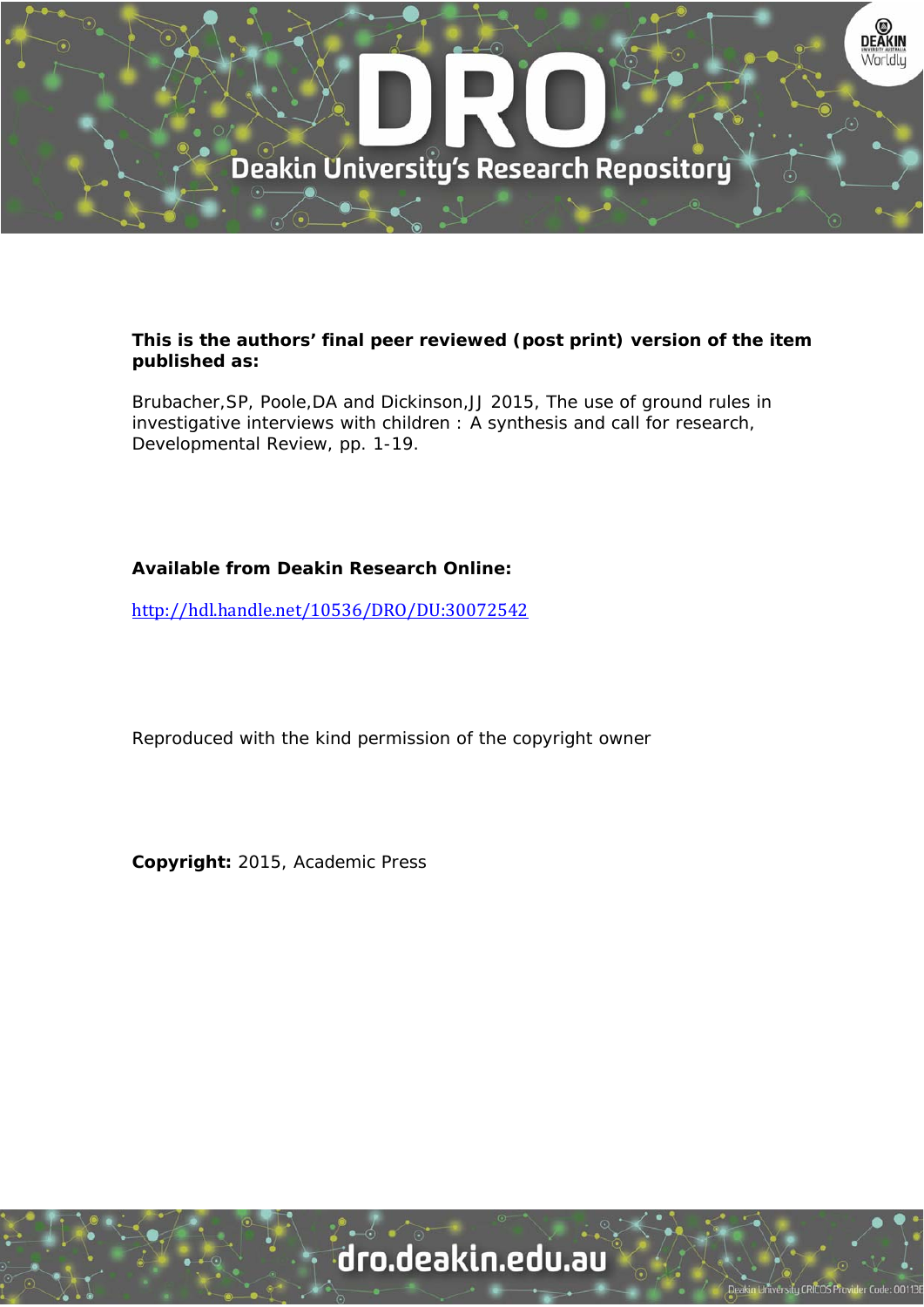#### Running head: GROUND RULES IN CHILD INTERVIEWS 1

The Use of Ground Rules in Investigative Interviews with Children:

A Synthesis and Call for Research

Sonja P. Brubacher, <sup>la</sup> Debra Ann Poole,<sup>a</sup> Jason J. Dickinson<sup>b</sup>

<sup>a</sup>Central Michigan University, <sup>b</sup>Montclair State University

Submitted July 4, 2014 to *Developmental Review*

Revision submitted October 2**,** 2014

Word Count: **9621**

#### **Contact Information**

Sonja P. Brubacher, Department of Psychology, Sloan Hall, Central Michigan University, Mount Pleasant, MI, USA, 48859, bruba1sp@cmich.edu, 519-500-4305

Debra Ann Poole, Department of Psychology, Sloan Hall, Central Michigan University, Mount Pleasant, MI, USA, 48859, poole1da@cmich.edu, 989-774-4349

Jason J. Dickinson, Department of Psychology, Montclair State University, Montclair, NJ 07006, USA, dickinsonj@mail.montclair.edu, 973-655-4083

#### **Author Note**

Sonja P. Brubacher and Debra Ann Poole, Department of Psychology, Central Michigan

University; Jason J. Dickinson, Department of Psychology, Montclair State University

Sonja P. Brubacher is now at the Centre for Investigative Interviewing, Deakin University, Australia. Preparation of this article was supported by a Canada Banting Postdoctoral Fellowship to SPB 772-2012-0013.

<sup>1</sup> Correspondence and reprint requests should be addressed to Sonja P. Brubacher, School of Psychology, Deakin University, 221 Burwood Hwy, 3125 Victoria,

[s.brubacher@deakin.edu.au,](mailto:s.brubacher@deakin.edu.au) 231-436-1364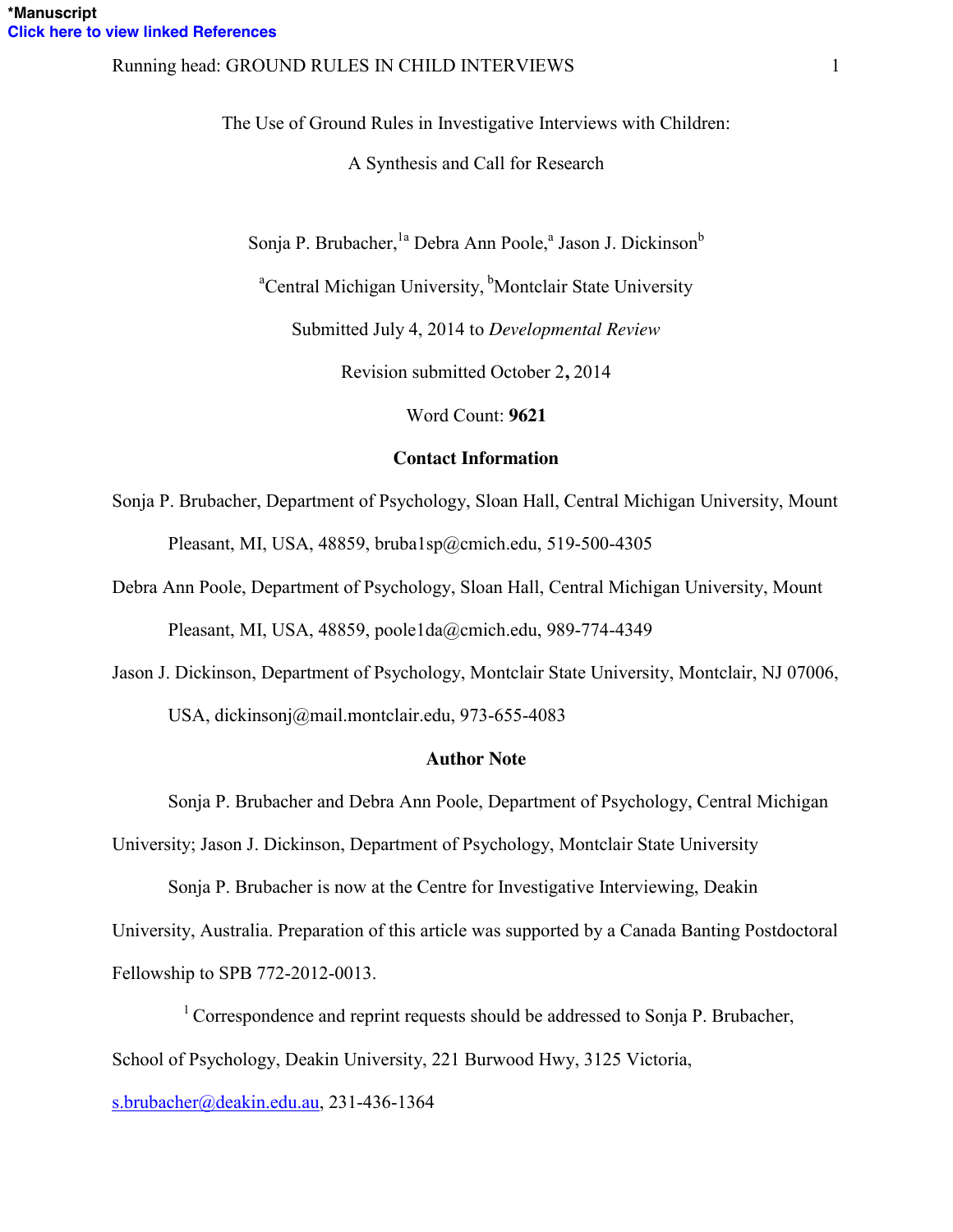#### Abstract

Guidelines for conducting investigative interviews with children often include instructions that explain the conversational rules of the interview. Despite the widespread and international use of such instructions (also referred to as "ground rules"), the body of research characterizing children's understanding of these rules and documenting the impact of instruction on memory reports is relatively small. We review the use of ground rules in investigative interviews, the developmental differences that likely underlie children's ability to make sense of these rules, and research pertaining to the effects of the ground rules commonly included in interview guidelines on the reports of 3- to 13-year-old children. We then present a study space analysis concerning the five ground rules reviewed: (a) a statement about interviewer naïveté regarding the target events, (b) instructions to tell the interviewer when a mistake has been made, (c) cautions that some questions may be repeated, and instructions to say (d) "I don't understand" and (e) "I don't know." The results demonstrate obvious gaps in this body of literature, with only the "I don't know" ground rule having received significant attention. In addition to exploring how individual rules impact interview performance, we encourage more process-oriented studies that relate developmental differences in ground rules benefits to the cognitive processes that underlie rule understanding and implementation. Optimally, this research should identify the most suitable format and placement of instruction in interviews and broaden to more often include field studies of child witnesses.

*Keywords*: investigative interviewing, children, ground rules, interview instructions, metacognition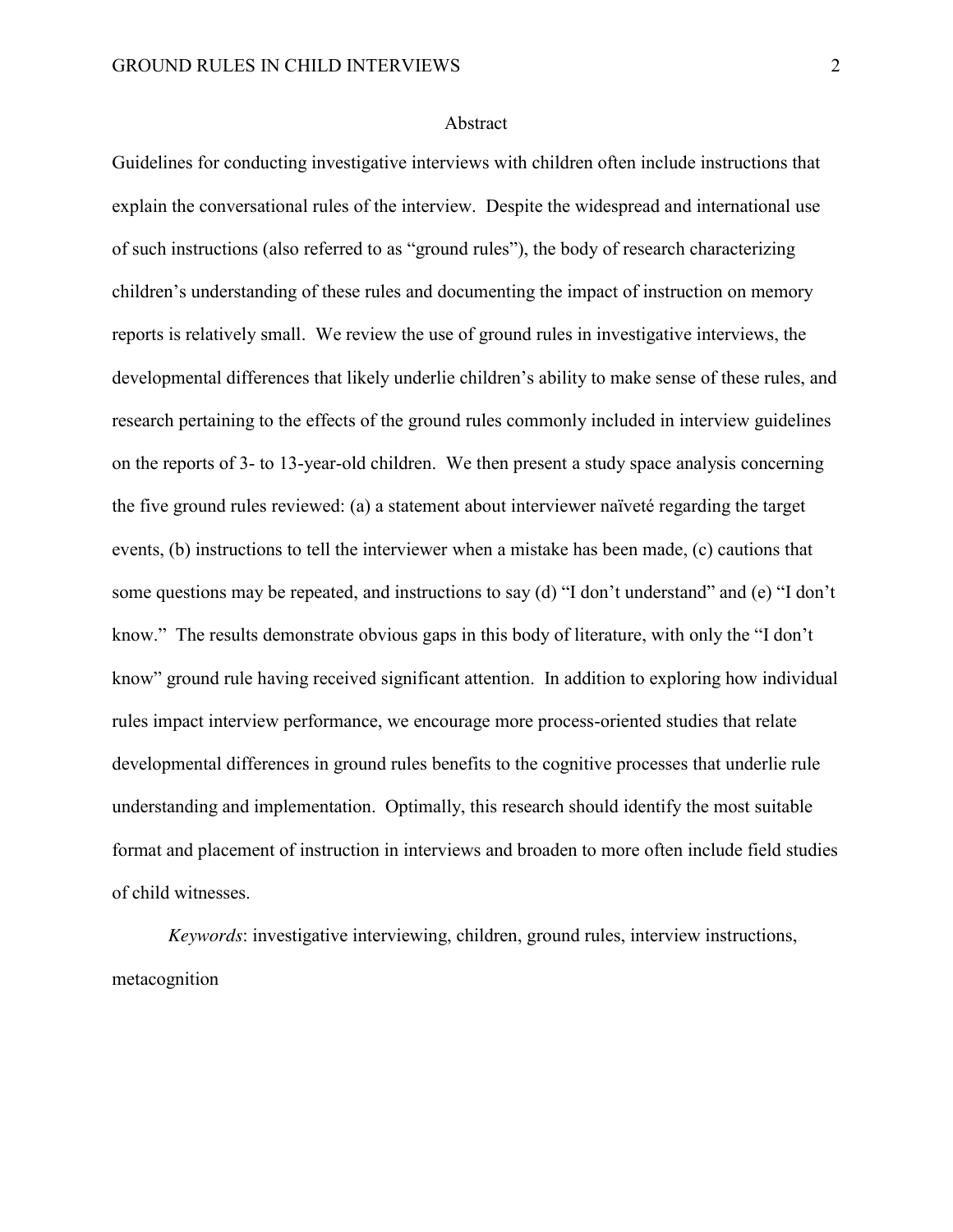# The Use of Ground Rules in Investigative Interviews with Children: A Synthesis and Call for Research

Guidelines for conducting investigative interviews with children often include instructions (i.e., ground rules) that convey the communicative expectations of the interview. These can include directives to say "I don't know" when prompted information cannot be recalled, to ask for clarification when misunderstandings arise, and to tell the interviewer when a mistake has been made. The purpose of discussing ground rules is to make children aware that they are the experts on the events in question and to set the stage for a unique style of conversation that is likely to be unfamiliar to young witnesses (Lamb & Brown, 2006; Poole & Lamb, 1998).

In daily life, children's conversations often involve informed and familiar adults who are testing children's memories of shared experiences or emerging knowledge (e.g. "Where did we go this morning?" or "What kind of animal is this?" Nelson & Fivush, 2000). Even when adults lack knowledge of target events ("What did you do at school today?"), they nonetheless tend to direct conversations with prompts that provide much of the structure and content for children's stories (Kelly & Bailey, 2013; Principe, DiPuppo, & Gammel, 2013). Children therefore know that adults usually expect answers to questions and want them to learn the new information embedded in conversations. It is not surprising, then, that children often answer questions regardless of their level of certainty or understanding (Hughes & Grieve, 1987; Pratt, 1990; see Warren & McGough, 1996 for a review) and comply with adults' suggestions (Ceci, Kulkofsky, Klemfuss, Sweeney, & Bruck, 2007; Principe et el., 2013).

Supporters of ground rules fear that the power dynamic in investigative interviews, wherein children likely view interviewers as authority figures, will amplify unwanted speculation and acquiescence to suggestion. Indeed, research has shown that children are more likely to accept suggestions from interviewers they believe to be knowledgeable rather than naïve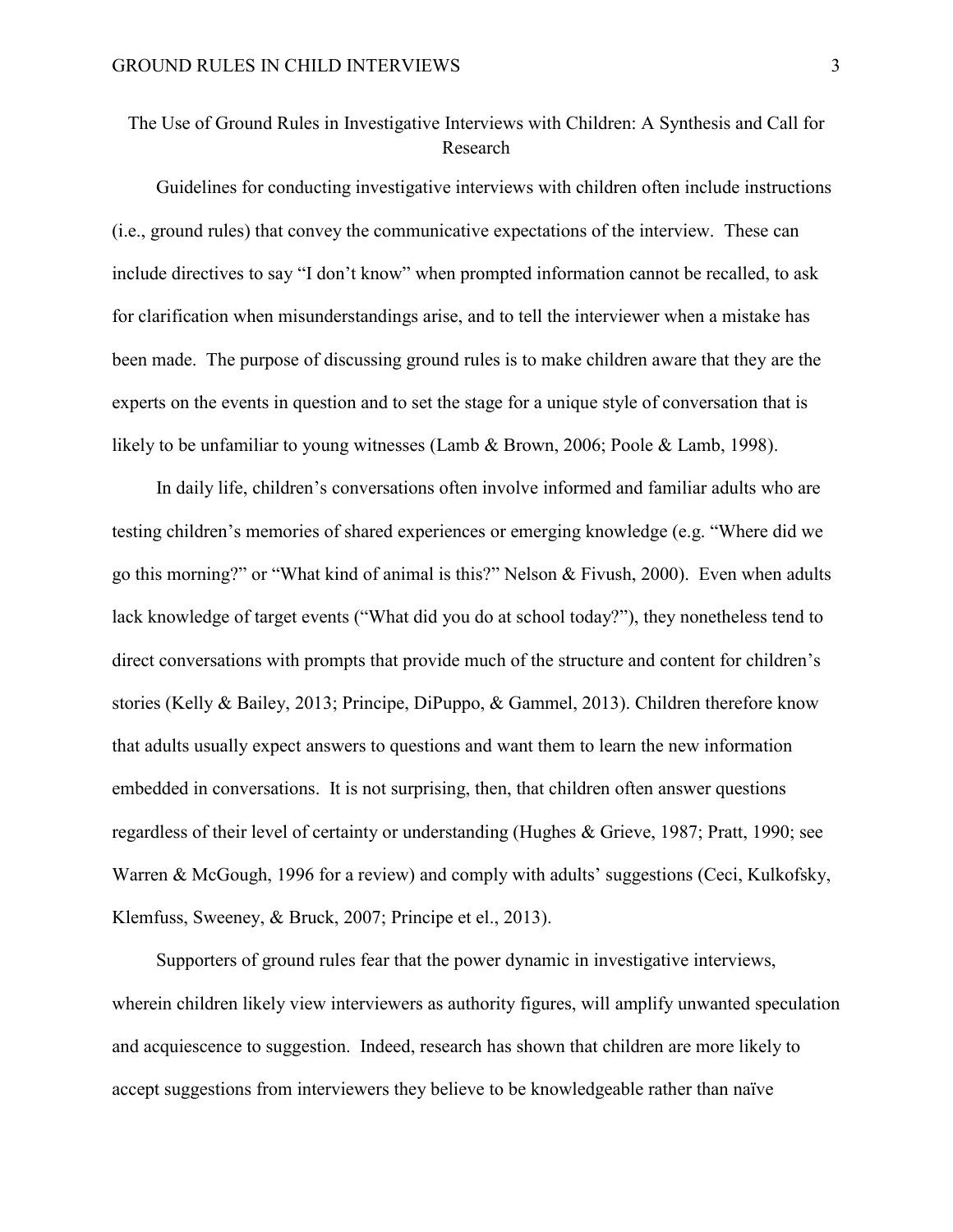(Waterman, Blades, & Spencer, 2004; Welch-Ross, 1999) and from adults rather than peers (Toglia, Ross, Ceci, & Hembrooke, 1992). Consequently, it seems prudent for interviewers to explain that "I don't know" is an acceptable answer, that children can correct interviewers' mistakes, and that children should report only memories of experienced events when potentiallyconfusing situations arise during the course of an interview (e.g., that a repeated question does not mean the child's previous answer was inadequate).

The prediction that children would benefit from ground rules emerged from analyses of the question forms investigative interviewers delivered most frequently, along with the accuracy of children's responses to these forms in analog studies, rather than in-depth understanding of the cognitive skills needed to comprehend and implement the rules. Our primary position in this paper is that this very understanding is needed to advance the use of ground rules so interviewers explain instructions to children in the most optimal ways. Although we acknowledge that motivational and emotional factors (e.g., being fatigued, under stress, or reluctant) may prevent children from benefitting from interview instructions (see Saywitz, 1995, for a discussion), in this review we focus on the cognitive factors that underlie the ability to understand and benefit from the rules. After reviewing how ground rules are currently integrated into investigative interviews, we describe basic research on the emergence of cognitive skills that likely underlie ground rules benefits and analog studies that documented the impact of ground rules on testimonial quality. Following discussion of these research traditions, we present a two-part study space analysis that identifies gaps in the literature and directions for future research.

#### **The Use of Ground Rules in Investigative Interviews**

Although guidelines unanimously advise interviewers to avoid complex vocabulary and to rely on open (i.e., free-recall) questions, even well-executed interviews contain numerous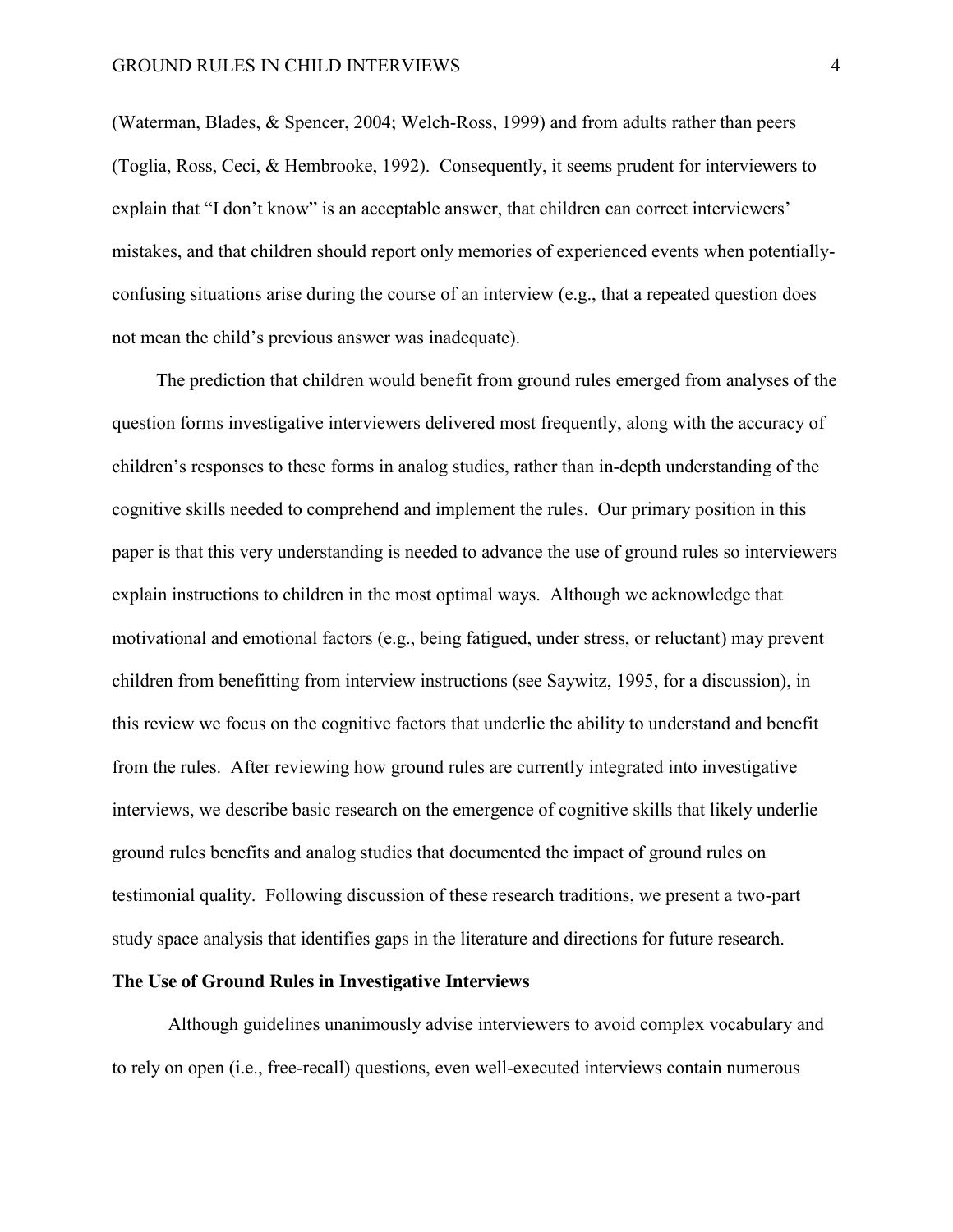specific (i.e., wh-) and option posing (multiple choice and yes-no) questions (e.g., Orbach, Hershkowitz, Lamb, Esplin, & Horowitz, 2000; see Lamb, Orbach, Hershkowitz, Esplin & Horowitz, 2007, for a review). The high frequency of these question forms in front-line interviews is partly due to limited interviewing skills (e.g., Powell, Hughes-Scholes, & Sharman, 2012) and partly because case exploration usually necessitates asking such questions (especially of very young children; Hershkowitz, Lamb, Orbach, Katz, & Horowitz, 2012).

Although it is well known that the risk of inaccurate reports increases coincident with the specificity of questions (Waterman, Blades, & Spencer, 2000; 2004), commentators less frequently mention that open questions are not a magical elixir for truth (for a discussion, see Ceci et al., 2007). In fact, open questions can be misleading with respect to content (Sharman  $\&$ Powell, 2012) and temporal details (Powell, Roberts, Thomson, 2000), and children may not be able to recall prompted information or may retrieve related information in its place (due to mechanisms underlying confabulation or source-monitoring confusions; e.g., Poole & Lindsay, 2001). Therefore, supporters of ground rules argue that instructions are warranted even when interviewers use a nondirective questioning style.

 To address these problems, many interviewing guidelines had adopted ground rules by the 1990s (e.g., *Memorandum of Good Practice*, Home Office, 1992 [later *Achieving Best Evidence in Criminal Proceedings,* Ministry of Justice, 2011]; the NICHD Protocol, Orbach et al., 2000 [with ongoing revisions, see Hershkowitz, Lamb, Katz, & Malloy, 2013]; *Forensic Interviewing Protocol*, State of Michigan Governor's Task Force on Children's Justice and Department of Human Services, 1998 [third edition from the State of Michigan Governor's Task Force on Child Abuse and Neglect and Department of Human Services, 2011]; *Oregon Interviewing Guidelines*, Bourg et al., 1998 [third edition DeClue et al., 2012]; the Step-Wise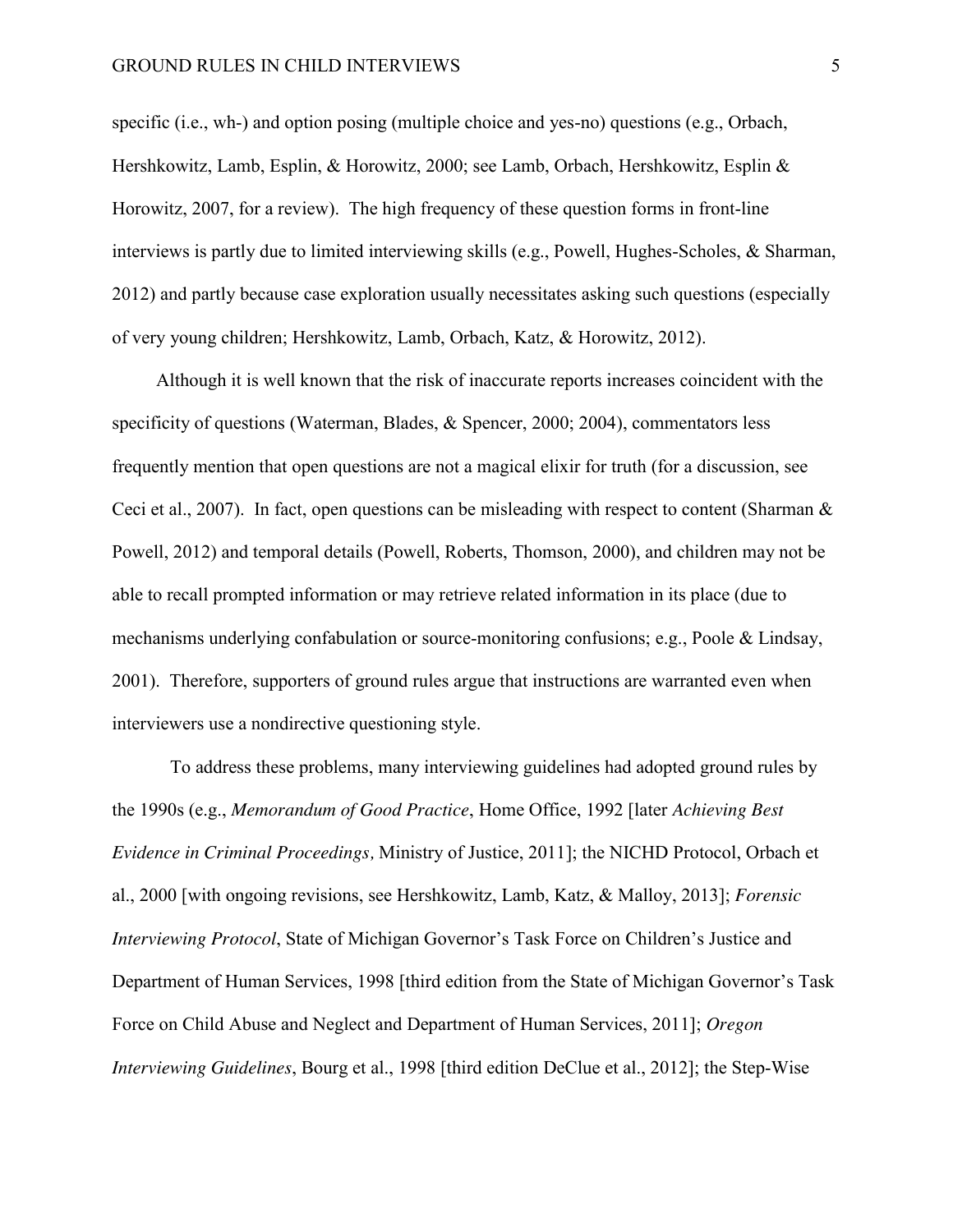Interview, Yuille, Hunter, Joffe, & Zaparniuk, 1993 [later the Step-Wise Guidelines, Yuille, Cooper, & Hervé, 2009]). Over the years, these guidelines were revised based on research findings and feedback from investigative interviewers. For example, later versions of the NICHD Protocol (Lamb et al., 2007) included additional rules and delayed the delivery of the rules (in the Revised protocol) until children had completed a narrative practice phase (recall of a nontarget event) to give interviewers more time to establish themselves as friendly and naïve (see Lamb, Hershkowitz, & Lyon, 2013). Today, *Achieving Best Evidence* guidelines support the early introduction of ground rules, but it is at interviewers' discretion when to do so. Furthermore, interviewers have the option of restating rules after the free narrative account is complete but before specific questioning commences (Ministry of Justice, 2011). Similarly, in the Developmental Narrative Elaboration Interview, Saywitz and Camparo (2014) present interview instructions as a set of tools and encourage interviewers to choose the most appropriate tools for each child and interview situation (rather than recommending a fixed set of rules for all interviews).

Though ground rules are widely discussed in interview protocols, guidelines have not unanimously favored the practice of front-loading interviews with ground rules instruction. For example, the RATAC protocol (developed by CornerHouse, an abuse evaluation center) advocated instruction only as problems arose during interviews, citing the time it takes to deliver ground rules (during which children could become inattentive), young children's lack of understanding of the instructions, and weak evidence for the effectiveness of instruction, as limitations of a discrete interview phase (Anderson et al., 2010; see also Russell, 2006). (CornerHouse recently began to include "orienting messages" at the beginning of interviews with reinforcing comments as issues arise; Anderson, 2013; 2014). The StepWise Guidelines (Yuille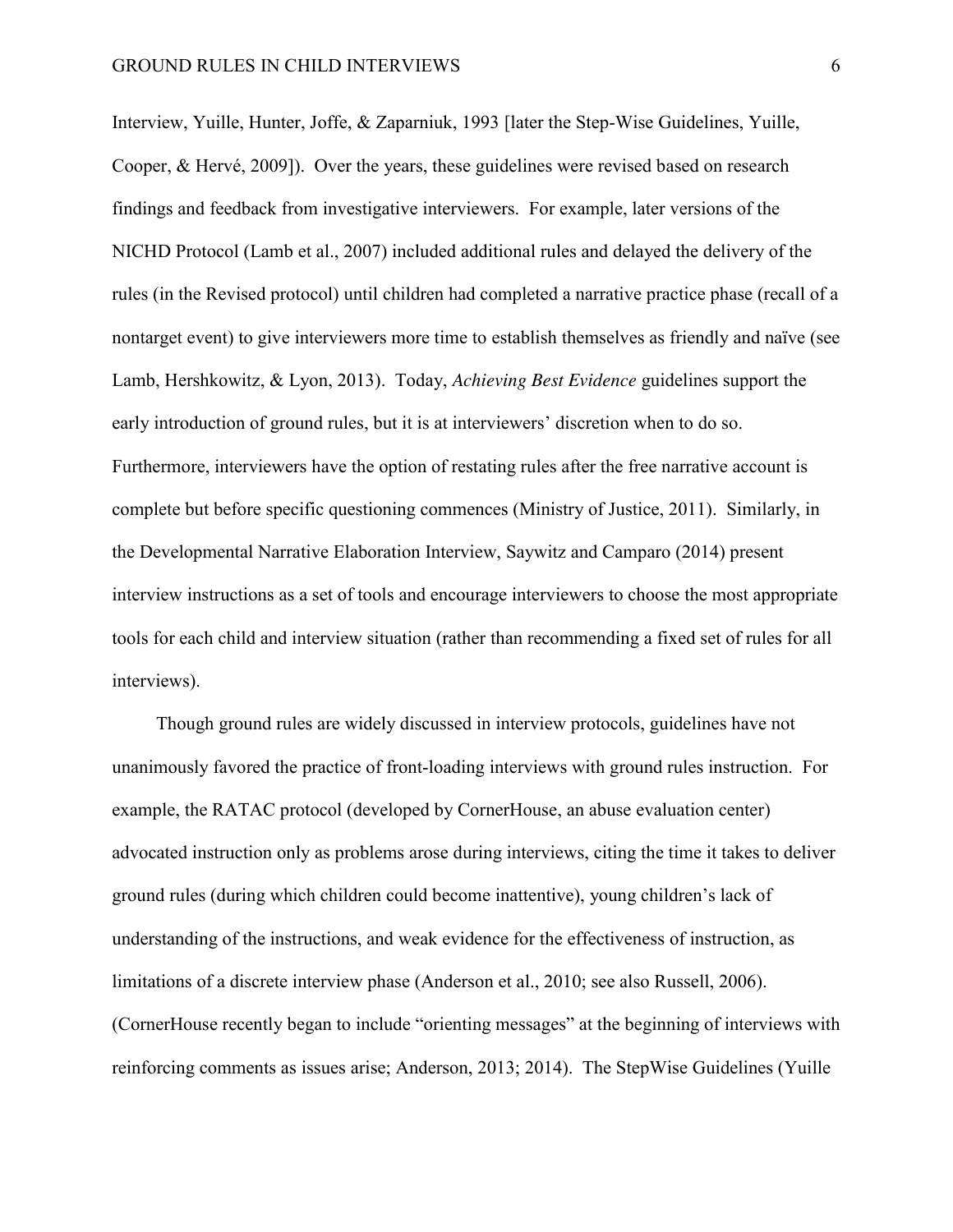et al., 2009) also encouraged interviewers to reinforce use of the rules when children show desired behaviors during the course of an interview (e.g., "… that's good, Mary. I am only interested in things you can remember") rather than delivering them at the outset.

Overall, there is agreement that ground rules should be mentioned in investigative protocols but no uniformity across guidelines regarding the recommended format, placement, or extent of instruction. For the field to progress beyond the simple realization that children need clarification of their role as expert informants, it is necessary to determine how effective interview instructions actually are for children at different levels of cognitive development. A satisfying answer to this question will entail a two-pronged approach: first, understanding which cognitive structures must be in place before children can understand and implement each ground rule (which sets boundary conditions on the appropriateness of various ground rules for children in different age brackets) and, second, determining the efficacy of instruction on the quality of children's testimony. As we will show, the existing database provides only spotty answers to these questions.

#### **How Developing Cognitions Help Children Make Sense of Ground Rules**

Although direct evidence is lacking, numerous cognitive skills that develop during early and middle childhood should theoretically influence the degree to which children can benefit from various ground rules. An obvious candidate process is theory of mind (ToM), which is a broad set of skills supporting understanding of the mental states of the self and others (Premack & Woodruff, 1978). Two measures of ToM are arguably relevant for ground-rules understanding: knowledge access and false belief (see Wellman & Liu, 2004, for task descriptions and developmental trajectories). The former refers to an understanding of how knowledge and event memories are acquired (e.g., through direct experience) and who has access to that information. Without a developed understanding of knowledge access, children are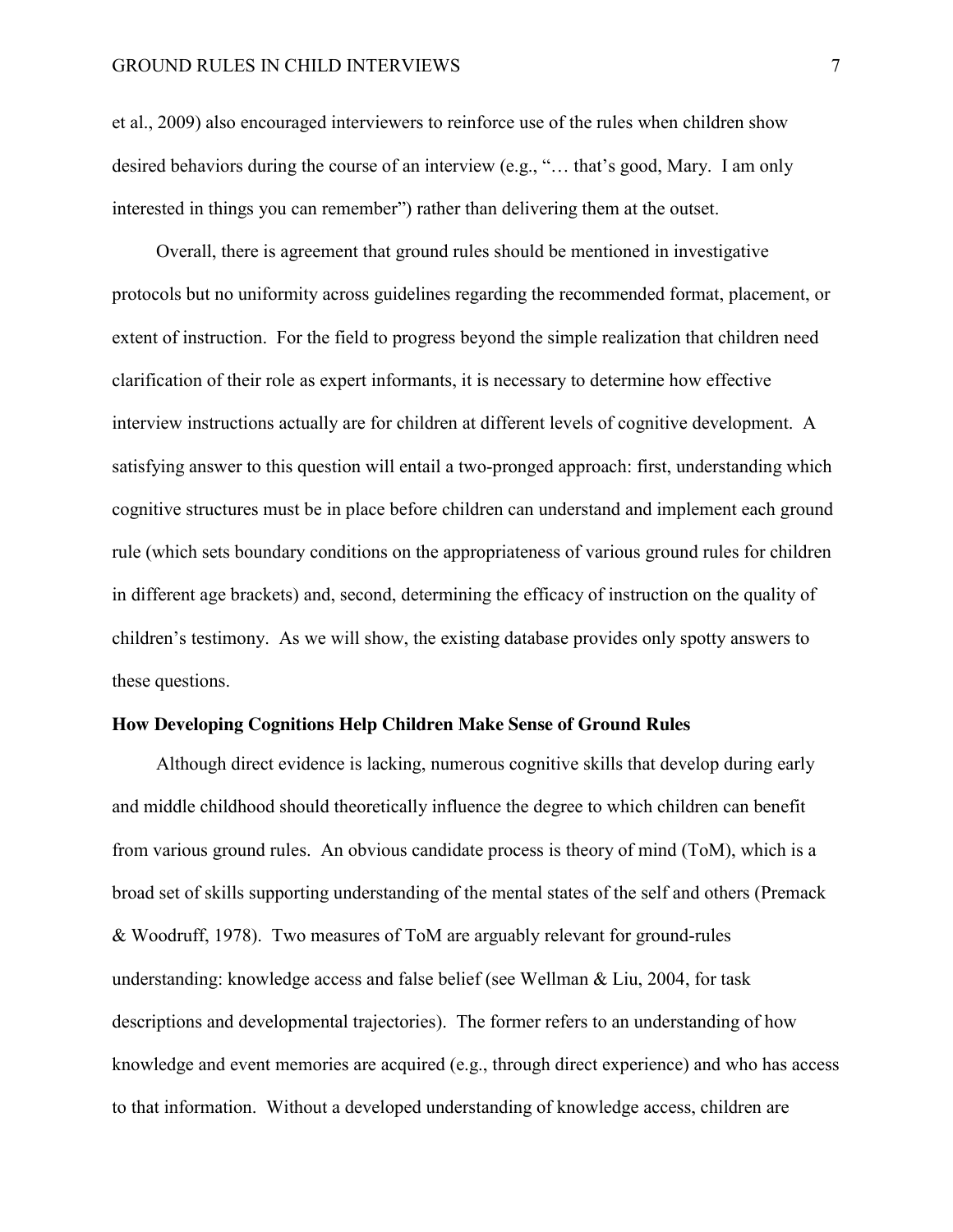unlikely to benefit from being told that the interviewer is naïve to the child's experience (e.g., see Koenig & Harris, 2005; Waterman et al., 2004; Welch-Ross, 1999). Relatedly, the understanding that others can hold false beliefs may be relevant to ground rules that instruct children to correct the interviewer when a mistake has been made. These skills tend to develop between the ages of 4 and 6 years, with most children passing knowledge access tasks at an earlier age than false belief tasks (Peterson, Wellman & Slaughter, 2012; Wellman & Liu, 2004).

Metacognitive skills should also be important for understanding of ground rules. Metacognition refers to the ability to reflect on one's own thoughts and mental processes (Flavell, 1979; Sodian, Thoermer, Kristen, & Perst, 2012). The awareness that a question was difficult because the vocabulary was not understood is an example of this skill, as is recognizing whether one has or does not have access to information (rather than reflexively taking a guess or replying "I don't know" when information does not come quickly to mind). Reasoning about *memories*, called metamemory, involves knowledge and understanding about one's own memory, including its capabilities and how it can be influenced (Flavell & Wellman, 1977).

Two components of metacognition have been distinguished: declarative and procedural (although other terms have been used; see Schneider  $&$  Lockl, 2002, for a review). Declarative metacognition refers to knowing what factors influence cognition and why (e.g., with respect to meta*memory*, knowing that if you cannot remember feeling a particular bodily touch then you may not have directly experienced it), whereas procedural metacognition refers to the online application of that knowledge (e.g., rejecting the notion that you actually experienced the touch and reasoning that someone told you about it). Procedural metacognition is relatively age independent because many factors influence implementation, such that young children may be capable of metacognitive insights on some tasks but not others (Schneider & Lockl, 2008). For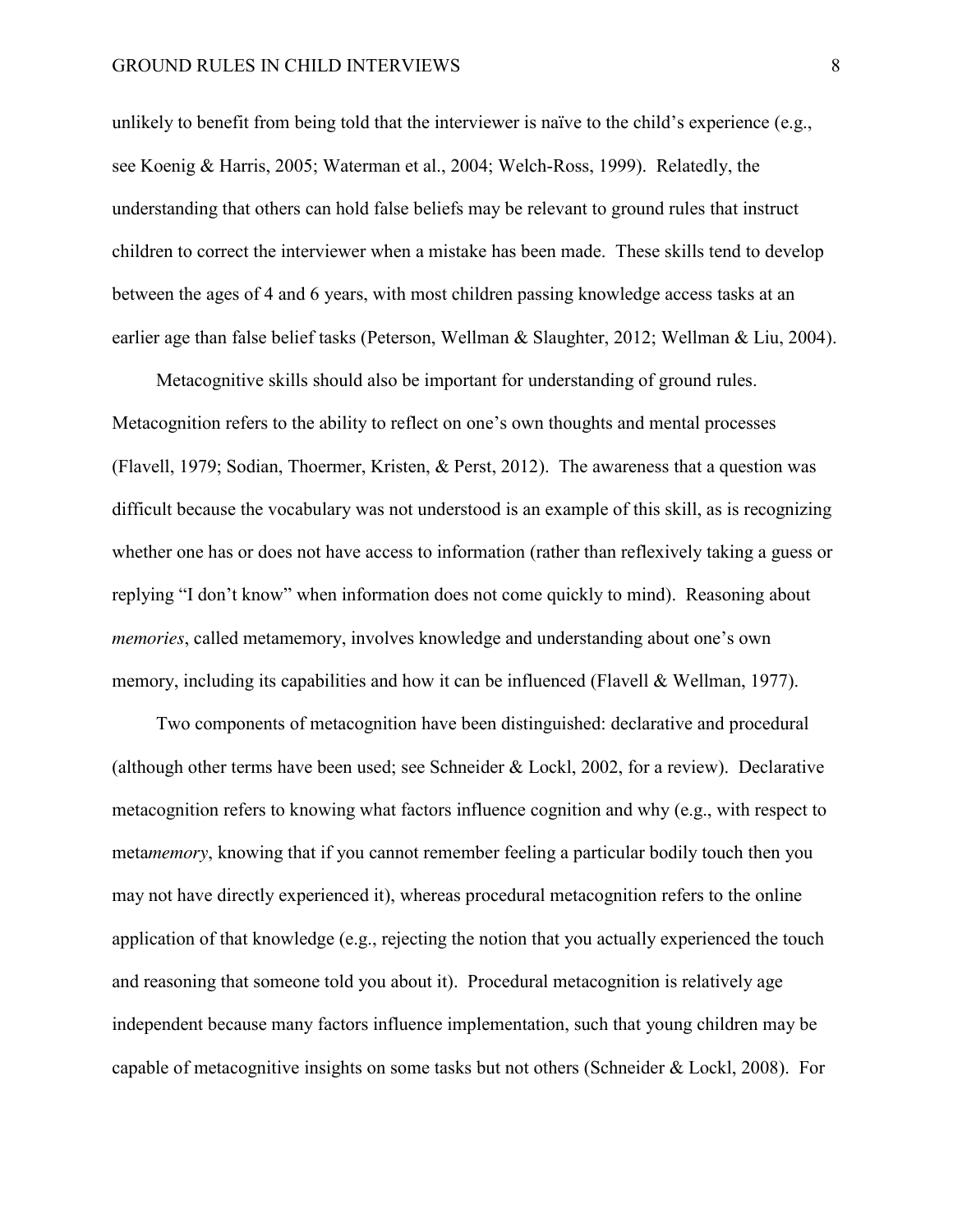#### GROUND RULES IN CHILD INTERVIEWS 9

example, Waterman and colleagues (2000) demonstrated that children as young as 5- to 6-yearsold could distinguish between sensible and nonsensical questions when asked if questions were silly. When asked to answer the questions, however, the children provided responses to nonsensical yes-no questions (e.g., "Is a box louder than a knee?") but said "don't know" in reply to questions that were not option-posing (e.g., "Where do circles live?").

Reflecting on knowledge access when asked option-posing questions may require stronger procedural metacognitive skills than what is required in the face of recall-based questions (e.g., wh- and open-ended). The former question-type affords responses (that is, a choice of options can be made without further processing), whereas the latter are typically answered only when knowledge is present (Waterman, Blades, & Spencer, 2001; Waterman et al., 2004). Further support for this suggestion comes from a recent study by Rohwer, Kloo, and Perner (2012) in which children (2 to 7 years) had to guess the identity of a toy hidden in a box. When they were completely ignorant about the contents, they were highly accurate at admitting that they did not know (although only the 6- and 7-year-olds were able to provide reasonable justifications for *why* they did not know; e.g., "You did not show me."). When children saw two possible objects before one was hidden in the box, however, the younger children often made a guess (70%), whereas the 6- and 7-year-old children did not  $(6%)$ . The provision of a response option afforded an answer, just as forced-choice questions do.

Evidence that procedural metacognition develops most rapidly in the early elementaryschool years comes from Fritz, Howie, and Kleitman (2010), who found a large increase in performance between 6- to 8-years-old with continued but slower improvement towards the end of elementary school. An oft-cited set of experiments by Markman (1979), aimed at characterizing children's comprehension monitoring, found stronger evidence for later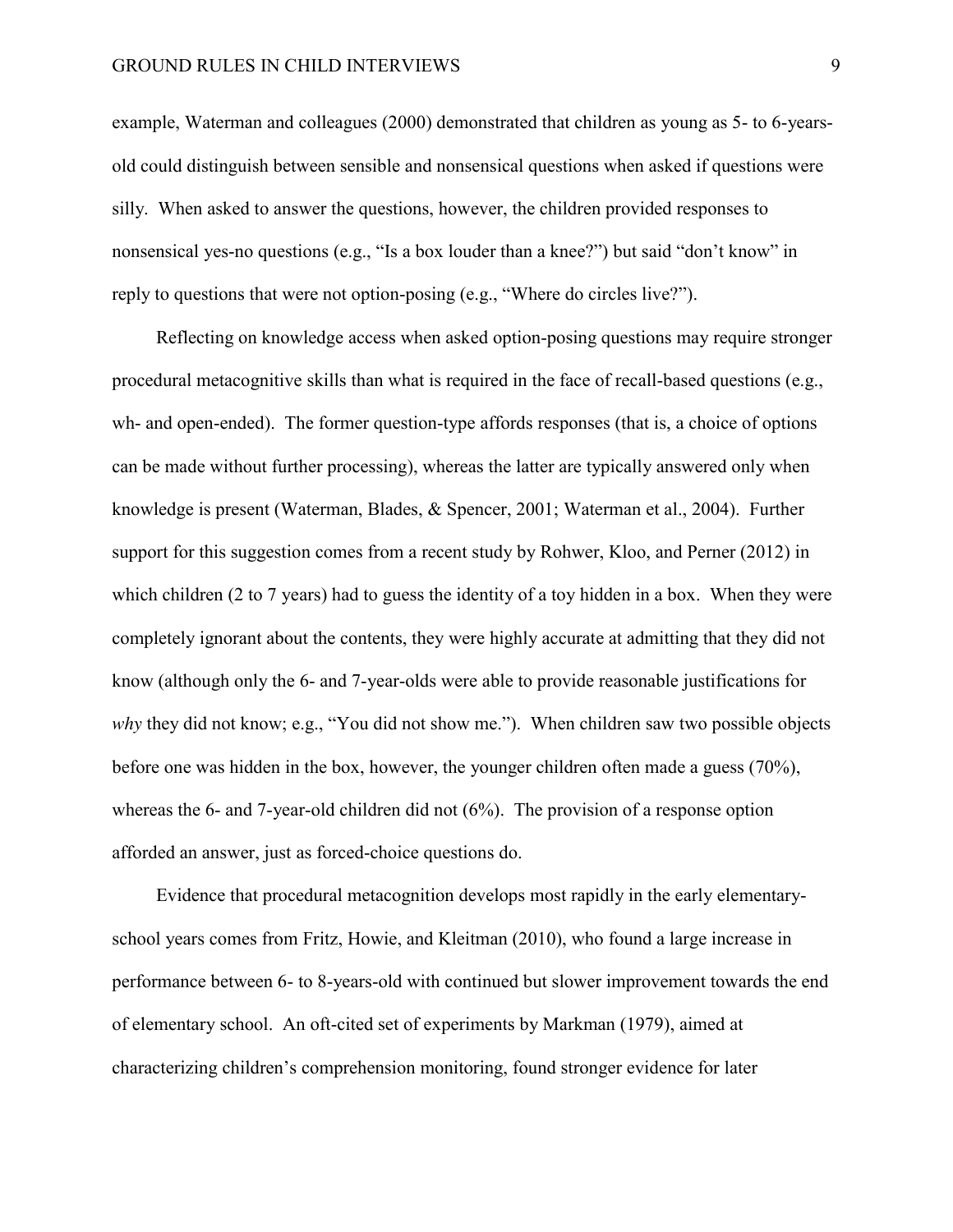development. Eight- to 11-year-olds listened to short stories that were missing critical information required for comprehension (e.g., a story about making baked Alaska did not explain that there is meringue around the ice cream to prevent it melting in the hot oven). Despite demonstrating excellent memory for the content of the stories, many children failed to realize that their comprehension was incomplete. In a follow-up experiment (Study 3), half of the 8 and 12-year-old children were warned that there was "something tricky" about each of the stories and were asked to "spot the problem." The explicit warning conferred more benefit to the 12 than 8-year-olds but improved the performance of both age groups over non-warned children. Similarly, London, Bruck, Poole, and Melnyk (2011) found that it was not until 12 to 13 years that children could consistently understand and explain why a protagonist was led to make a false report through suggestive interviewing. Without this awareness, even children given a rule (e.g., "correct me if I make a mistake") may not recognize situations in which the interviewer is wrong.

Once relevant concept knowledge and online monitoring are in place, the potential for ground rule instruction to impact testimonial quality rests on other developmental advances most notably, the ability to hold a rule in mind during the course of an interview and to inhibit prepotent responses in order to apply a rule as needed. Because working memory and inhibitory control continue to develop well into adolescence, and performance is task-dependent, it is likely that some children who can demonstrate rule understanding will nonetheless derive no benefit from instruction due to insufficient executive skills. (See Shing, Lindenberger, Diamond, Li, & Davidson, 2010, for a discussion of memory maintenance and inhibitory control from early childhood to adolescence.)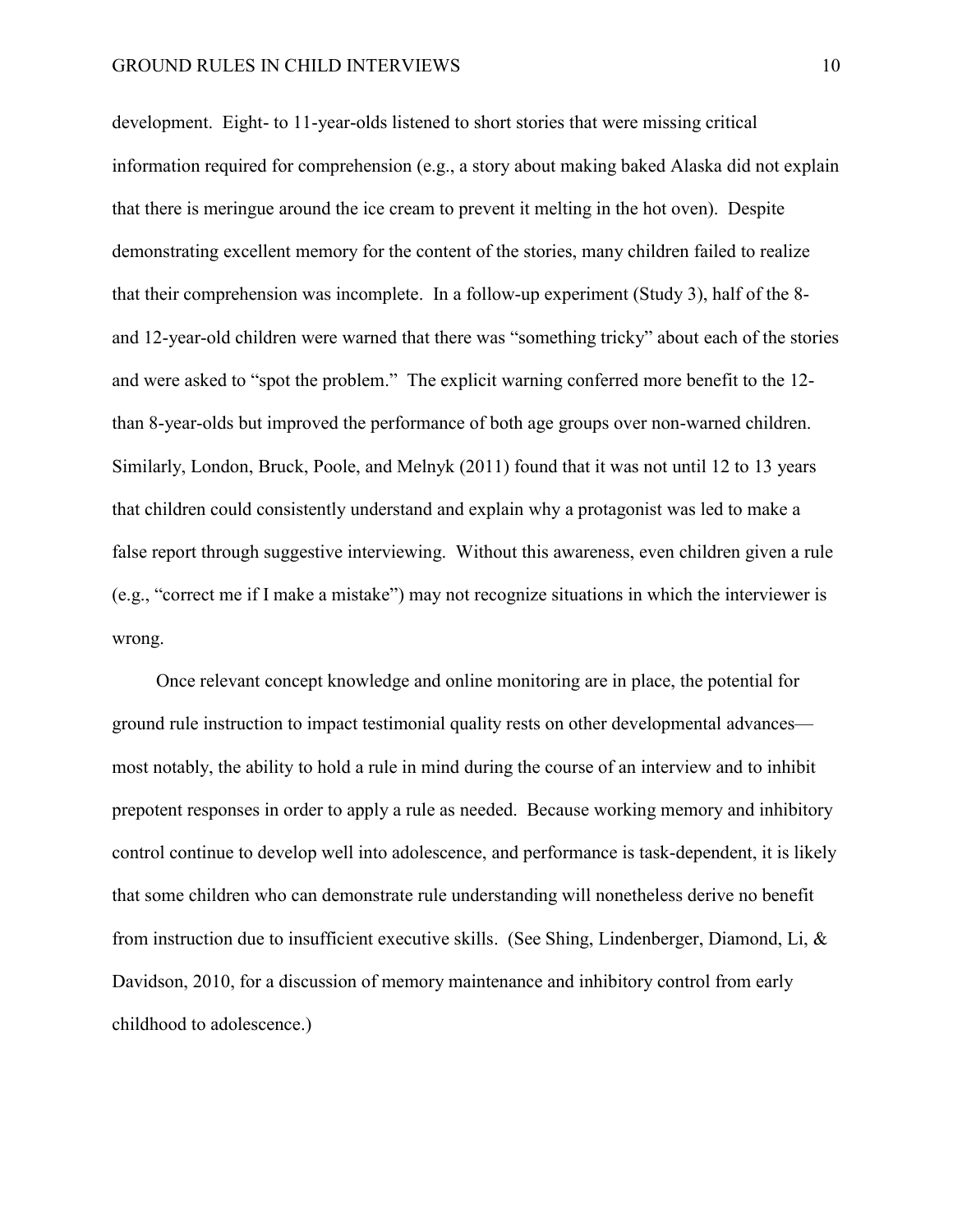In sum, basic research findings do not lead us to expect a simple situation whereby children above a particular age are most likely to benefit from ground rules instruction. At best, developmental theory explains why instruction has proven more challenging for children less than 6 (see Yuille et al., 2009), but the fact that even older children do not consistently monitor comprehensibility or reflect on social influence suggests the possibility of a protracted developmental period during which the usefulness of interview instructions may be highly taskdependent. Thus basic research findings are currently insufficient for crafting ground rules policy, which ultimately must rest on the efficacy or nonefficacy of interview instructions in analog and field research. After describing our rationale for selecting ground rules and studies in the next section, we review the extant research underlying the most widely-studied and/or frequently recommended ground rules (see Table 1 for an alphabetical list of experiments) and the circumstances under which children of various ages (from 3- to 13-years-old) benefit from the instructions.

#### **Selection of Ground Rules and Studies for Review**

We first examined interview protocols and guidelines to determine which instructions were most often recommended. These were identified as (a) information about interviewer naiveté (Lyon, 2010; Powell & Lancaster, 2003; Saywitz & Camparo, 2014); (b) instructions to correct the interviewer when a mistake had been made (Anderson, 2014; Lamb et al., 2007; Lyon, 2010; Saywitz & Camparo, 2014); (c) a caution that sometimes questions may be repeated (Powell & Lancaster, 2003; Saywitz, Geiselman, & Bronstein, 1992); and instructions to tell the interviewer when the child (d) does not understand (Anderson, 2014; Lamb et al., 2007; Lyon, 2010; Powell & Lancaster, 2003; Saywitz & Camparo, 2014) and (e) does not know the answer (Anderson, 2014; Lamb et al., 2007; Lyon, 2010; Powell & Lancaster, 2003; Saywitz et al., 1992; Saywtiz &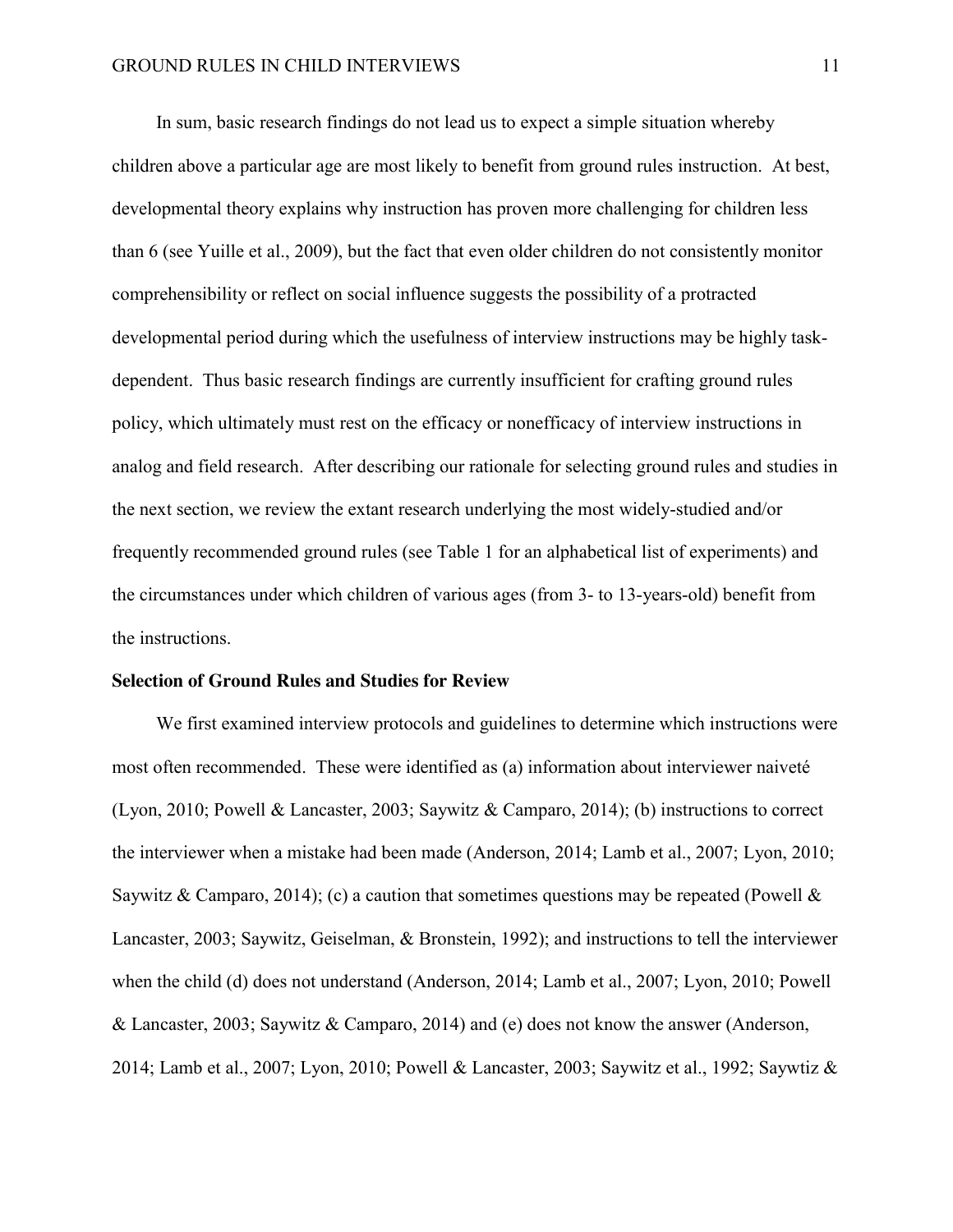Camparo, 2014). We then sought research associated with these rules by searching PsychInfo and Google Scholar for "ground rules," "interview instructions" and words used during delivery of the rules ("naïve," "I wasn't there," "make a mistake," "correct me," "questions [may be] repeated," "don't know," "don't understand"). Next, we reviewed the reference lists of the studies obtained to identify whether any research had been missed. We included only those studies in which some children but not others were delivered a rule and its efficacy was tested. We omitted less-frequently employed rules (e.g., that the child may use any words s/he chooses; see Powell and Lancaster, 2003, for this and other examples) and a variety of other "preparatory" tasks that are beyond the scope of this review, including source-monitoring instructions (e.g., Poole & Lindsay, 2001) and narrative practice (Roberts, Brubacher, Powell, & Price, 2011).

Although truth/lie discussions are sometimes included in a ground rules phase, we omitted this topic from our review because there is relatively good consensus on children's responses to truth/lie questions (Lyon, 2011) and a comprehensive review is available (Talwar & Crossman, 2012). Children's competency to understand the difference between truth and lies is rarely assessed in English-speaking countries (except in the U.S.), but such "tests" do sometimes appear in investigative interviews (Evans & Lyon, 2012). Most children can distinguish true statements from lies by 4- to 5-years old (Bussey, 1992; Lyon & Saywitz, 1999), and although the relationship between *understanding* the truth and *truth-telling* tends to be weak or nonexistent (Talwar, Lee, Bala, & Lindsay, 2002), truth-telling is increased by asking children to swear or promise to tell the truth (Talwar et al., 2002; see Talwar & Crossman, 2012, for a review).

#### **Research on Individual Ground Rules**

**Interviewer naiveté: "I wasn't there…"** Many interview guidelines include a statement about the interviewer's naiveté along with the importance of reporting every detail that can be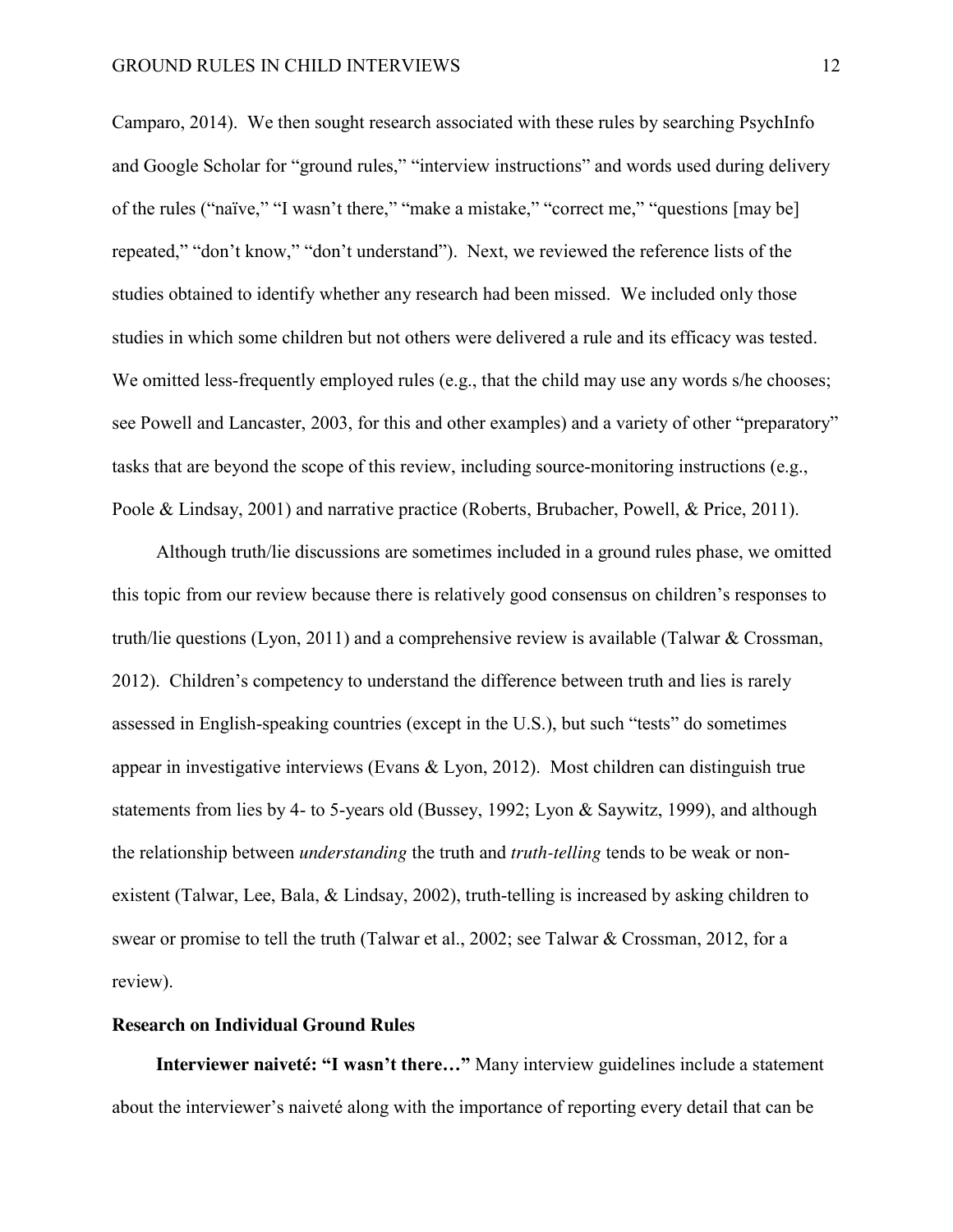recalled. Such statements are meant to increase the amount of information children report while reducing the power dynamic that promotes acquiesce to interviewers' suggestions (Lamb  $\&$ Brown, 2006; Mulder & Vrij, 1996). It seems likely that children would benefit most from the naiveté rule after they have developed a rudimentary understanding of ToM sufficient to grasp the concept that the interviewer does not have the same access to information as they do. Consistent with this idea, some evidence suggests that children who have recently developed ToM profit more from this rule than do older children. When they provided a statement about interviewer naiveté, Waterman and Blades (2011) found that only their 6-year-old participants benefitted in comparison to a control group, whereas the 8-year-olds were unaffected. Because all children in their experiment were given permission to say "don't know," the authors suggested that the extra reminder about interviewer naiveté was unnecessary for the older children.

Some studies that employed this ground rule as a direct statement (e.g., "I wasn't there, I don't know what happened") also simultaneously included other rules (e.g., Beuscher & Roebers, 2005; Cordón, Saetermoe, & Goodman, 2005; Geddie, Beer, Bartosik, & Wuensch, 2001; Krackow & Lynn, 2010; Saywitz & Moan-Hardie, 1994). For example, in addition to modeling complete recall and correcting an interviewer's mistakes, Krackow and Lynn (2010) gave 4- to 5- and 7- to 8-year-old children in their training group an explanatory statement about naiveté ("Sometimes adults ask questions in a way that makes it sound like they know the answers. However, unless an adult was there with you, they do not know the answers." p. 874). Training increased open-ended recall without increasing errors among older children and reduced suggestibility to misleading questions in the preschool group. Mulder and Vrij (1996) crossed the naiveté rule with the "don't know" rule in their study of 4- to 5- and 8- to 10-year-old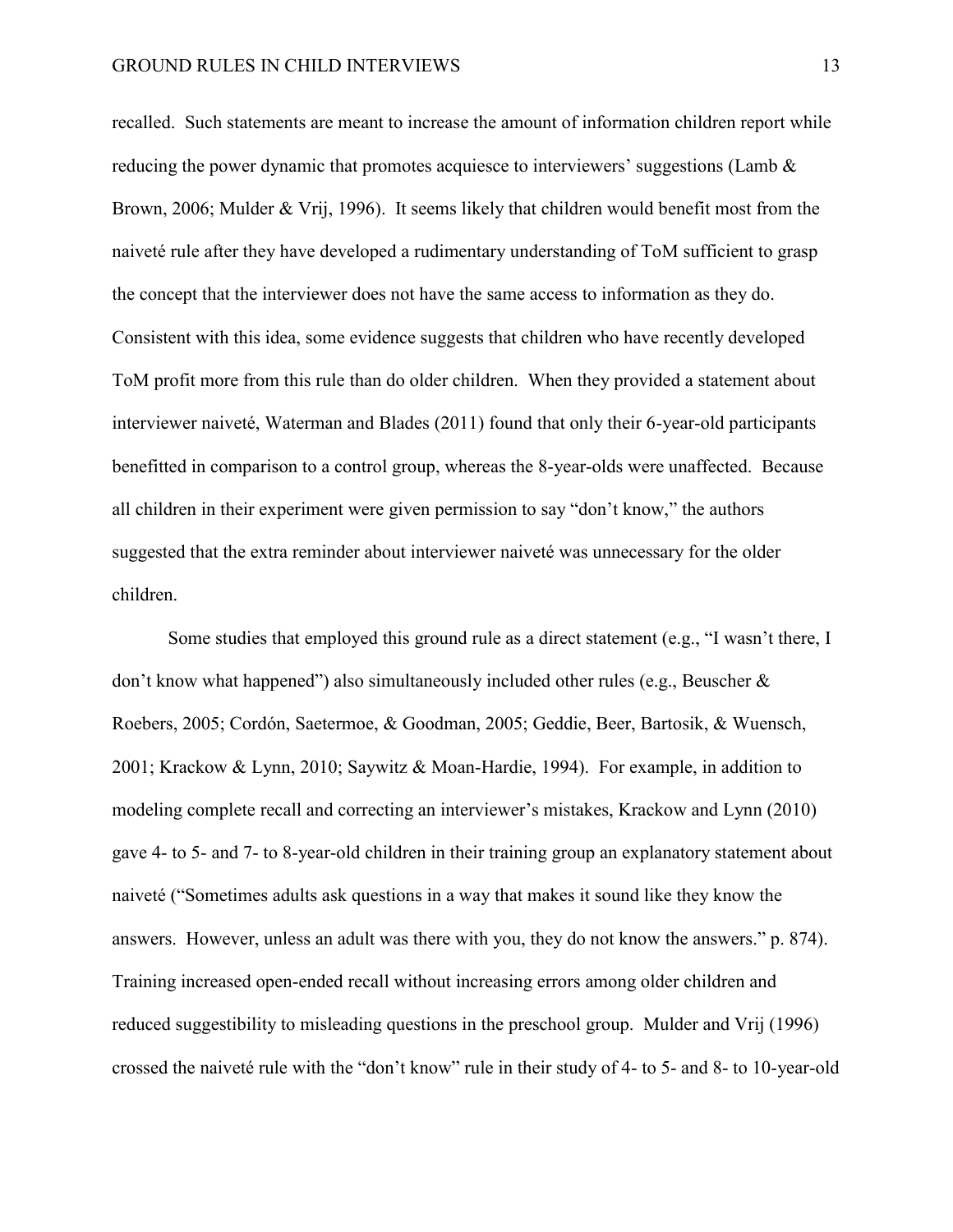children, resulting in a 2 x 2 x 2 design. They found that the naiveté rule reduced incorrect answers to misleading questions for children of both age groups and across both "don't know" conditions, thereby providing the only evidence of the effects of this rule in isolation.

Interviewing guidelines that include a narrative practice phase (see Roberts et al., 2011, for a review) may bolster the effectiveness of this ground rule. Among the primary goals of a practice phase are (a) to give the child an opportunity to be the expert about a neutral event that is unfamiliar to the interviewer and (b) to practice responding to open-ended questions with sufficient detail. It has been suggested that inclusion of this phase can model interviewer naiveté for children while discussing a neutral topic (e.g., La Rooy, Brown & Lamb, 2013). Indeed, because the practice phase trains children to report everything they can remember about an event, even very young children lacking a well-developed theory-of-mind may nevertheless learn to adopt the role of the expert through practice.

**General warnings and specific instructions to correct interviewers' mistakes.**  Motivated by evidence that adults' suggestibility can be reduced by warnings about "tricky" questions (e.g., Chambers & Zaragosa, 2001; Greene, Flynn, & Loftus, 1982), a few experiments focused on the benefits of similar warnings for children, without explicitly instructing them to correct the interviewer when a mistake had been made (Beuscher & Roebers, 2005; Cordón et al., 2005; Endres, Poggenpohl, & Erben, 1999; Warren, Hulse-Trotter, & Tubbs, 1991). All but Beucher and Roebers (2005) reported benefits, but only Warren and colleagues focused exclusively on the warning instruction. These investigators told one group of  $1<sup>st</sup>$  graders,  $6<sup>th</sup>$ graders, and adults that some of the questions about a story would be "tricky." The warning reduced acquiescence to leading questions in all age groups but also hampered the performance of the 1<sup>st</sup> graders, who were more likely to change their answers to non-leading questions after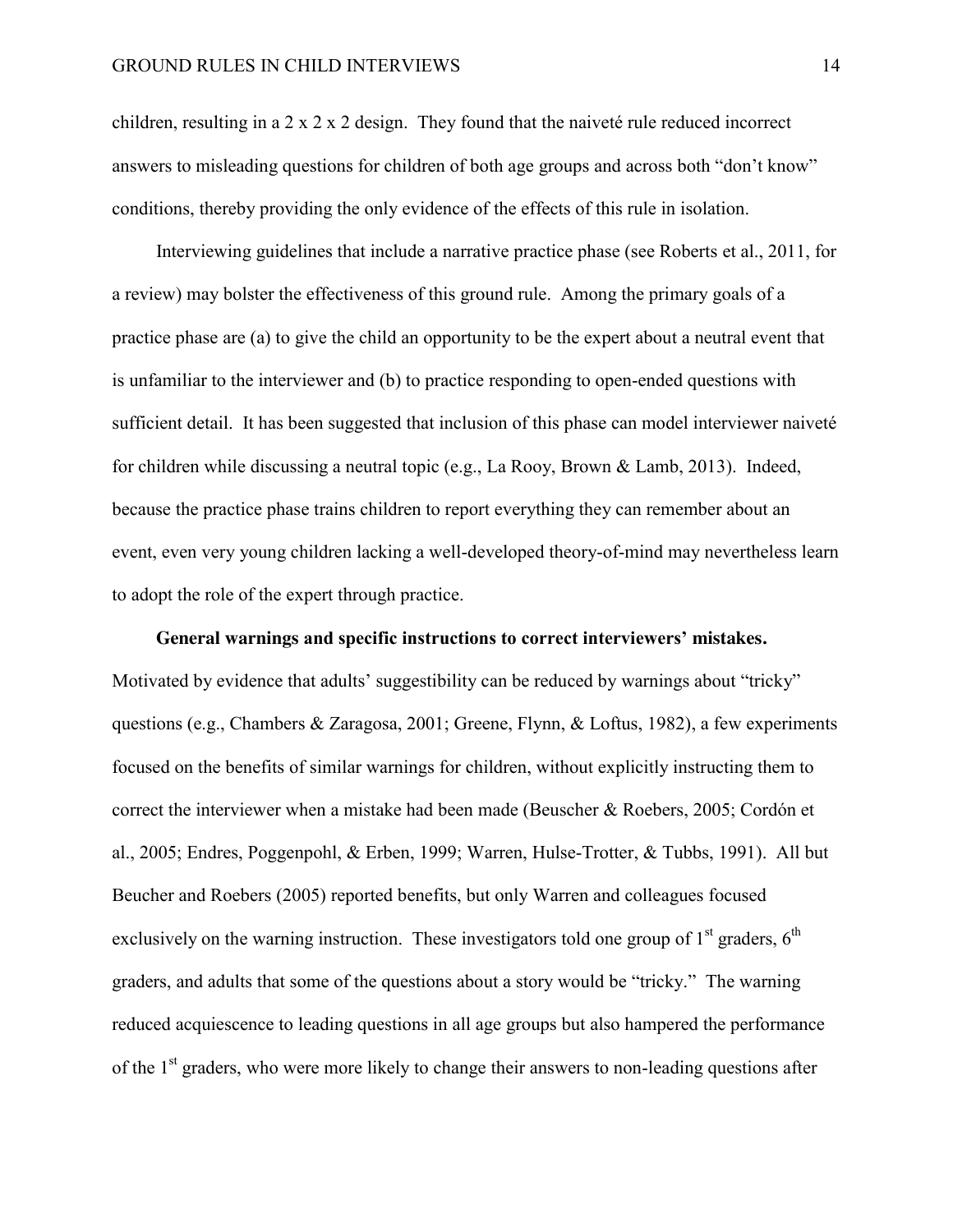feedback that they had not performed well on the first round of questions. Thus a warning heightened resistance to suggestibility but also made the youngest children more doubtful of their memories, at least in a context where negative feedback was provided. (In actual forensic interviews, such feedback is strongly discouraged; Lamb et al., 2007; Saywitz & Camparo, 2014). In contrast, Endres and colleagues (Study 1, 1999) found that a warning benefitted both 4- and 7-year-olds. The discrepancy in findings may be due to the fact that while Warren and colleagues (1991, p. 278) told children to "be sure that their answers reflected only what they really remembered about the story," Endres and colleagues told their participants *what to do* when a question was tricky (say "I don't know").

Warnings about questions (i.e., that they may be "tricky" or may contain wrong details) may help children gate out some inaccurate post-event misinformation. A warning can make people more aware of sources of influence on their reports (e.g., that their memory trace is for something the interviewer said after the event rather than from the original event itself). The effects of misinformation may not be completely eliminated by a warning, however, due to "unaware" sources of influence (i.e., true source-monitoring errors; Lindsay, Gonzales, & Eso, 1995; see Holliday, Reyna, & Hayes, 2002, for a review).

To our knowledge, only one study found no effect of warning children that questions might include incorrect information. Beuscher and Roebers (2005) showed a short video to 6-, 8-, and 10-year olds and then interviewed them 1 week later with free-recall followed by specific questions. There were clear developmental differences in children's ability to answer both misleading and non-misleading questions but no effect of a warning. The most striking difference between this study and the previous ones is the delay between event and interview: The other experiments involving a general warning had interviewed children within just 1 day of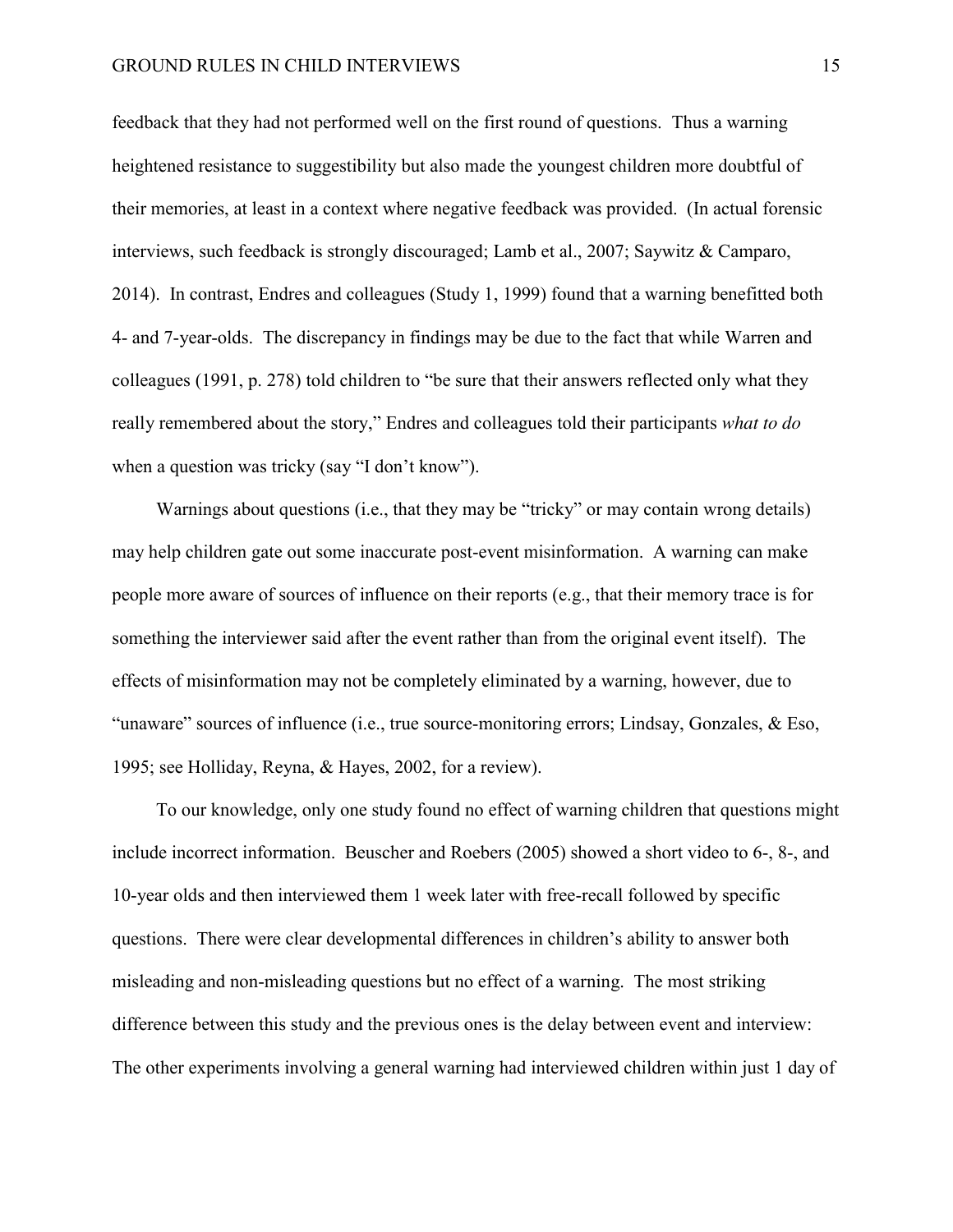the to-be-remembered event (Cordón et al., 2005, interviewed children three times but the first interview was immediate). Because memory traces fade with the passage of time, making them more prone to error (e.g., Jones & Pipe, 2002; Powell, Roberts, Ceci, & Hembrooke, 1999), it is possible that children in Beuscher and Roebers' study were less able to identify misleading questions compared to children who were interviewed soon after the event.

General warnings about questions are absent from most interview guidelines, likely due to the emphasis placed on training interviewers to avoid leading or suggestive questions (Lamb, 1995). Nevertheless, blunders can and do occur in interviewers' questions. For example, interviewers' paraphrases of children's statements frequently contain errors that children fail to correct (Roberts & Lamb, 1999). To reduce this unwanted compliance, some guidelines instead include a rule to correct the interviewer's mistakes. We identified five articles (seven experiments) that included such instruction, of which three reported benefits and two did not. Both Ellis and colleagues (Ellis, Powell, Thomson, & Jones, 2003) and Geddie et al. (2001) failed to demonstrate benefits of any of their ground rules, which included instruction to correct the interviewer. In the former, children were simply given the rule without practice, and in the latter rules and practice were delivered by a different assistant than the interviewer, which has been shown to reduce accuracy (Saywitz, Snyder, & Nathanson, 1999).

Similar to Geddie et al. (2001), Gee, Gregory, and Pipe (1999), Krackow and Lynn (2010), and Saywitz and Moan-Hardie (1994) provided practice in correcting the interviewer but using different procedures. Gee et al. (1999) trained half of their 9- to 13-year-old participants to tell the interviewer when they did not know an answer or thought there was no answer. These children were also given practice questions in which the appropriate response was either "I don't know" (e.g., "Is my middle name Barbara or Jane?") or a statement correcting the interviewer's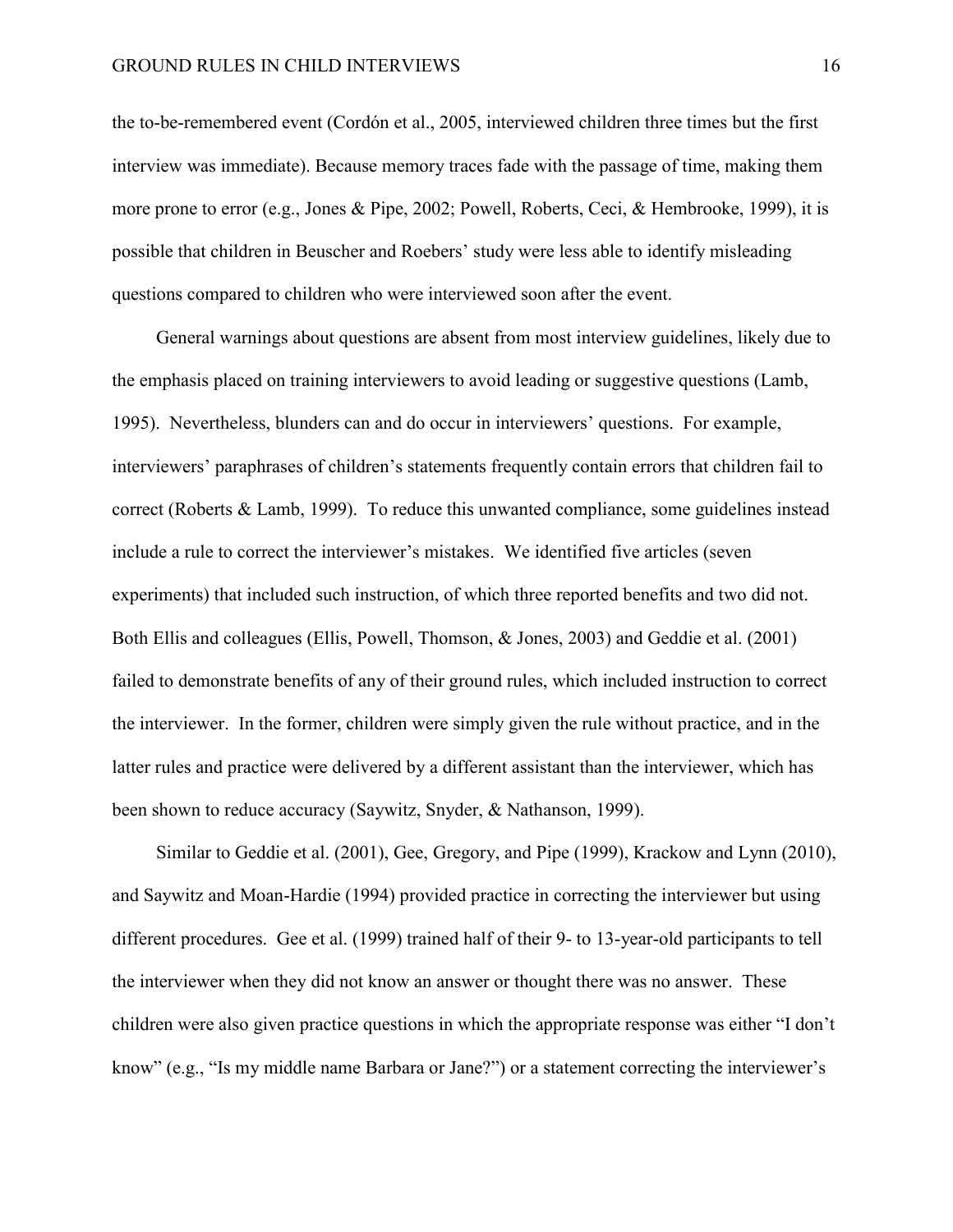wrong assumption (e.g., "What color is your pet dinosaur?"). Children were praised for "don't know" responses and also told that it was okay to correct the interviewer. In Study 1, training reduced both errors and correct responses. By encouraging and reinforcing correct responses to non-misleading questions in training, Study 2 evinced decreases in error rates without a corresponding decrease in accuracy. Yet, because the focus was on instructing children to say "don't know" *when* the interviewer made a mistake, it is difficult to disentangle the two instructions in these experiments.

Krackow and Lynn (2010) and Saywitz and Moan-Hardie (1994) gave children very explicit instructions about correcting interviewers (e.g., in the latter, the training group was taught to use self-statements such as "I won't go along. I'll tell her she's wrong." p. 415). Two weeks after a live event involving bodily touch, 4- to 5- and 7- to 8-year-old children in Krackow and Lynn's training condition were given modeling and practice in correcting the interviewer. These children first watched a video of a boy playing with a remote control dog and then watched another video of a child ("Johnny") answering misleading and non-misleading questions about that event. Sometimes Johnny failed to correct the interviewer's mistakes, and trained children were told that "Johnny did not really break the dog, so he should have told the grown up no. It is okay for children to say no when a grown up asks about something that did not happen" (p. 875). Children then practiced correcting the interviewer's questions about an unrelated video. The children in a control condition engaged in non-training activities for an equal amount of time. The chief finding was that training reduced suggestibility to misleading questions among the 4- to 5-year-old children, raising their accuracy to the level of the 7- to 8-year-old children (which was near ceiling and not affected by training). With similar intensive training procedures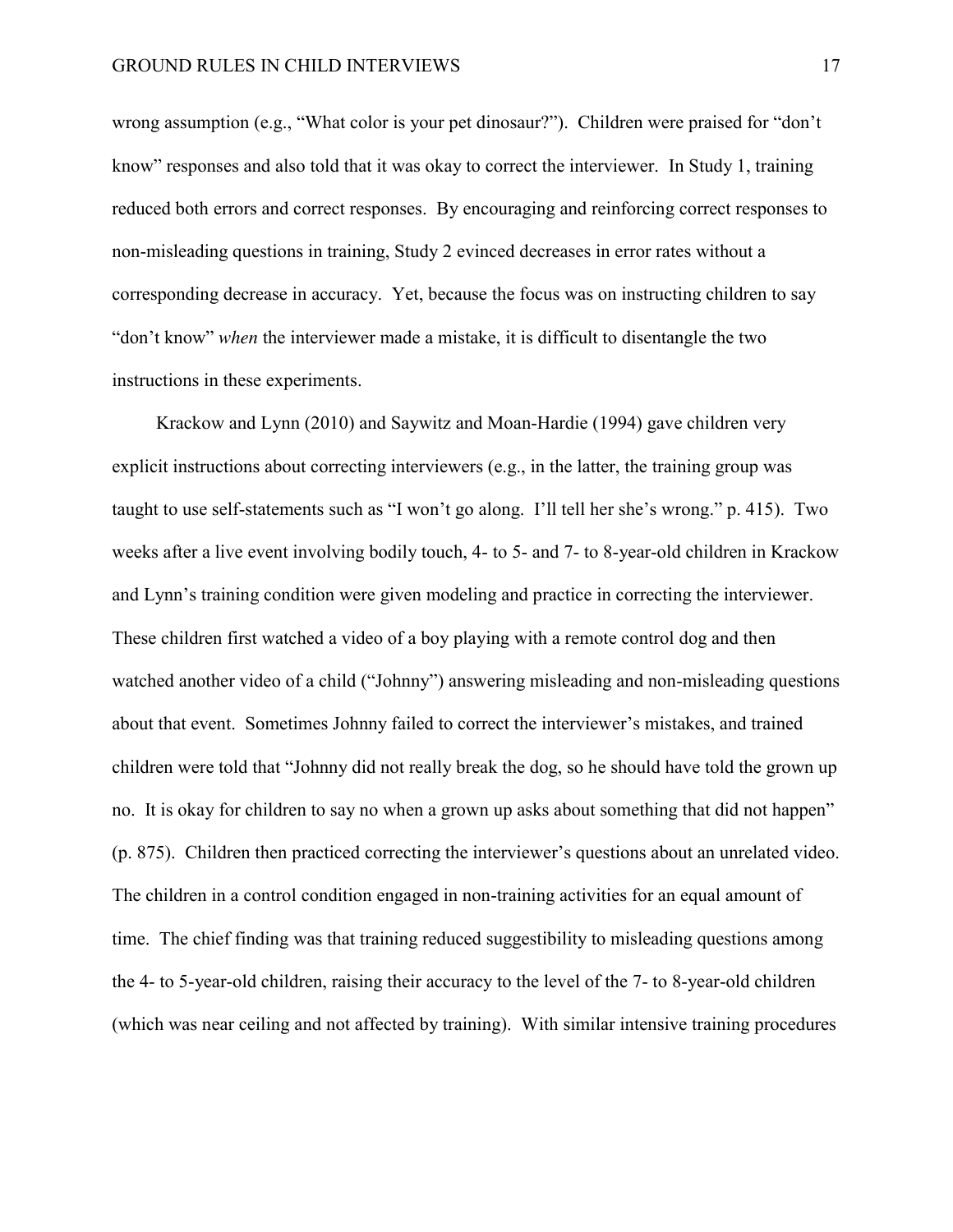(i.e., discussion, modeling, and feedback), Saywitz and Moan-Hardie (1994) also found benefits from their training package.

**Some questions may be repeated.** Children sometimes change answers when interviewers repeat questions (see Fivush & Schwarzmueller, 1995, for a review), although this effect is largely limited to closed/specific rather than open questions (see Poole & White, 1991, 1995) and is less common in the field than in the lab (La Rooy & Lamb, 2011). But despite the fact that repeated questions occur in investigative interviews (La Rooy & Lamb, 2011; Lamb  $\&$ Fauchier, 2001), only a few interview guidelines have included instructions designed to reduce unwanted response changes. We identified only two studies that specifically gave children instructions about repeated questions, with neither reporting pronounced benefits (Geddie et al., 2001; Memon & Vartoukian, 1996).

In Memon and Vartoukian's (1996) study, 5- to 8-year olds witnessed a brief staged event and were interviewed about it 5 minutes later. Children were told that they should not make up answers when they could not remember, and half were also warned that some questions may be repeated. The warning did not affect the 5-year-olds, somewhat impeded the accuracy of the 7 year-olds in response to open questions, and had no other effects. The main finding of interest, however, was that correct information increased across repeated open questions but decreased across repeated closed questions. Geddie and colleagues (2001) told 3- to 6-year-olds that a repeated question did not mean the first answer was incorrect, and the children then practiced responding to repeated questions. Children were given several rules, and after all rules had been delivered and practiced the children restated the rules. Any omitted rules were provided again, and the interview did not begin until children could spontaneously and correctly answer questions that tested each rule. Despite these efforts, the researchers noted that children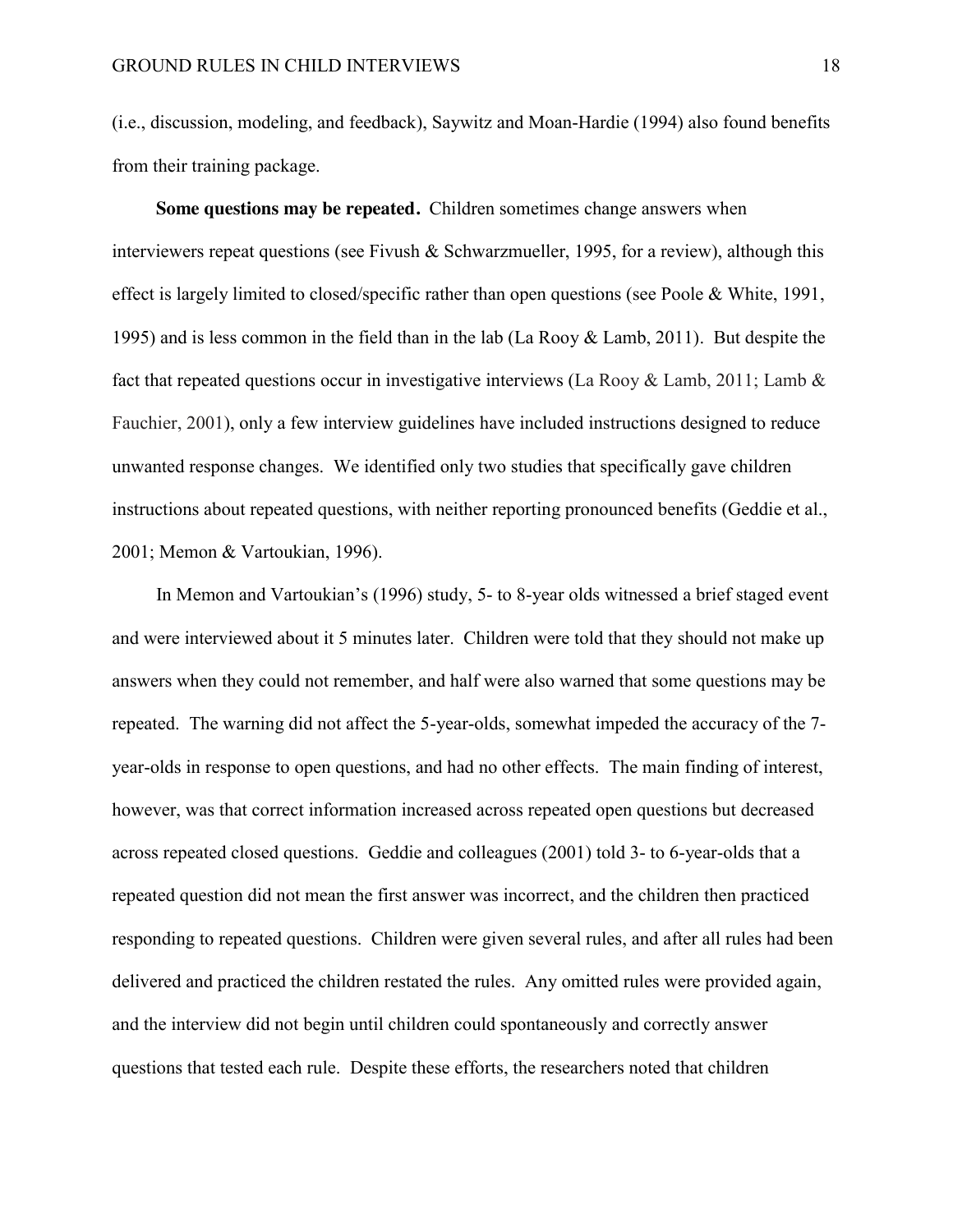struggled with this task, which echoes Memon and Vartoukian's suggestion that the younger children in their sample may not have understood the instruction. Geddie and colleagues found no effects of the warning on children's reports.

Evidence suggests that repeated questions are not problematic for children if they understand that the purpose of repetition is something other than a challenge to their previous response (La Rooy & Lamb, 2011; but see Howie, Nash, Kurukulasuriya & Bowman, 2012). Howie, Sheehan, Mojarrad and Wrzesinska (2004) did not give 4- to 5- and 7- to 8-year-olds a warning about repeated questions but instead provided a rationale to half of the children (i.e., the experimenter's hand was sore and so she could not take notes). Providing a rationale did not affect the overall frequency of shifting responses but did reduce undesirable shifts (i.e., from correct to incorrect) among younger children and increased desirable shifts (i.e., from incorrect to correct) in all children who heard the rationale.

**The "don't understand" rule.** There is surprisingly little research in the eyewitness memory area on instructing children to tell interviewers when they do not understand something (such as an entire question or a word in a question). This is an important omission given that many legal situations involve terminology that children have not yet acquired (Cooper, Wallin, Quas, & Lyon, 2010; Saywitz, Jaenicke, & Camparo, 1990) and questions that are semantically complex (Korkman, Santilla, Drzewiecki, & Sandnabba, 2008; Zajac, O'Neill, & Hayne, 2012). Children can say "don't know" to such questions, but this response may not accurately reflect their knowledge.

There are many examples of children failing to indicate explicitly when they have not understood. For example, Hughes and Grieve (1980) and Pratt (1990) documented that children (and in some cases adults) attempt to answer bizarre questions that are semantically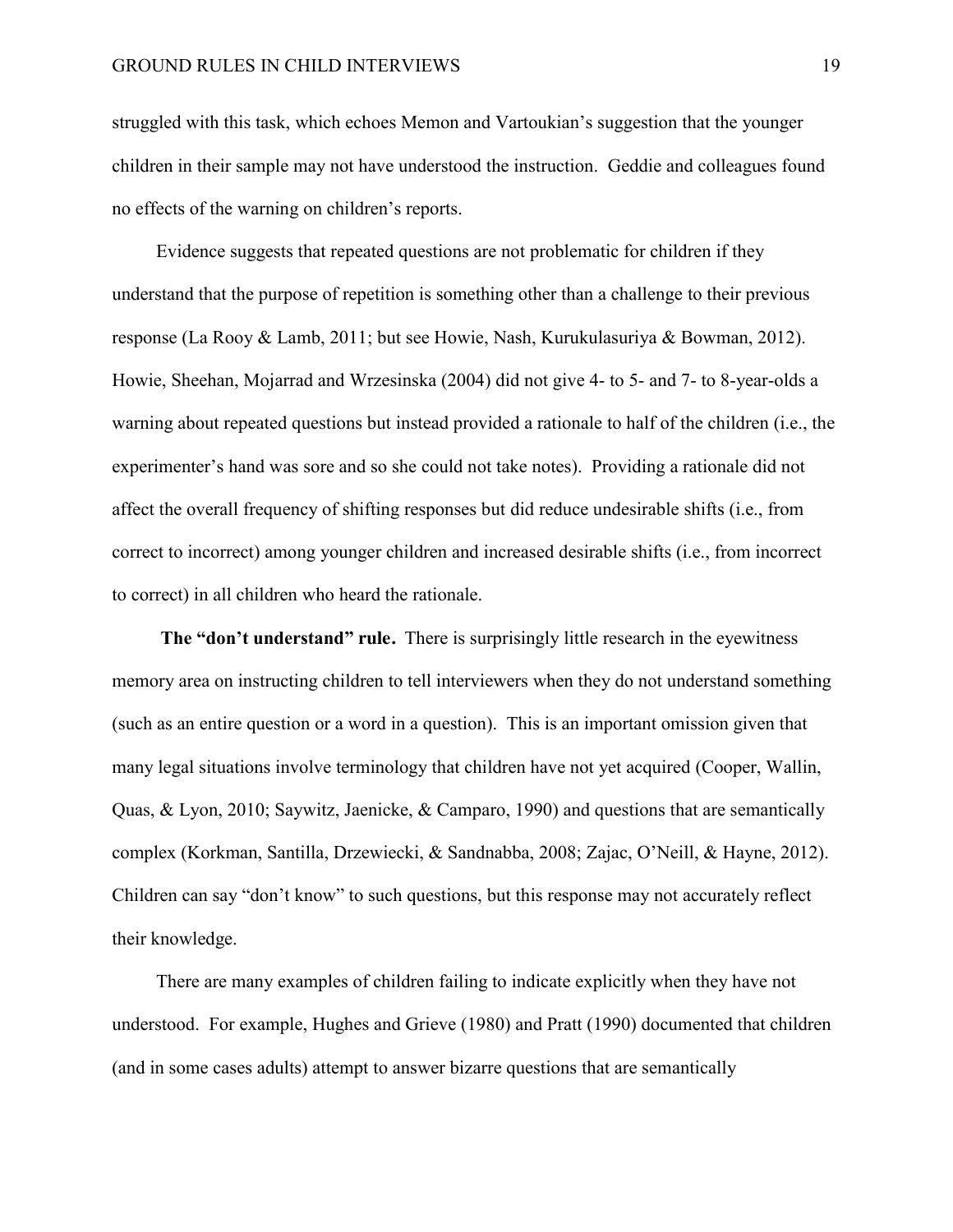incomprehensible. Flavell, Speer, Green and August (1981) found that 8-year-olds implicitly demonstrated some degree of confusion (both verbally [e.g., "huh?"] and with facial and motor behaviors) when listening to ambiguous task-completion instructions, and 6-year-olds did so to a lesser extent, whereas Markman (1979) found that much older children often failed to identify comprehension monitoring errors. Children are even less likely to indicate comprehension failures in unfamiliar situations such as an investigative interview or courtroom (Saywitz, 1995). The cross-examination literature is rife with evidence of children responding to questions they did not comprehend (see Zajac et al., 2012, for a review). Thus, it is clear that this ground rule is important but, as we have noted, the concept underlying it may be challenging from a cognitivedevelopmental perspective. Furthermore, it may be particularly difficult for children to monitor their uncertainty during tasks involving abstract concepts like memories as opposed to tasks involving concrete stimuli (e.g., perceptual identification tasks, such as guessing the identity of a degraded picture; Ghetti, Hembacher, & Coughlin, 2013).

We identified just two studies in which children were explicitly instructed to tell the interviewer when a misunderstanding had occurred. Peters and Nunez (1999) and Saywitz et al. (1999) trained some of their participating children in "comprehension monitoring" (CM). In both studies, the children were made aware of negative consequences associated with answering questions they did not understand; taught to recognize when an interviewers' question contained difficult vocabulary, structure, or was otherwise incomprehensible (e.g., due to mumbling); given practice saying they did not understand; and instructed to ask for clarification or rephrasing. In addition, they were given feedback and discouraged from guessing.

In Peters and Nunez's (1999) research, CM strategies were taught to preschoolers, kindergartners, and second-graders over a period of three training sessions and then, on testing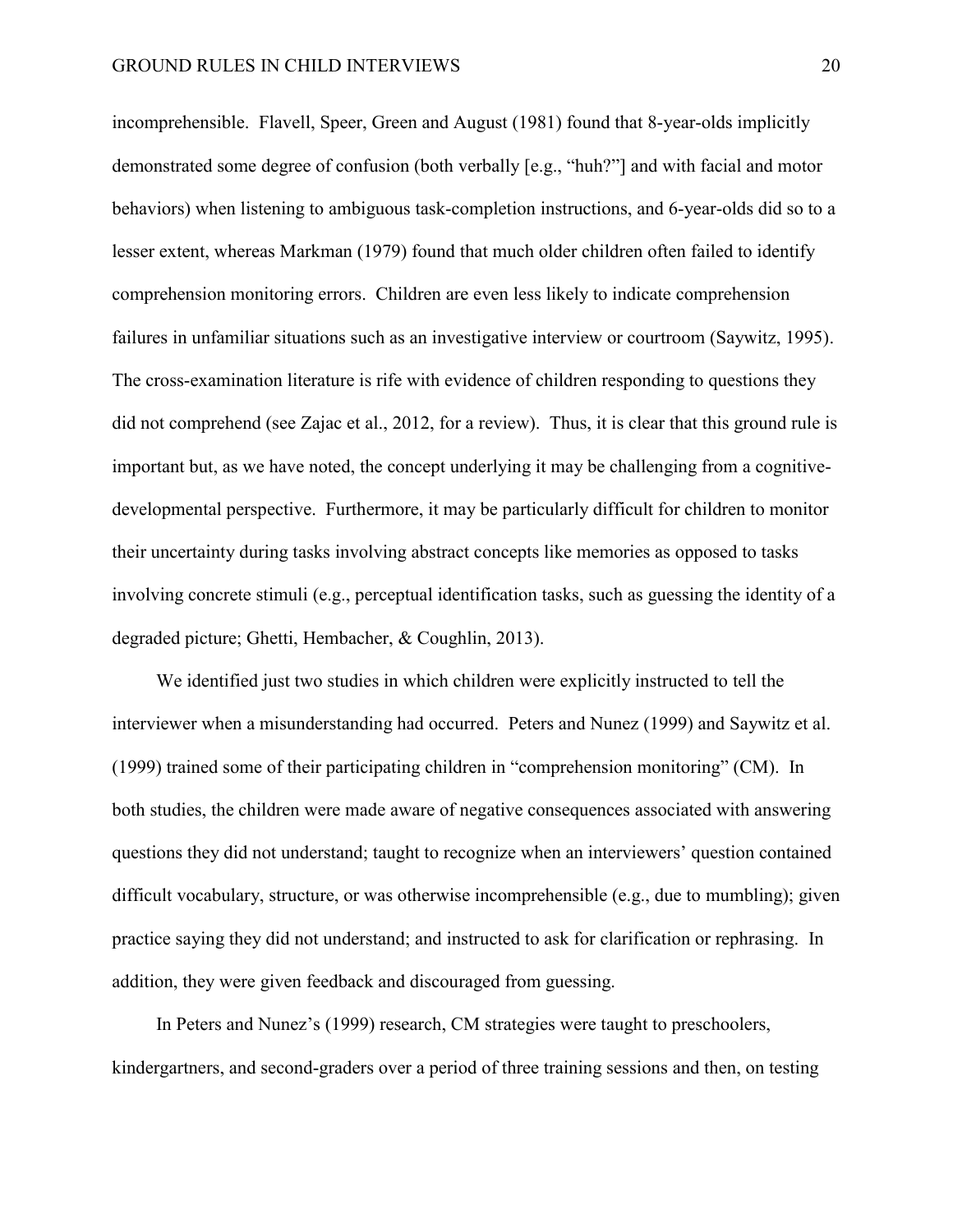day, they watched a video and were interviewed about it immediately afterwards. In contrast, Saywitz and colleagues engaged 6- and 8-year-olds in a live event and 2 weeks later those in the CM condition were trained; testing took place two days later following a 15-min booster session. Despite differences in age groups, event presentation (video/live), and delay from event to test, both studies revealed that children of all age groups who received CM training were more likely to ask that difficult questions be rephrased, and CM-trained children provided more accurate information than did the children in other types of training and control conditions. In the Peters and Nunez study, 91% of children in the CM group requested at least one complex question be rephrased in contrast to only 52% of children who did not receive CM training. Saywitz and colleagues demonstrated that children who had participated in CM training were significantly more accurate and less inaccurate than children who received "rephrasing instructions" (i.e., told to notify the interviewer when they did not understand without practice feedback or reinforcement), who were more accurate and less inaccurate than those in the control condition. (Due to the coding of "don't know" as a separate response category, accuracy and inaccuracy were not inverse proportions.) Finally, children in the CM group were most likely to ask that confusing questions be reworded.

**The "I don't know" rule.** By far, the "don't know" rule has been the subject of most ground rules research. It could be argued that this is the most important interview instruction because even when children are unable to identify *why* a question is tricky (e.g., the interviewer has used a word the child does not understand or the interviewer has made a mistake/delivered misinformation), saying "don't know" will reduce potential commission errors. Nevertheless, we argue, as have others (e.g., Scoboria & Fisico, 2013), that saying "I don't know" can have different purposes. For example, "I don't know because…:" "I can't remember," "I don't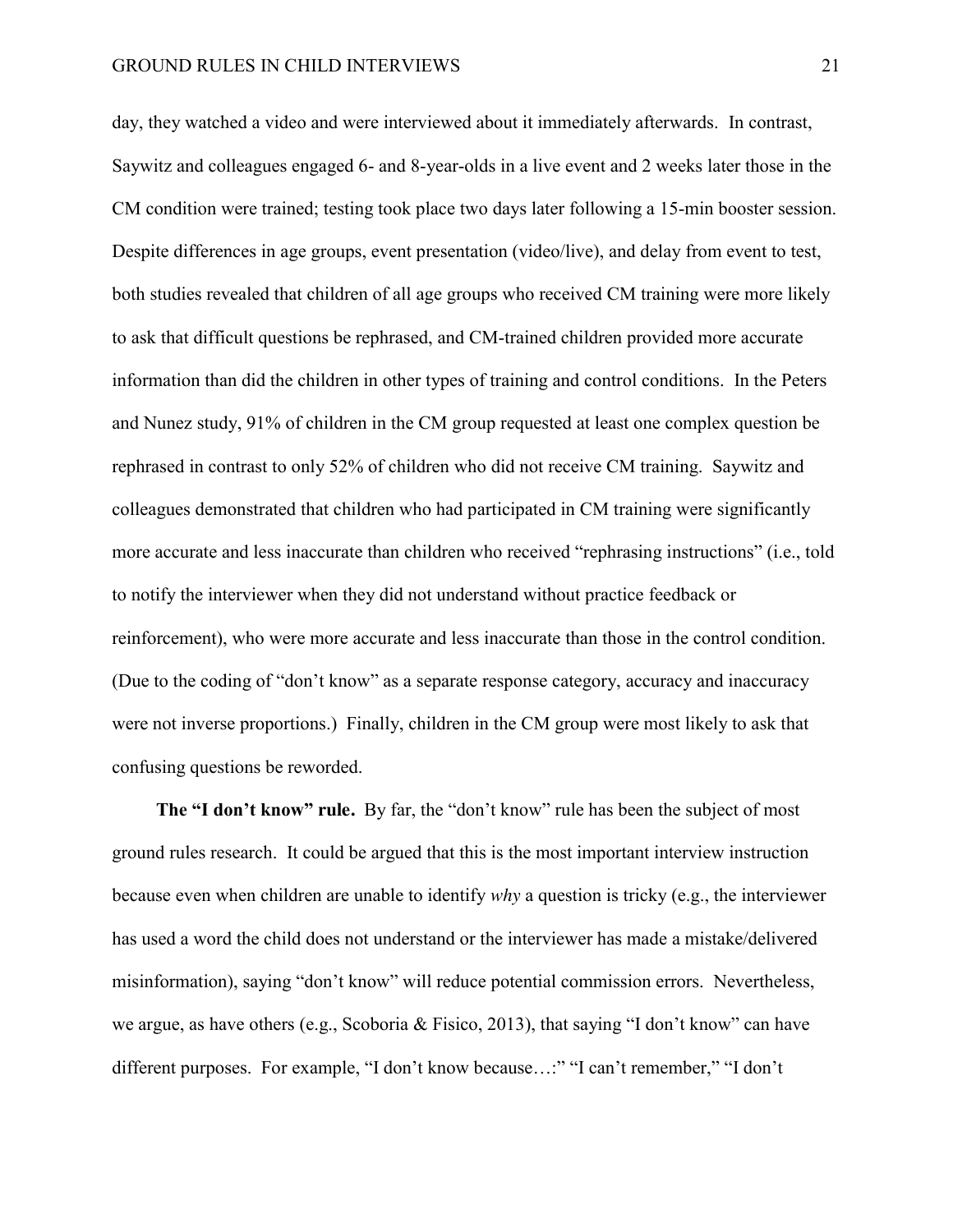understand (a word, or the question)," and "You made a mistake (and so I don't know how to respond)" reflect different cognitive states *and* serve different practical purposes in an investigative interview. Thus, for both theoretical and applied reasons, developmental differences in children's propensity and ability to provide these responses should be explored.

We identified 12 articles (15 experiments) in which only some of the children were given the "don't know" ground rule, permitting assessment of its effect. (There are numerous studies in which *all* participants were provided instructions to say "don't know" because the focus was on other aspects of "don't know" responding, such as the effect of question-type or instruction placement; e.g., Beuscher & Roebers, 2005; Memon & Vartoukian, 1996; Roebers & Schneider, 2005; Waterman & Blades, 2012; Waterman et al., 2000; 2004.)

A meta-analysis on these 15 experiments was not desirable for several reasons. First, once important variables were considered (i.e., age, delay, whether or not the event was live, and whether or not the rule was practiced), there were too few studies per cell to permit meaningful analysis. To our surprise, we also uncovered two more important reasons: To date, practice of the rule has been confounded with the delay between events and interviews, and with the live presentation of events. Of the 12 articles, five did not include practice of the "don't know" rule (Ellis et al., 2003; Endres et al., 1999; Moston, 1987; Nesbitt & Markham, 1999; Peterson & Grant, 2001) and five did (Cordón et al., 2005; Geddie et al., 2001; Gee et al., 1999; Mulder & Vrij, 1996; Saywitz & Moan-Hardie, 1994). (Two cannot be classified according to practice, Roebers, Moga, & Schneider, 2001, and Roebers & Fernandez, 2002. We elaborate on this latter point later in this article.) Of the five articles that did not include practice, three used a delay of less than 1 day (all but Ellis et al. and Peterson & Grant). Of the five that did include practice, most included delays of at least 1 week (all but Mulder & Vrij; Cordón et al. employed repeated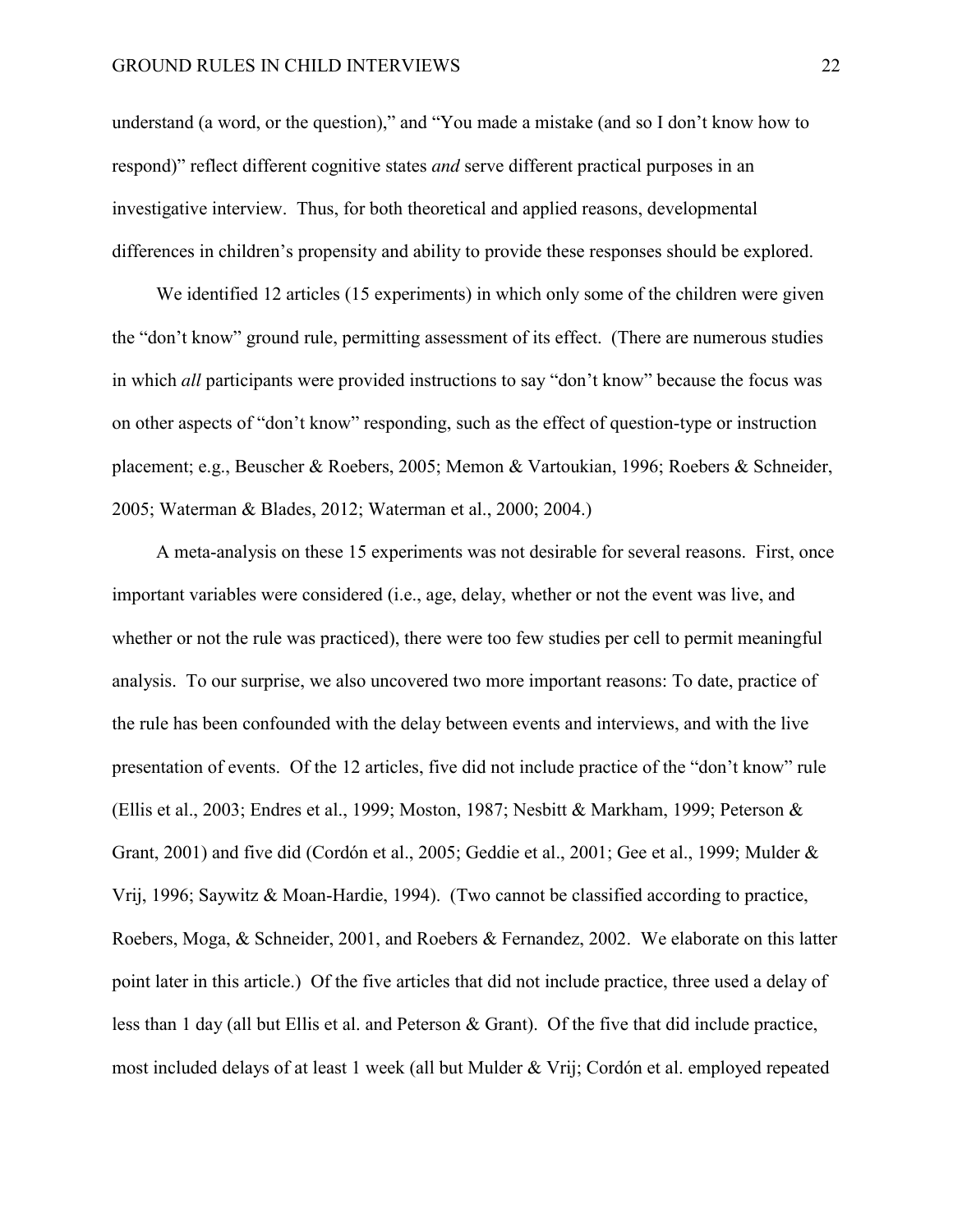interviews from immediate to as long as 5 weeks). In addition, these latter studies all involved live events, whereas those without practice included live and non-live events in roughly equal proportion. We divide our review of the "don't know" ground rule first by whether or not practice was involved and then by the extent to which the rule yielded effects.

The experiments in which children were instructed to say "don't know" without practice have yielded mixed results, although inspection of the procedures sheds light on why these discrepancies exist. In two experiments, the rule was simply stated and participants were very young (maximum age 5 years old); these yielded no effect of the "don't know" ground rule (Ellis et al., 2003, Peterson & Grant, 2001). Moston (1987) found partial benefits after a simple statement: The instruction increased "don't know" responses among 6-, 8-, and 10-year-olds but did not improve accuracy.

Three experiments found strong benefits of the "don't know" rule without practice (Endres et al., 1999 [Study 1 and 2], Nesbitt & Markham, 1999). In these experiments, however, children were given very explicit and/or thorough explanations. In Nesbitt and Markham (1999), 3- to 5-year-old children in the instruction group watched a fox-puppet model in situations in which he should say "I don't know." This instruction phase lasted 20 minutes. All children then watched a videotaped event and heard a story containing misinformation. They were tested after a brief delay, during which the instruction group was reminded to say "don't know." Instruction significantly increased the number of "don't know" responses and the overall proportion correct. The training provided by Endres et al. (1999) for two studies was much briefer, but children in the experimental condition received an example that was not only explicit but also directly connected to the target task (e.g., Study 1: "If I asked you how old the grandmother was in the story, you should say 'I don't know' because the story did not really say anything about her age."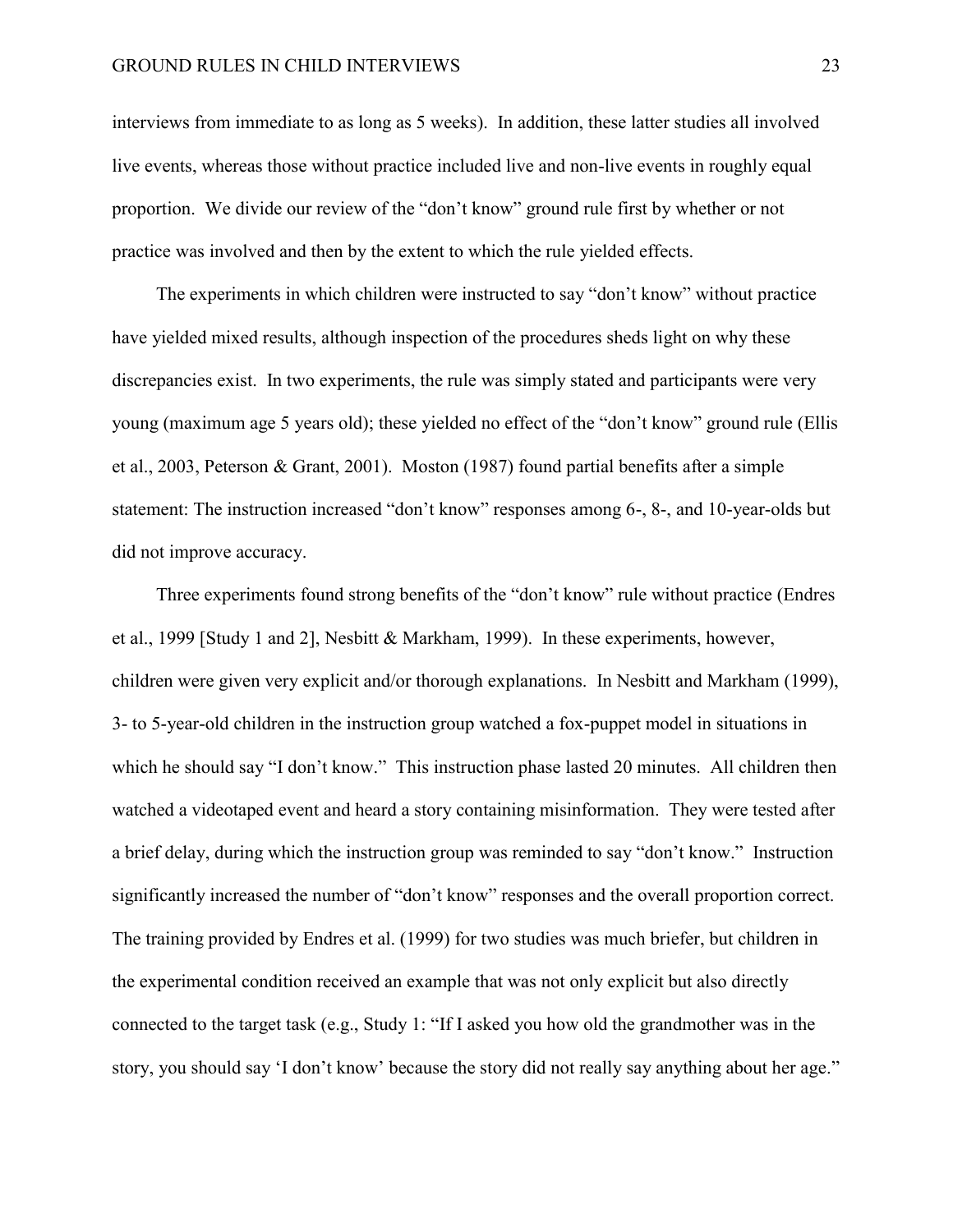p. 134). Thus, in these three experiments, children did not practice saying "don't know" but received very clear instructions about how and why they should do so.

We now turn to research in which children practiced saying "I don't know" prior to an interview (Cordón et al., 2005, Geddie et al., 2001, Gee et al., 1999; Mulder & Vrij, 1996; Saywitz & Moan-Hardie, 1994). With the exception of Geddie et al. (2001), all found benefits of instruction. Although the children who participated in Geddie et al. were roughly the same age as those in Cordón and colleagues' research, and Geddie et al.'s design did not involve the longest delay, as mentioned earlier the instructions and interviews were delivered by different assistants. Additionally, children's accuracy for the event was very high in Geddie et al. (e.g., even 69% of misleading questions were answered correctly).

The studies of Gee et al. (2001) and Saywitz and Moan-Hardie (1994) both involved two experiments because in the first, instructing children to say "don't know" increased such responses but also led to fewer correct responses (i.e., children were overusing the instruction). The researchers improved these instructions by also encouraging children to respond to questions they did understand or for which they were able to retrieve the information. Relatedly, Mulder and Vrij (1996) found more strategic use of "don't know" responding among children who had received both the "don't know" rule *and* the statement about interviewer naiveté than among children who received either rule alone.

Taken together, these findings suggest that it is important to have children practice the "don't know" ground rule but that practice responding to unanswerable questions in isolation may increase "don't know" responding in a non-strategic way. In practice, most interview guidelines advocate for inclusion (and practice) of several ground rules, and there is evidence to support this recommendation: The children in Cordón and colleagues' (2005) study who received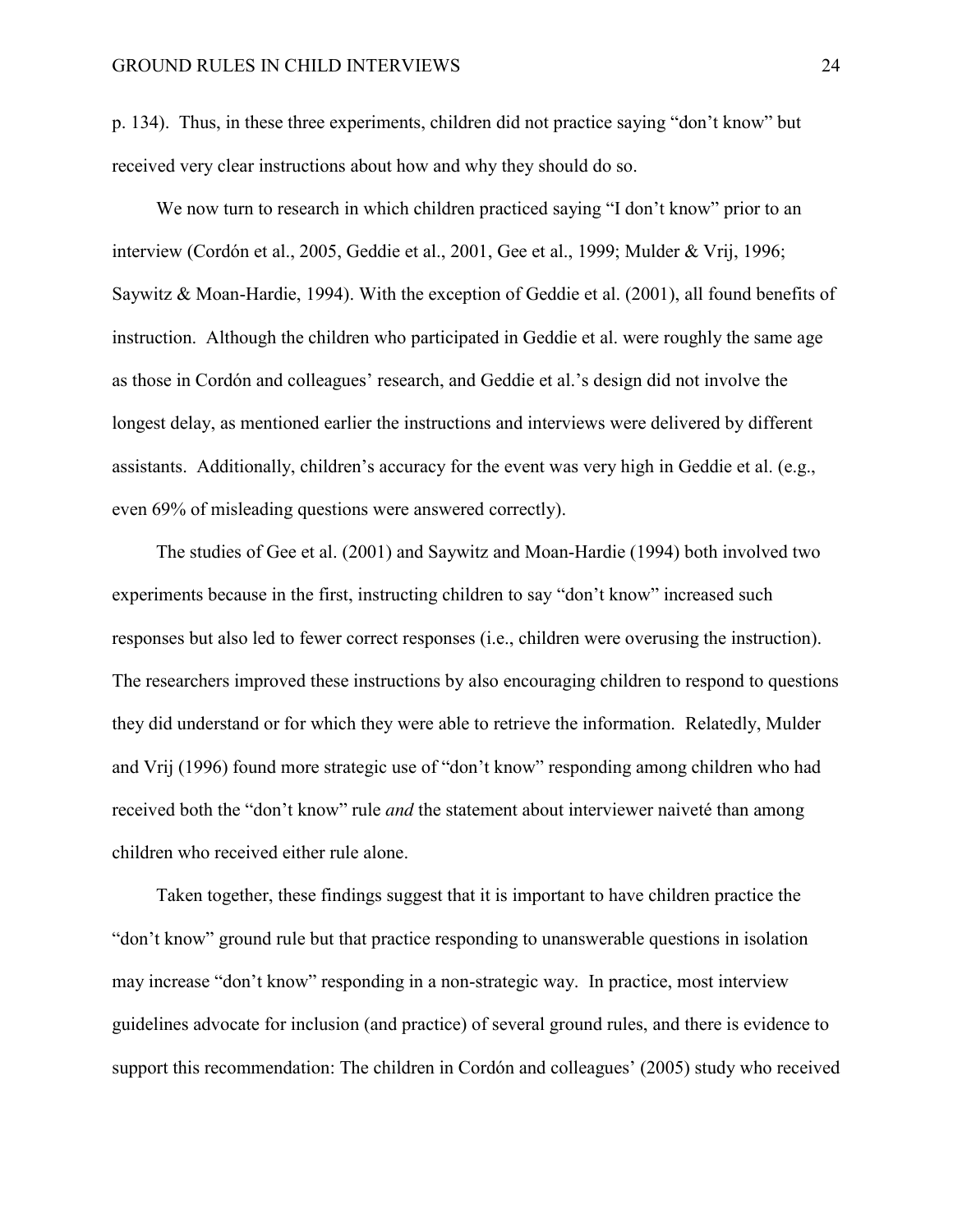three ground rules (i.e., interviewer naiveté, tricky questions, and "don't know") performed better than those who received only two or one (along with placebo rules that held constant the number of rules delivered; e.g., "We take turns"). We propose that the narrative practice phase may be particularly helpful in combination with the "don't know" ground rule, and we encourage systematic testing of this hypothesis. Because the practice phase gives children experience being the expert and reporting about a recent event they should remember well, there may be opportunities for interviewers to ask unanswerable questions during this phase (e.g., "What happened at the soccer park after you left?").

We alluded earlier to a set of studies by Roebers and her colleagues (Roebers & Fernandez, 2002; Roebers et al., 2001) that could not be categorized with regard to the inclusion of practice. In these studies, 6- to 8-year olds (and adults) watched a target video and were interviewed 3 weeks later. There were three interview conditions: forced report ("don't know" responses forbidden), free report ("don't know" responses permitted), and free report plus incentives. Children in the latter condition received rewards for correct responses and penalties for incorrect responses; "don't know" responses yielded neither reward nor penalty (see also Koriat, Goldsmith, Schneider, & Nakash-Dura, 2001). Children could use tokens at the end of the study to get a prize, and bigger prizes were purportedly worth more tokens. Overall, both studies found that the incentives condition produced the highest quality responses, and the forced report the lowest quality, across age groups. The incentives condition also yielded the greatest proportion of "don't know" responses.

In both of the earlier studies conducted by Roebers and her colleagues (Roebers  $\&$ Fernandez, 2002; Roebers et al., 2001), as well as in Roebers and Schneider (2005; Experiment 1), the free report plus incentives condition confounded incentives with immediate feedback.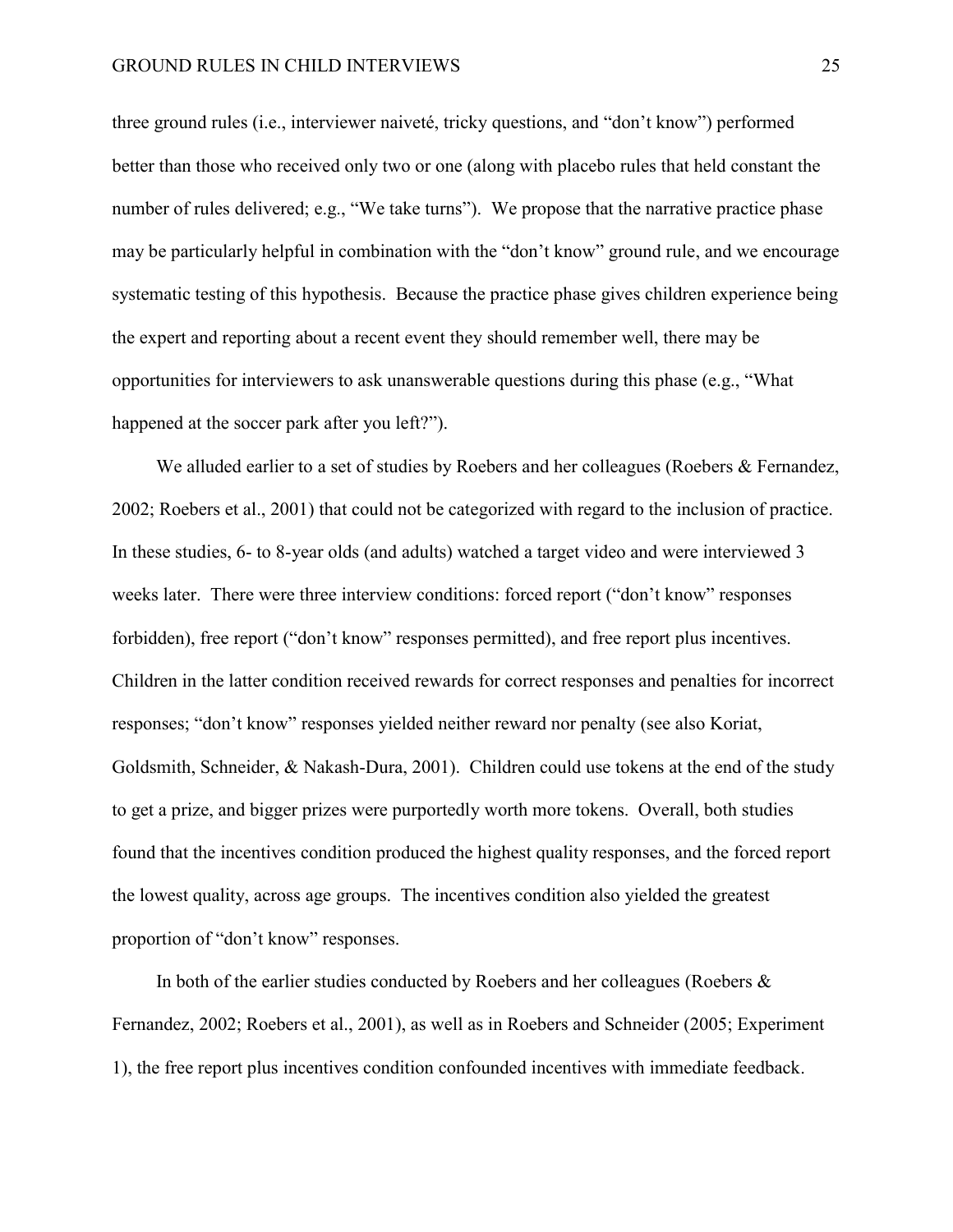That is, participants were given feedback on their performance, and thus reinforced for "don't know" responding, after every question. There were four conditions in Roebers and Schneider (Experiment 2): incentives plus feedback, feedback only (no incentives), incentives only (the experimenter recorded the responses and tallied the score at the end), and free report (neither incentives nor feedback). Again, the incentives plus feedback condition yielded the highest quality reports for all age groups. It should be noted that, unlike the previous two studies, *all* children in Roebers and Schneider's study received instructions to say "don't know." Taken together, these studies suggest that even young children are capable of effectively monitoring their memories but may require a combination of both motivation and continuous feedback.

**Interim summary**. Available evidence dispels any concern that interview instructions will be uniformly unhelpful to young children, as benefits have been found among children as young as 4 years (e.g., a collection of instructions that included interviewer naiveté in Krackow & Lynn, 2010, and warning instruction by Endres & colleagues, Study 1, 1999). Moreover, in some contexts instruction effects are greater among younger than older children (who sometimes perform well without instructions; e.g., naiveté instruction in Waterman & Blades, 2011). Nevertheless, the research reveals neither a clear lower nor upper bound on the ages at which individual ground rules improve performance.

As predicted by our discussion of the cognitive underpinnings of ground rule understanding, some ground rules appear to be conceptually difficult for children (or at least difficult to implement as intended), and for these rules practice or more thorough explanation is necessary to produce the desired effects ("correct me when I'm wrong" instructions in Krackow & Lynn, 2010, and Saywitz & Moan-Hardie, 1994; selective use of the "I don't know" rule). It is unclear whether "some questions may be repeated" results have been disappointing because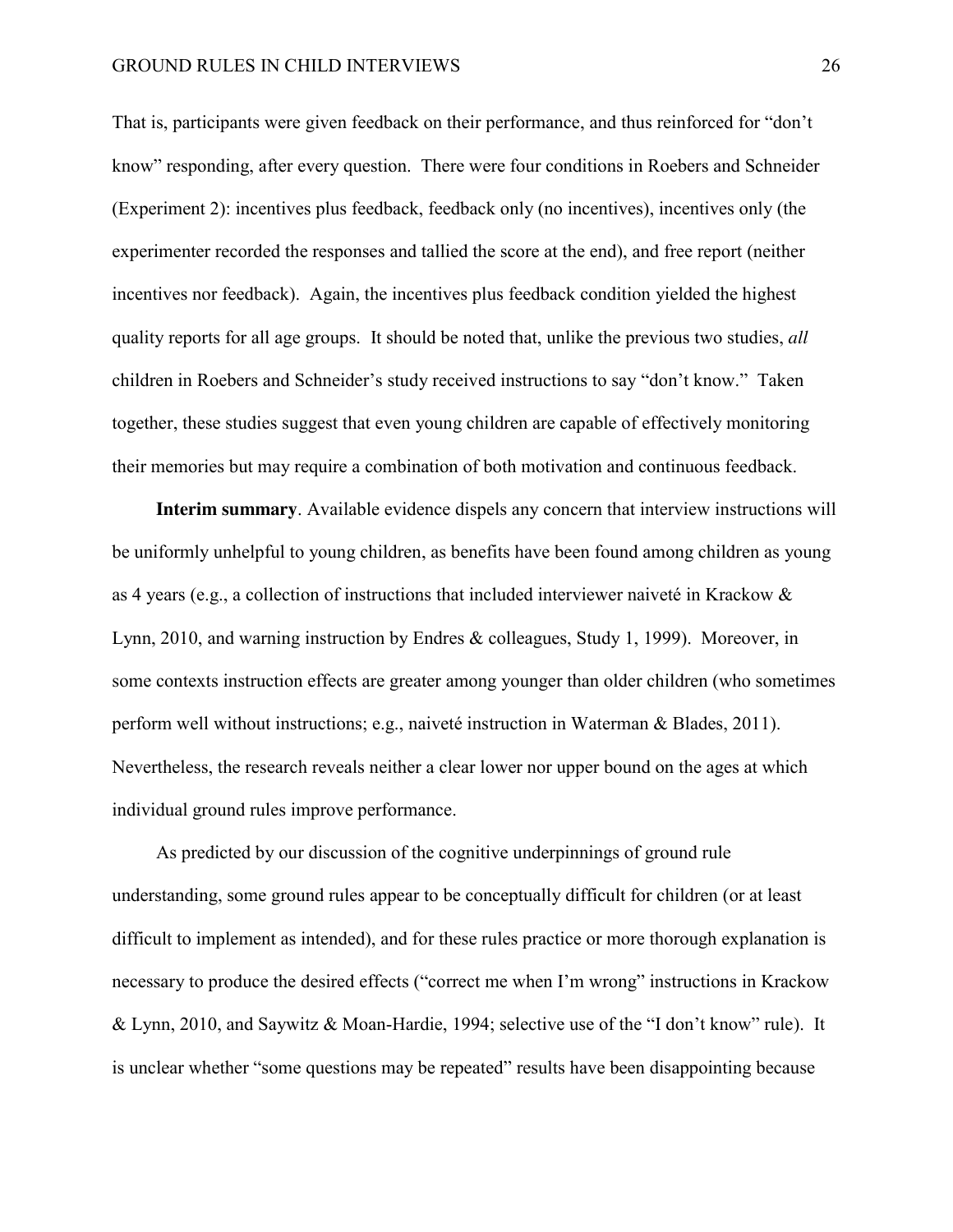the concept is difficult or the instruction does not remedy the mechanism underlying response changes to repeated questions (see Howie, Kulasuriya, Nash, & Marsh, 2009). The paucity of information on most ground rules (including "tell me when you don't understand"), along with procedural variations that prevent confident conclusions about which sets of rules are most appropriate for children in various age groups, motivated the following study space analysis.

#### **Study Space Analysis**

The purpose of a study space analysis is to highlight combinations of variables that have received concentrated attention and those that have not, thereby "alerting investigators to territories that have been well worked over and to others where new contributions can be made" (Malpass et al., 2008, p. 794). We included only published research with child participants and studies that included a comparison group of participants who did not receive the rule. As most of the research concerning children's ground rules understanding has used the same or similar dependent variables (i.e., number or proportion accurate, inaccurate, and sometimes "don't know"), we focused our study-space analysis on independent variables, that is, what has been *studied* rather than what has been *found*. It has been suggested that this approach is particularly relevant for situations in which the research question may have an influence on policy development because it makes clear which attributes or combinations thereof have and have not been systematically studied (Malpass et al., 2008).

For our study space (see Table 2), we included the 21 experiments listed in Table 1 and the five ground rules we reviewed earlier: Naïve (a statement that the interviewer was not there and does not know what happened); Correct (a specific instruction to correct the interviewer when a mistake has been made); Repeated (a warning that some question may be repeated); Don't Understand (an instruction to tell the interviewer when the child has not understood something);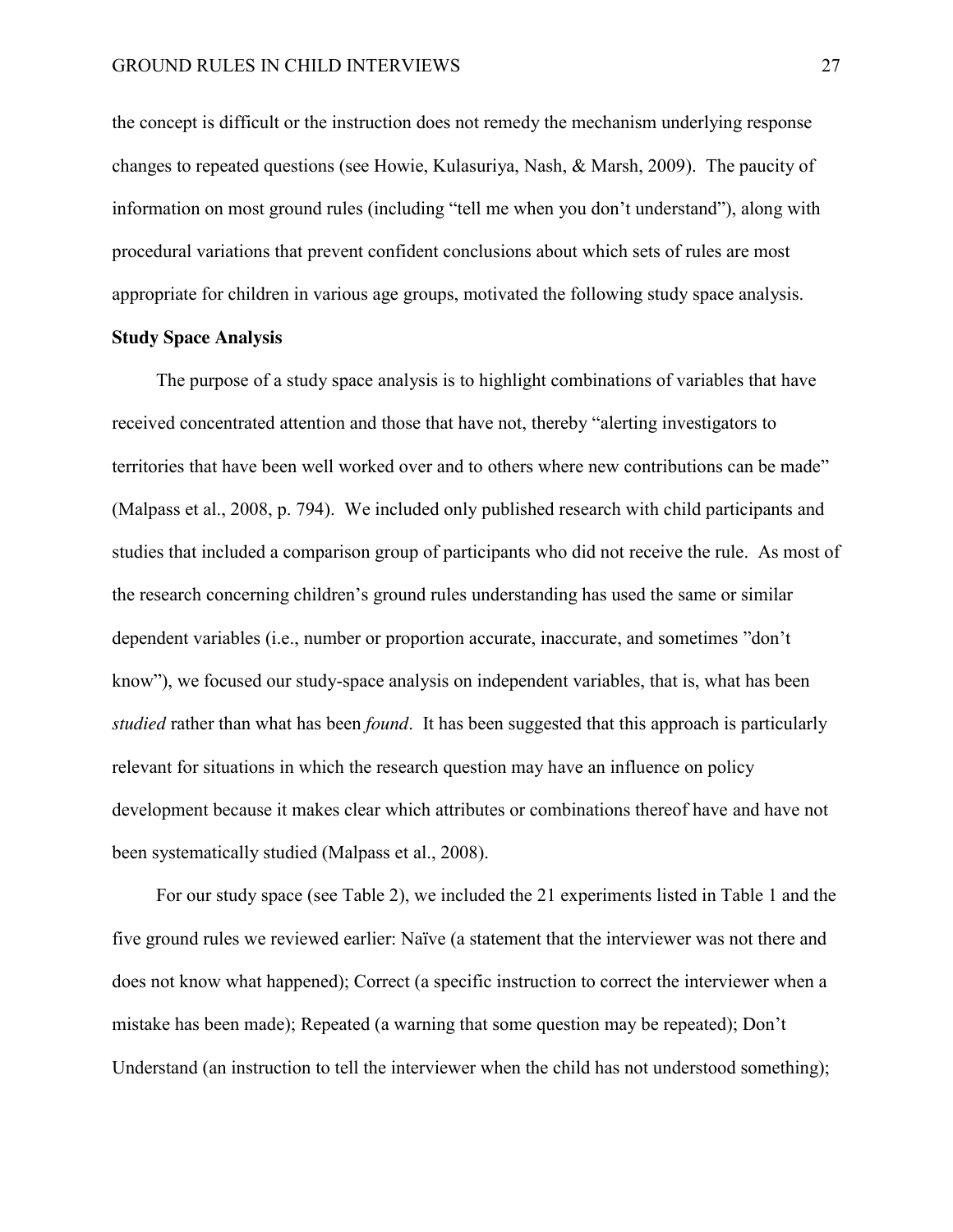and Don't Know (an instruction to say "I don't know"). We also included important independent variables: age, delay, whether or not the target event was live, and whether or not the ground rule was practiced by the child. Because there are dramatic improvements in the development of cognitive skills across the preschool and elementary school ages, we broke age group down into five levels (3-4, 5-6, 7-8, 9-10, and 11-13). Delay was also split into five levels (less than 1 day; 1–7 days, 8–27 days; 28–35 days, and more than 35 days). There were no studies that included delays of more than 35 days (i.e., five weeks), but we included it to provide an upper limit for this variable and to highlight the lack of research assessing ground rules at forensically relevant delays. Because the bulk of studies we reviewed  $(n = 15)$  included the "don't know" rule, we conducted a more detailed study space analysis for this rule only (see Table 3).

Unlike other examples of study space analyses (e.g., Memon, Meissner, & Fraser, 2010), we were not able to split all variables of interest into mutually-exclusive categories because individual studies comprise multiple ground rules and age categories, and some include more than one delay (i.e., multiple interviews). Thus, the total percentages in Tables 2 and 3 do not sum to 100%. Consequently, it is neither possible nor meaningful to compare percentages to an expected count per cell. Nonetheless, we bolded combinations representing less than 15% of the study space in Table 2 and less than 25% of the study space in Table 3. These values were chosen arbitrarily but with the intent to highlight understudied combinations. In Tables 2 and 3, the Roebers studies (Roebers et al., 2001; Roebers & Fernandez, 2002) were not categorized according to whether or not they included practice, so percentages for the Practice cells were calculated out of 19 and 13, respectively.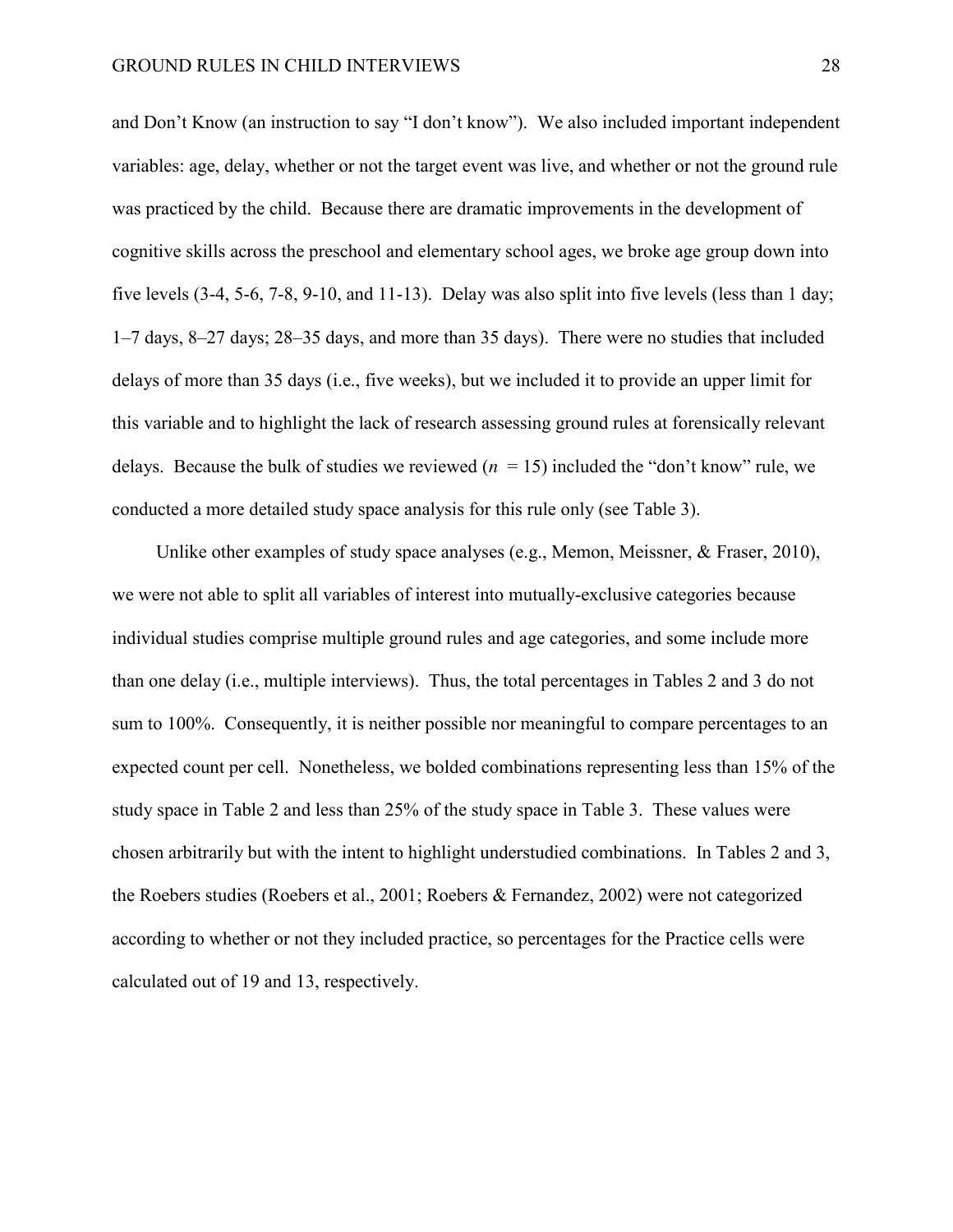#### **Caveats and Limitations**

Despite our efforts to include all published studies concerning the use of five common ground rules, this review is not exhaustive: Some ground rules were not included (e.g., "it's ok to use any words you want"), we could have missed studies (though hopefully our careful search and reviewers' knowledge minimized this problem), and we did not include unpublished work and work that did not appear in peer-reviewed journals. As such, the review may be biased toward research that found effects of ground rules (although certainly some studies with null effects were published, e.g., Ellis et al, 2003; Peterson & Grant, 2001). Nevertheless, the study space, discussed in the subsequent section, identifies important gaps in this literature that can provide starting points for future work in this area.

#### **Call for Research**

Based on the current review and the study space analysis, it is evident that despite their inclusion in investigative interview protocols, ground rules other than the "don't know" instruction have received little attention. Some omissions are less surprising than others. For example, given that older children are unlikely to require information that the interviewer is naïve (e.g., Waterman & Blades, 2011), it is perhaps less urgent to conduct research on this rule with 11- to 13-year-old children (see Table 2). Still, such studies would be informative for establishing boundary conditions, which would allow front-line interviewers to bypass preparatory techniques for some of their cases. No published research has attempted to explain to 3- and 4-year-olds that they should express when they have not understood something, and a clearer understanding of the cognitive skills necessary for grasping this rule may point to ways in which preschoolers can be aided in expressing comprehension failures. Older children (9- to 13 year-olds) should be especially likely to benefit from this rule, but no research has been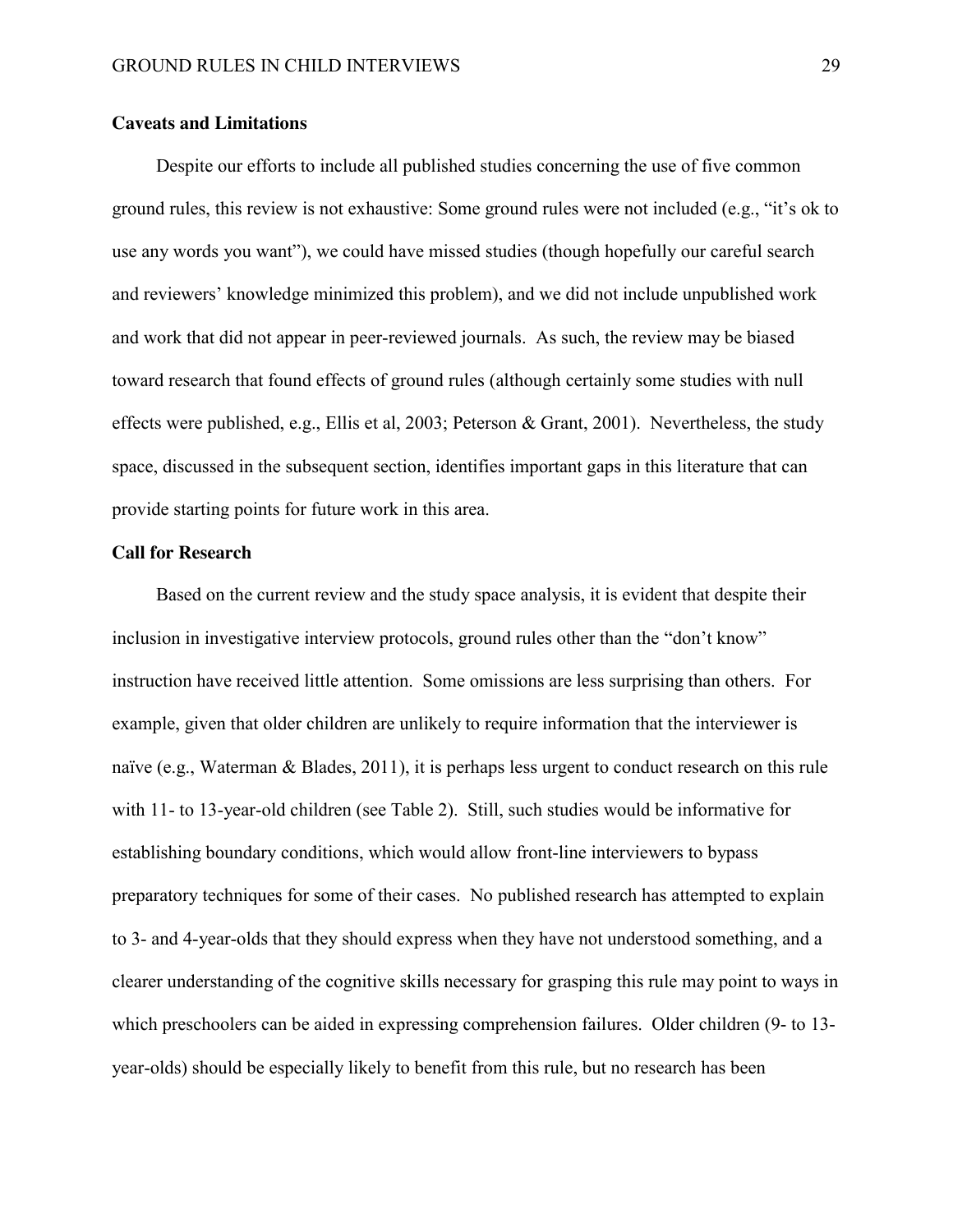conducted on the "don't understand" rule with this age group either. The overall study space analysis primarily points to the conclusion that more work is needed with respect to ground rules beyond just the "don't know" instruction.

The follow-up analysis (Table 3) concerning this relatively well-studied rule shows that more research is needed at longer delays. Also, while there are roughly equal numbers of older children who were or were not given practice in using the "don't know" rule, most studies involving 3- to 6-year-olds have not included practice. A pending report by Dickinson, Brubacher, and Poole (2014) suggests that the youngest children benefit most from additional attempts to ensure that this rule has been understood (i.e., by giving them a chance to practice saying "don't know" along with performance-related feedback).

The study space was conducted not only to identify gaps in the combinations of variables that have been studied but also as a springboard for facilitating increased links between developmental researchers (who provide the foundation for predicting developmental differences in ground rules understanding) and those working in the field of psychology-law (who frame their questions in terms of standards for best-practice interviewing and the needs of front-line practitioners). The study space, therefore, is meant as a launching point for researchers who want to explore relationships among children's ability to benefit from certain rules and developments in metacognition.

As we have suggested, developmental theory points to strong links between the capacity to make sense of and employ ground rules, and aspects of ToM and metacognition. Importantly, certain skills should be related to some ground rules but not others. For example, we proposed that children who can pass knowledge access tasks should be more likely to understand and benefit from information about interviewer naiveté than same-aged peers who do not pass. It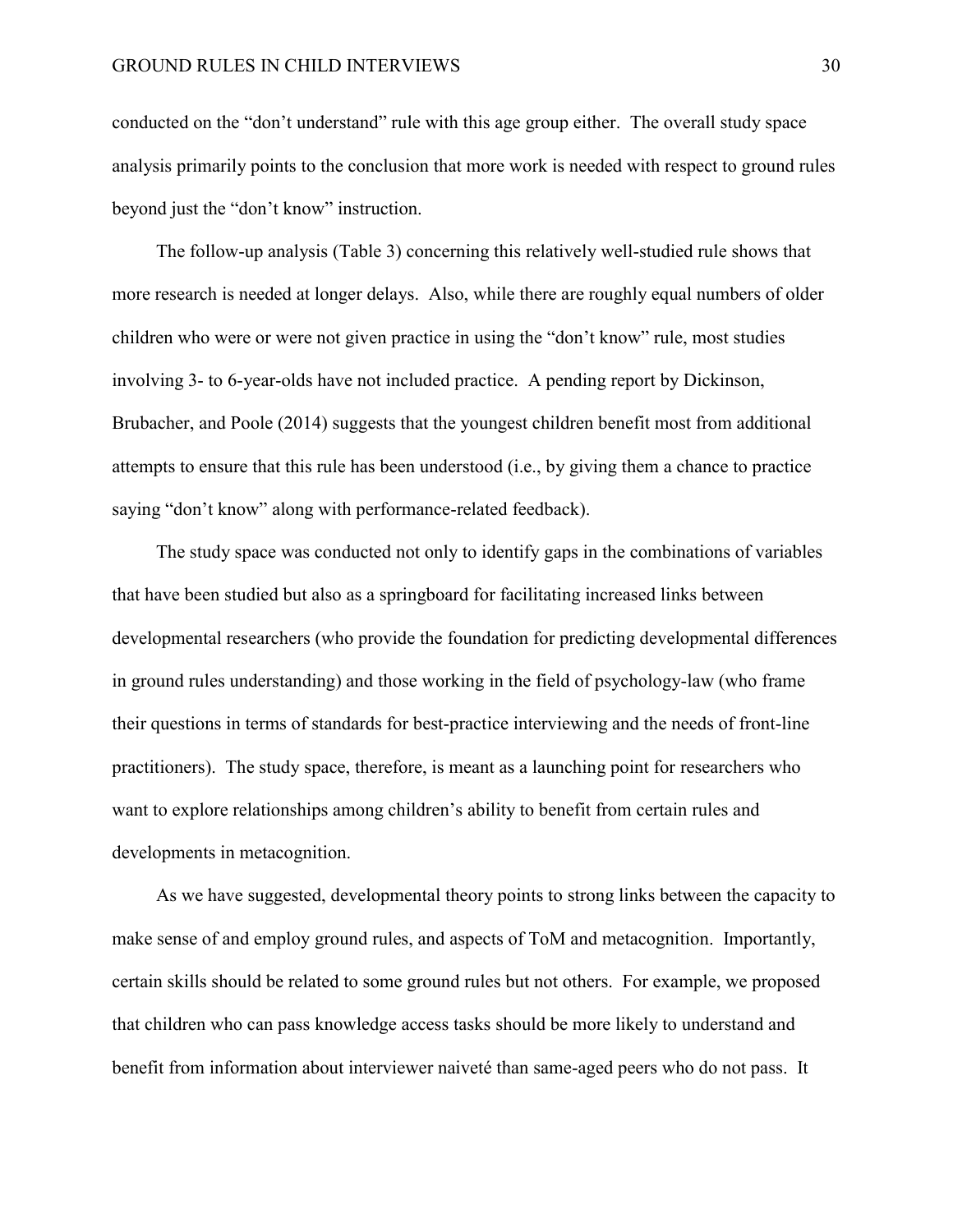may be the case, however, that additional executive skills, such as rule maintenance, must also be in place. We also implied that procedural metacognition should be more strongly associated with strategic responding to option-posing than *wh*-"don't know" questions and hope this assumption will be tested. Research that measures theory-of-mind and cognitive control/executive function along with direct assessments of children's understanding of ground rules, ability to profit from the rules, and memory for the rules at the conclusion of the interview would be equally informative.

Developmentally-oriented research questions that link cognitive abilities to both comprehension and the ability to use each ground rule could inform how interview instructions (and practice) should be delivered and to what ages. Some of the research we reviewed included lengthy training packages that would be impractical in forensic interviews (although may be excellent courtroom preparation for a child who is expected to be cross-examined), and others would be impossible in the real world (e.g., giving tokens for correct responses). We suggest, however, that with advanced knowledge of the foundational cognitive skills for ground-rules understanding it may be possible to make practice developmentally appropriate without the need for extensive or impractical procedures.

One avenue for research into revising ground rules practice relates to the format of the questions (e.g., "Is my dog's name Fido?" versus "What's my dog's name?"). That is, does practice responding to yes-no practice questions confer benefits on both yes-no and whquestions during the target interview or only on the former (and vice versa for wh- questions)? Given the difference in depth of processing needed to answer recognition versus recall questions, it could be predicted that ground rules presented in the wh- format would result in a more effective practice of the rule than when presented in a forced-choice manner, especially for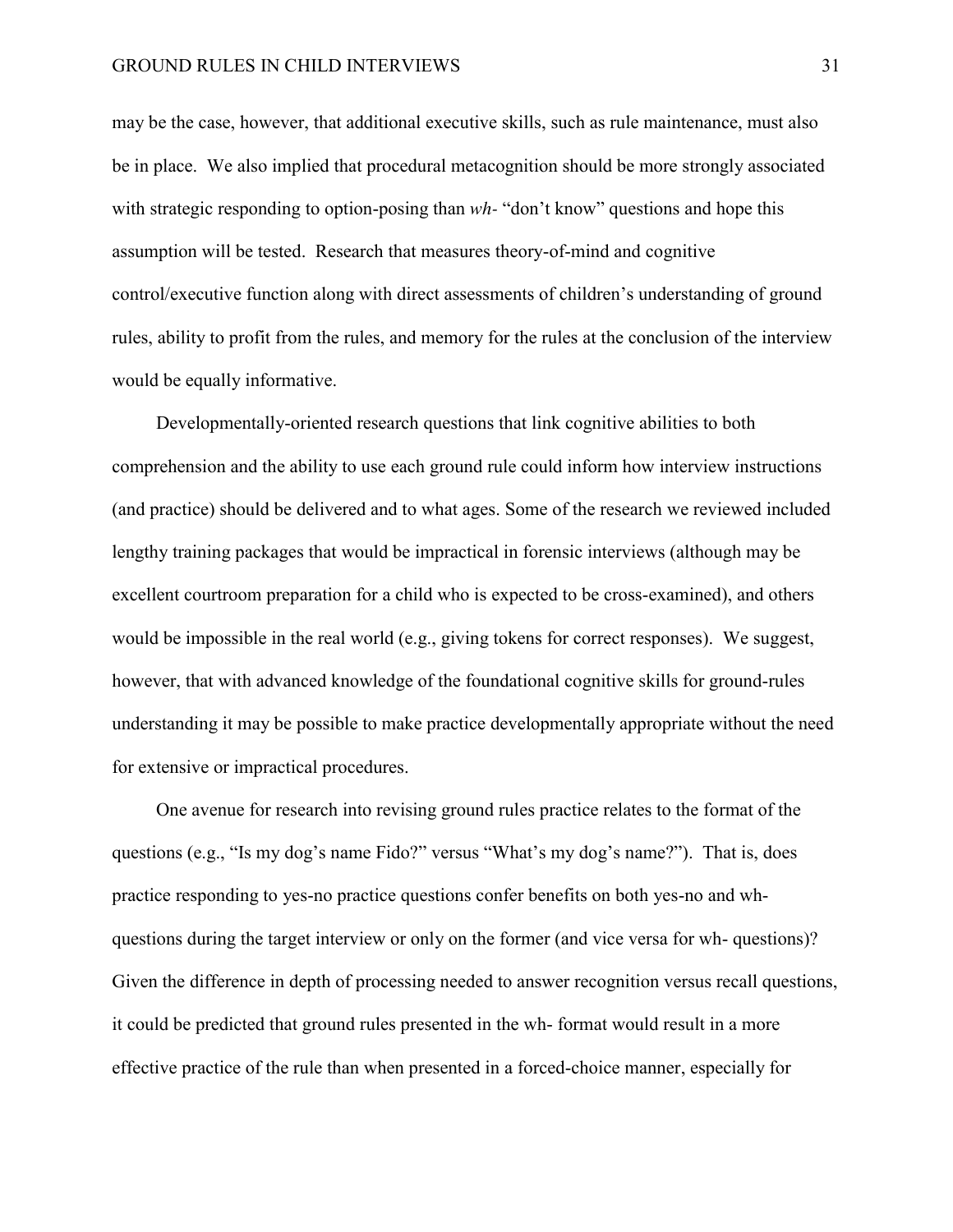#### GROUND RULES IN CHILD INTERVIEWS 32

younger children. Similarly unclear is the optimal *placement* of ground rules; specifically, before or after the narrative practice phase. Lamb and colleagues (2013) have moved the ground rules discussion to follow the narrative practice phase so that interviewers have already established themselves as naïve before delivering the rules (although this is an empirical question that has yet to be answered). There could be opportunities within the practice phase, however, for children to encounter situations in which they could make use of ground rules. For example, an unanswerable question could be asked ("What happened after you left…?"), and occasions to correct the interviewer and to say "I don't understand" could also be created. Future research should also assess whether additional benefits are observed when rules are reinforced later on during the interview. Thus, there is ample fodder for analog research to investigate the optimal format, placement, and frequency, of ground rules instructions, and resolving these questions is of great relevance to the interviewing community.

 Notably absent from our review were field studies that explored the use of ground rules because few exist. An exception is a recent study by Teoh and Lamb (2010), who assessed interviews conducted in Malaysia according to the NICHD protocol with 5-15 year old alleged victims of sexual abuse. Interviewers used significantly more instructive prompts (i.e., ground rules) with the 13- to 15-year-olds than with the 5- to 7-year-olds. Yet, the number of instructive prompts with the youngest age group was strongly positively correlated with the proportion of informative responses in the substantive phase, suggesting that this younger group stood to benefit most (similar to the findings of Dickinson et al., 2014). In the only other field study we are aware of, Earhart, La Rooy, Willemsen, Brubacher and Lamb (in press) assessed the use of the "don't know" ground rule in interviews with alleged sexual abuse victims  $(4-14)$  conducted according to the *Memorandum of Good Practice*. Half of the interviews contained the "don't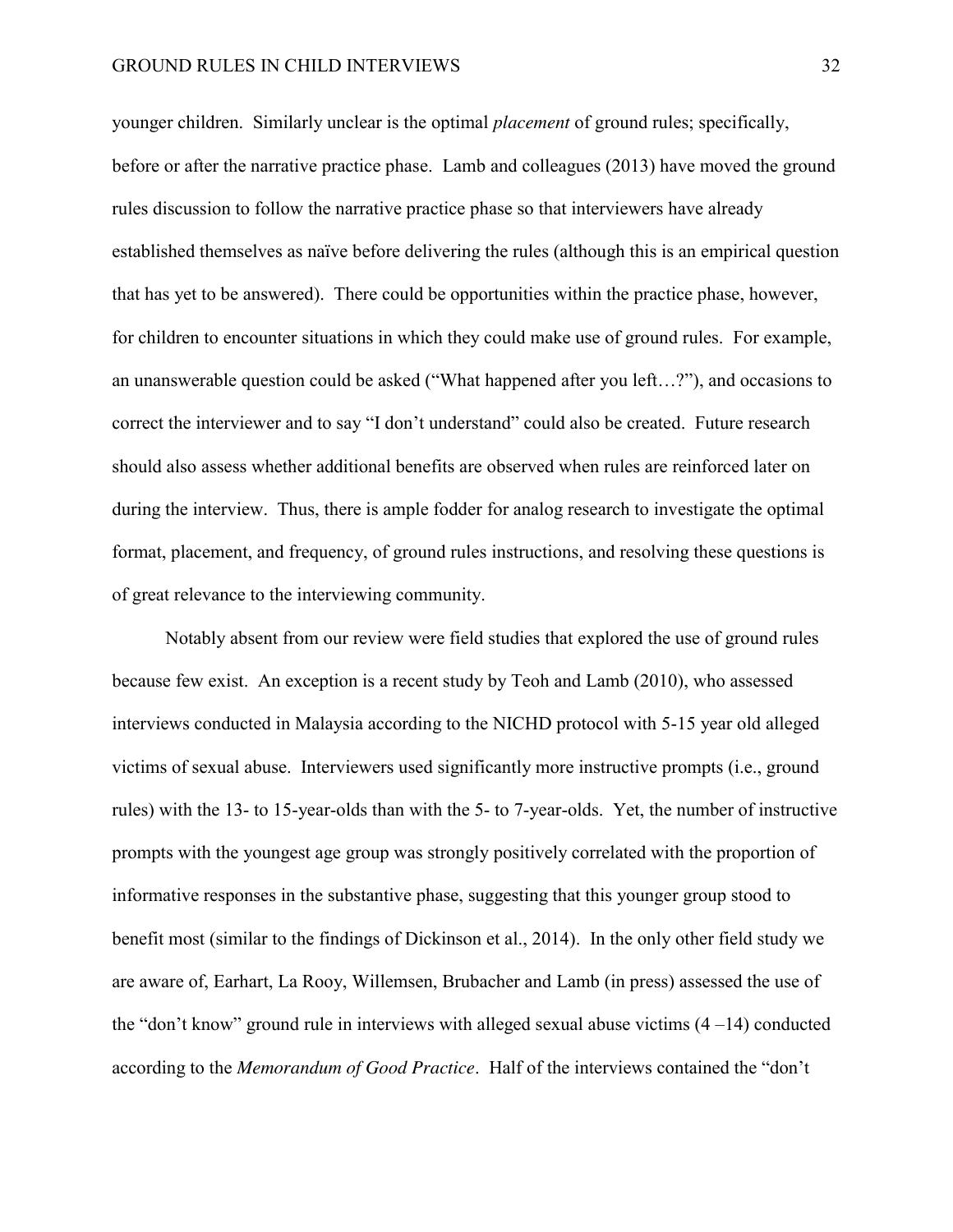know" ground rule instruction and half did not, but interviewers treated children similarly regardless of whether or not they had delivered the rule. That is, across all interviews and regardless of the presence or absence of the rule, 30% of children's don't know statements were rejected either explicitly (7%; e.g., "I think you do really know") or implicitly (e.g., by repeating the question). This field study merits experimental replication. Specifically, if interviewers deliver a ground rule (e.g., "tell me when you don't understand") and then *reject* children's attempts to use the rule, what happens to children's reports in terms of their willingness to use the rule on subsequent opportunities, their accuracy, and their motivation?

### **Conclusion**

The use of ground rules to improve children's reports of experienced events is an area of study rich with possibilities for further exploration. Such research is urgently needed given that ground rules are already included in many forensic interview protocols despite inadequate information (for most rules) about where in an interview they should be delivered, the optimal format of instruction, the extent of training and practice necessary to achieve benefits, and how these factors vary as a function of children's ages and levels of cognitive ability. Such research has implications for broadening our understanding of cognitive development and for front-line forensic interviewers tasked with eliciting the highest quality information that is possible from alleged child witnesses and victims.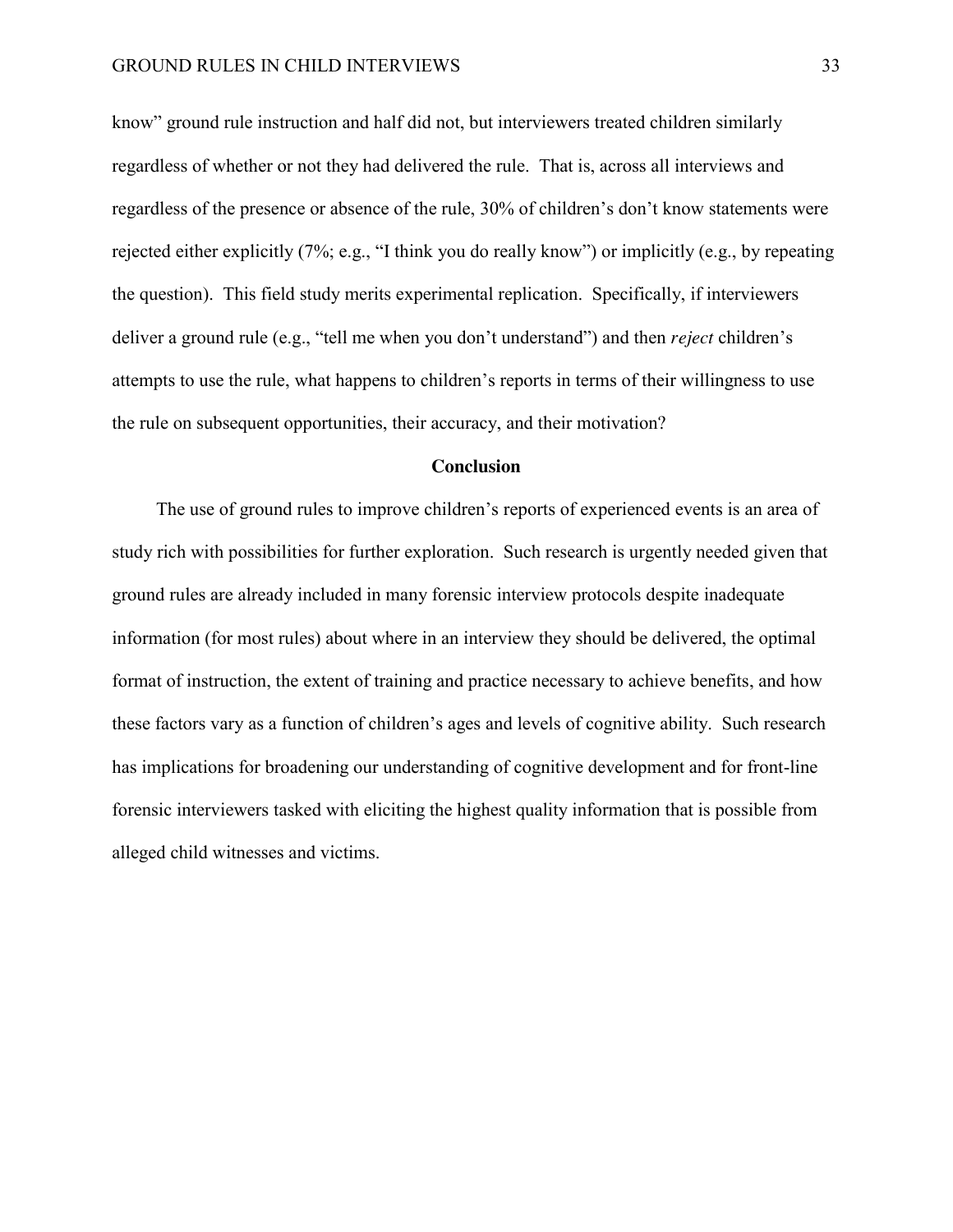#### **References**

- Anderson, J. N. (2014, January). "I only want to know what you know": The use of orienting messages during forensic interviews and their effects on child behavior. Paper presented in *Society for Social Work and Research 18th Annual Conference: Research for Social Change: Addressing Local and Global Challenges*. San Antonio, TX.
- Anderson, J. N. (2013). The CornerHouse forensic interview protocol: An evolution in practice for almost 25 years. *APSAC (American Professional Society on the Abuse of Children) Advisor, 4,* 2-7.
- Anderson, J., Ellefson, J., Lashley, J., Miller, A. L., Olinger, S., Russell, A.,… & Weigman, J. (2010). The CornerHouse forensic interview protocol: RATAC®*. Thomas M. Cooley Journal of Practical and Clinical Law, 12,* 193-331.
- Bourg, W., Broderick, R., Flagor, R., Kelly, D., Ervin, &, Butler, J. (1998). *Oregon interviewing guidelines*. Salem, Oregon: Oregon Department of Justice, Crime Victims' Assistance Section, Child Abuse Multidisciplinary Intervention (CAMI) Program.
- Beuscher, E., & Roebers, C. M. (2005). Does a warning help children to more accurately remember an event, to resist misleading questions, and to identify unanswerable questions? *Experimental Psychology, 52,* 232-241. doi: 10.1027/1618-3169.52.3.232
- Bussey, K. (1992). Lying and truthfulness: Children's definitions, standards, and evaluative reactions. *Child Development*, *63*, 129-137. doi: 10.1111/j.1467-8624.1992.tb03601.x.
- Ceci, S. J., Kulkofsky, S., Klemfuss, J. Z., Sweeney, C. D., & Bruck. M. (2007). Unwarranted assumptions about children's testimonial accuracy. *Annual Review of Clinical Psychology*, *3*, 311-328. doi: 10.1146/annurev.clinpsy.3.022806.091354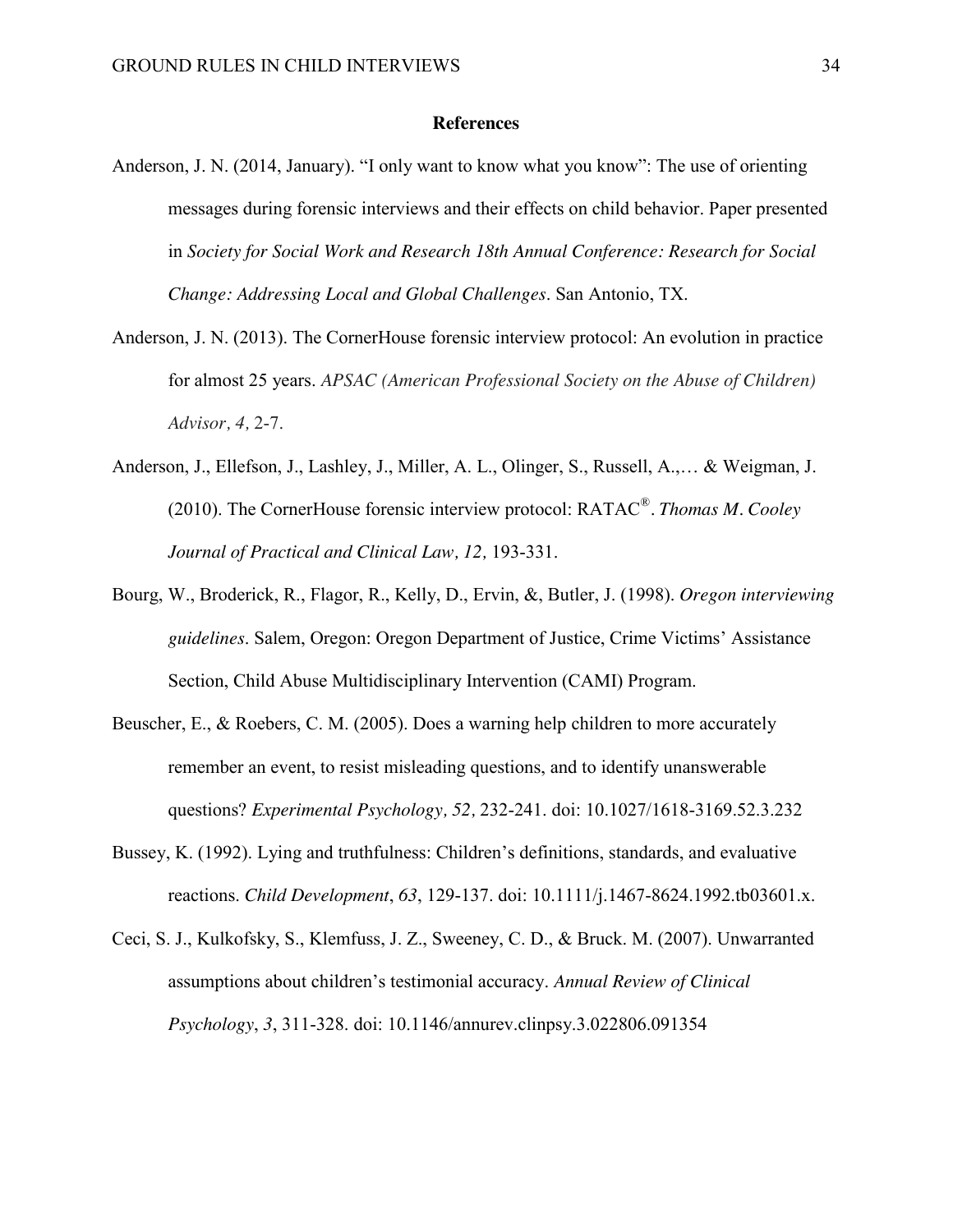- Chambers, K. L., & Zaragoza, M. S. (2001). Intended and unintended effects of explicit warnings on eyewitness suggestibility: Evidence from source identification tests. *Memory & Cognition*, *29*, 1120-1129. doi: 10.3758/BF03206381
- Cooper, A., Wallin, A. R., Quas, J. A., & Lyon, T. D. (2010). Maltreated and nonmaltreated children's knowledge of the juvenile dependency court system. *Child Maltreatment*, *15*, 255-260. doi: 10.1177/1077559510364056
- Cordón, I. M., Saetermoe, C. L., & Goodman, G. S. (2005). Facilitating children's accurate responses: Conversational rules and interview style. *Applied Cognitive Psychology, 19,*  249-266. doi: 10.1002/acp.1090
- DeClue, K., Dickson, C., Hasbrouck, C., Kroeger, K., Satterwhite, N., Lewis, S., Storey, H., & Bridenbaugh, H. (2012). *Oregon interviewing guidelines* (3d ed.). Salem, Oregon: Oregon Department of Justice, Crime Victims' Assistance Section, Child Abuse Multidisciplinary Intervention (CAMI) Program.
- Dickinson, J. J., Brubacher, S. P., & Poole, D. A. (2014). *Children's performance on ground rules questions: Implications for forensic interviewing*. Manuscript under review.
- Earhart, B., La Rooy, D., Willemsen, K., Brubacher, S. P.& Lamb, M. E. (in press). An examination of 'don't know' responses in forensic interviews with children. *Behavioral Sciences & the Law.*
- Ellis, L. M., Powell, M. B., Thomson, D. M., & Jones, C. (2003). Do simple "groundrules" reduce preschoolers' suggestibility about experienced and nonexperienced events? *Psychiatry, Psychology, & Law, 10,* 334-345. doi:10.1375/pplt.2003.10.2.334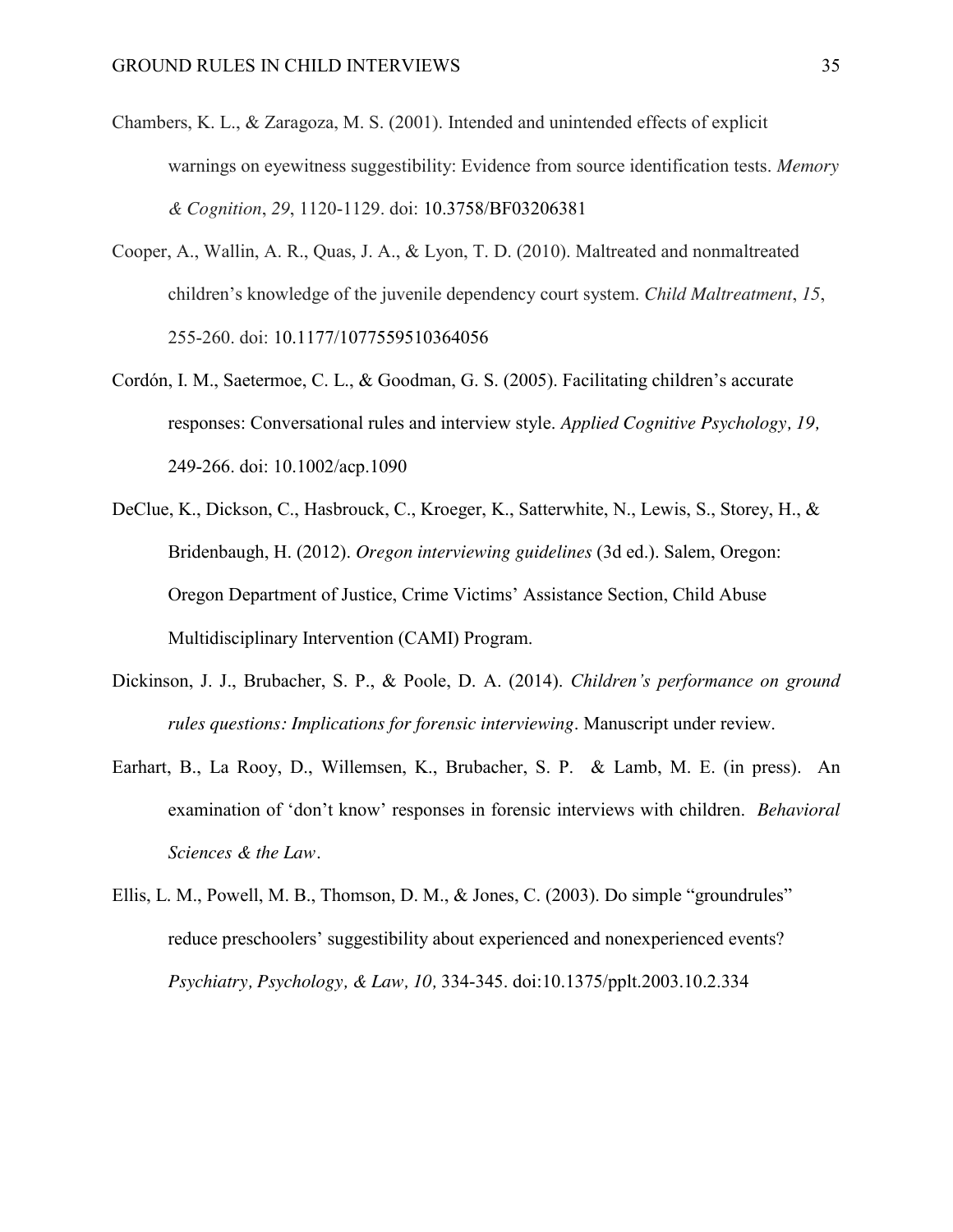- Endres, J., Poggenpohl, C., & Erben, C. (1999). Repetitions, warnings and video: Cognitive and motivational components in preschool children's suggestibility. *Legal and Criminological Psychology, 4,* 129-146. doi: 10.1348/135532599167725
- Evans, A. D., & Lyon, T. D. (2012). Assessing children's competency to take the oath in court: The influence of question type on children's accuracy. *Law and Human Behavior, 36*, 195-205. doi: 10.1037/h0093957
- Fivush R, & Schwarzmueller, A. (1995). Say it once again: Effects of repeated questions on children's event recall. *Journal of Traumatic Stress*, *8*, 555-580. [doi:](http://dx.doi.org.libproxy.wlu.ca/10.1007/BF02102889)  [10.1007/BF02102889](http://dx.doi.org.libproxy.wlu.ca/10.1007/BF02102889)
- Flavell, J. H. (1979). Metacognition and cognitive monitoring: A new area of cognitive– developmental inquiry. *American Psychologist, 34*, 906-911. doi: 10.1037/0003- 066X.34.10.906
- Flavell, J. H., Speer, J. R., Green, F. L., & August, D. L. (1981). The development of comprehension monitoring and knowledge about communication. *Monographs of the Society for Research in Child Development, 46*, 1-65. Stable URL: http://www.jstor.org/stable/1165875
- Flavell, J. H., & Wellman, H. M. (1977). Metamemory. In R. V. Kail, Jr., & J. W. Hagen (Eds.), *Perspectives on the development of memory and cognition* (pp. 3-30). Hillsdale, NJ: Erlbaum.
- Fritz, K., Howie, P., & Kleitman, S. (2010). "How do I remember when I got my dog?" The structure and development of children's metamemory. *Metacognition and Learning, 5*, 207-228. doi: 10.1007/s11409-010-9058-0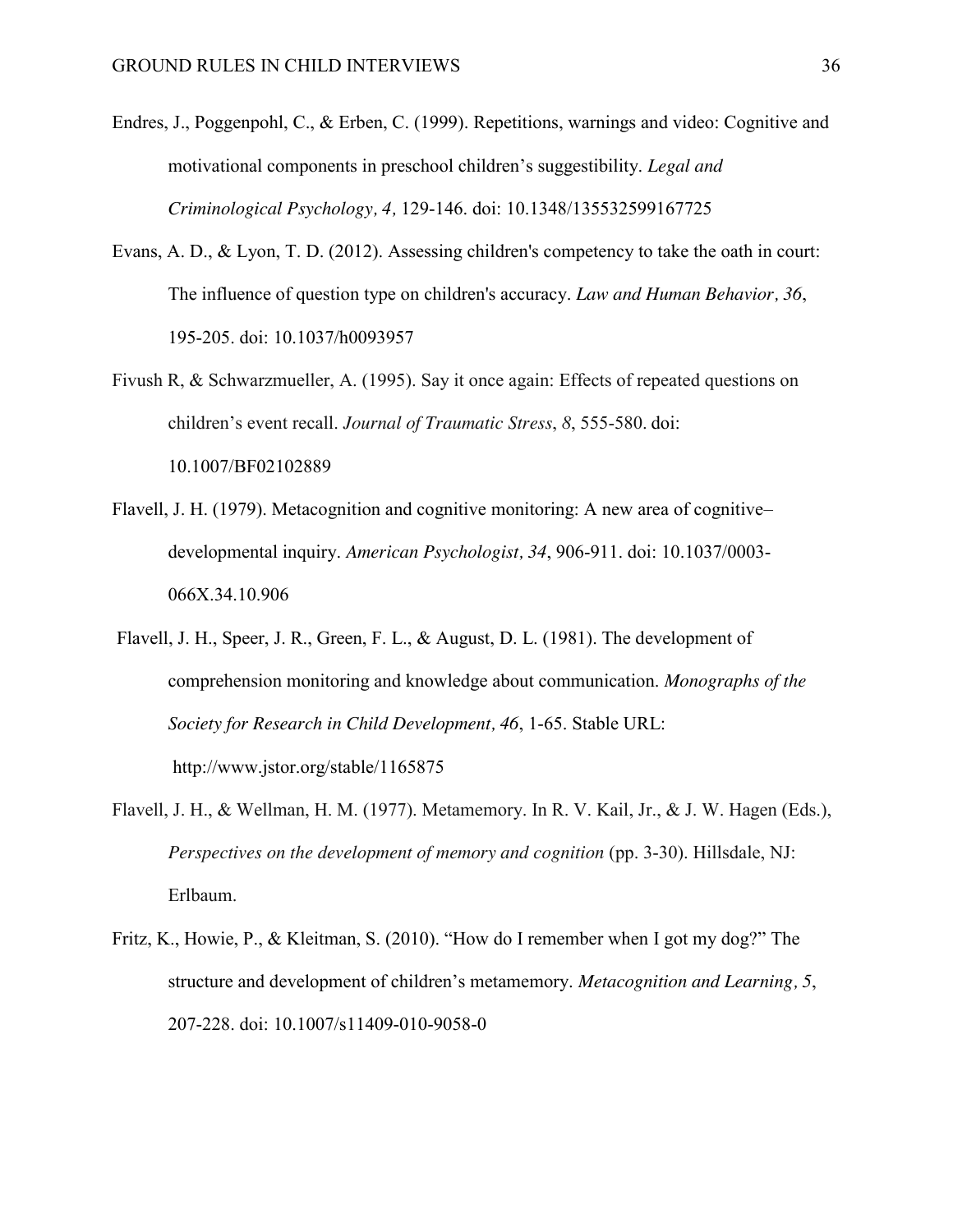- Geddie, L. F., Beer, J., Bartosik, S., & Wuensch, K. L. (2001). The relationship between interview characteristics and accuracy of recall in young children: Do individual differences matter? *Child Maltreatment*, *6,* 59-68. doi: 10.1177/1077559501006001006
- Gee, S., Gregory, M., & Pipe, M.-E. (1999). "What colour is your pet dinosaur?" The impact of pre-interview training and question type on children's answers. *Legal and Criminological Psychology, 4,* 111-128. doi: 10.1348/135532599167716
- Ghetti, S., Hembacher, E., & Coughlin, C. A. (2013). Feeling uncertain and acting on it during the preschool years: A metacognitive approach. *Child Development Perspectives, 7*, 160- 165. doi: 10.1111/cdep.12035
- Greene, E., Flynn, M. S., & Loftus, E. F. (1982). Inducing resistance to misleading information. *Journal of Verbal Learning and Verbal Behavior, 21,* 207-219.
- Hershkowitz, I., Lamb, M. E., Katz, C., & Malloy, L. C. (2013). Does enhanced rapport-building alter the dynamics of investigative interviews with suspected victims of intra-familial abuse? *Journal of Police and Criminal Psychology*, Early online publication. doi: 10.1007/s11896-013-9136-8
- Hershkowitz, I., Lamb, M. E., Orbach, Y., Katz, C., & Horowitz, D. (2012). The development of communicative and narrative skills among preschoolers: Lessons from forensic interviews about child abuse. *Child Development, 83*, 611-622. doi: 10.1111/j.1467- 8624.2011.01704.x
- Holliday, R. E., Reyna, V. F., & Hayes, B. K. (2002). Memory processes underlying misinformation effects in child witnesses. *Developmental Review*, *22*, 37-77. 10.1006/drev.2001.0534

Home Office. (1992). *Memorandum of good practice on video recorded interviews with child*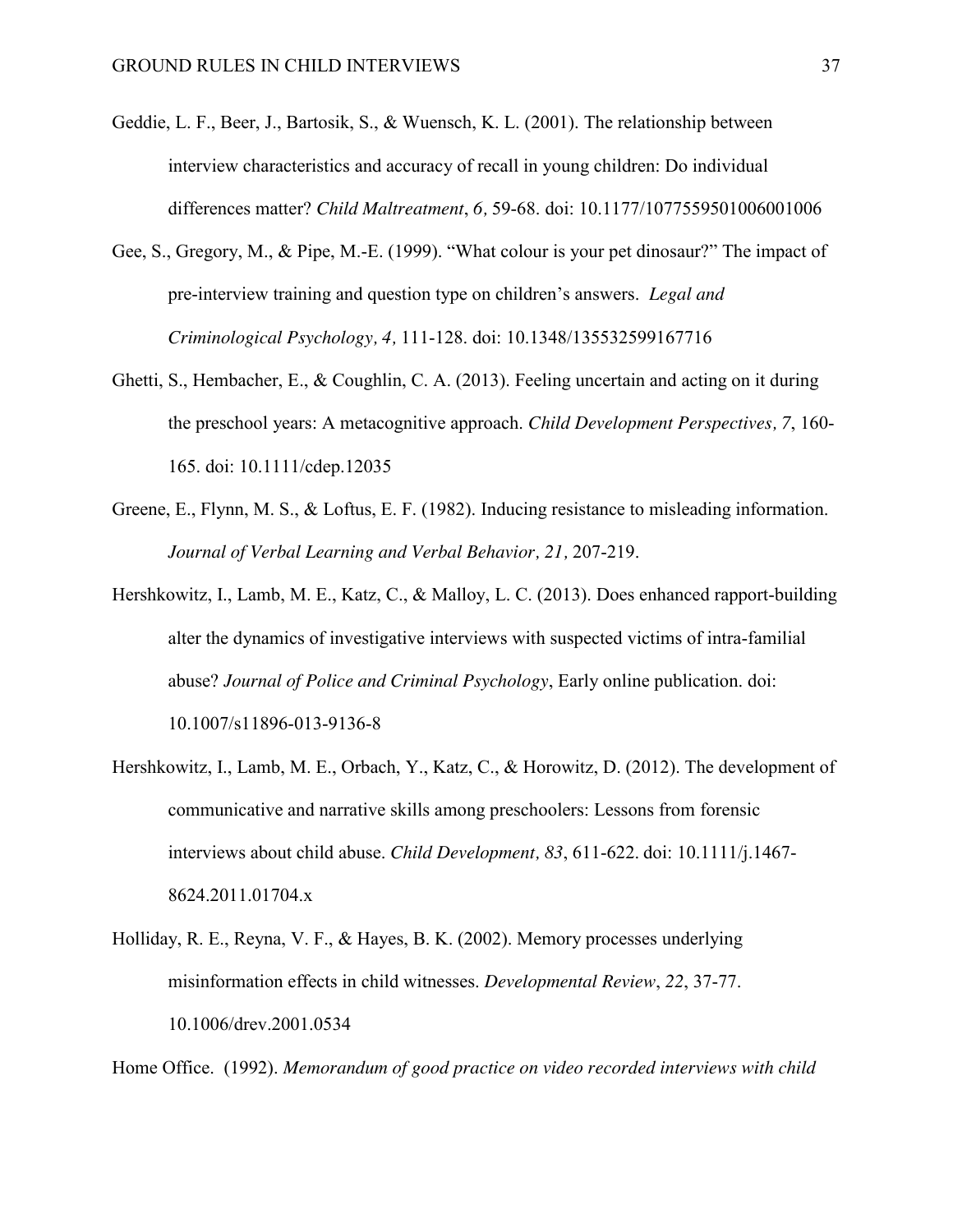*witnesses for criminal proceedings*. London: Home Office with Department of Health.

Howie, P., Kulasuriya, N. K., Nash, L., & Marsh, A. (2009). Inconsistencies in children's recall of witnessed events: The role of age, question format and perceived reason for question repetition. *Legal and Criminological Psychology, 14*, 311-329. doi: 10.1348/135532508X383879

Howie, P., Nash, L., Kurukulasuriya, N., & Bowman, A. (2012). Children's event reports: Factors affecting responses to repeated questions in vignette scenarios and event recall interviews. *British Journal of Developmental Psychology, 30*, 550-568.

doi:http://dx.doi.org/10.1111/j.2044-835X.2011.02064.x

- Howie, P., Sheehan, M., Mojarrad, T., & Wrzesinska, M. (2004). 'Undesirable' and 'desirable' shifts in children's responses to repeated questions: Age differences in the effect of providing a rationale for repetition. *Applied Cognitive Psychology, 18,* 1161-1180. doi: 10.1002/acp.1049
- Hughes, M., & Grieve, R. (1980). On asking children bizarre questions. *First Language, 1,* 149- 160. doi: 10.1177/014272378000100205
- Jones, C. H., & Pipe, M. E. (2002). How quickly do children forget events? A systematic study of children's event reports as a function of delay. *Applied Cognitive Psychology*, *16*, 755- 768. doi: 10.1002/acp.826
- Kelly, K. R., & Bailey, A. L. (2013). Dual development of conversational and narrative discourse: Mother and child interactions during narrative co-construction. *Merrill-Palmer Quarterly, 59*, 426-460. doi: 10.1353/mpq.2013.0019
- Koenig, M. A., & Harris, P. L. (2005). Preschoolers mistrust ignorant and inaccurate speakers. *Child Development*, *76*, 1261-1277. doi: 10.1111/j.1467-8624.2005.00849.x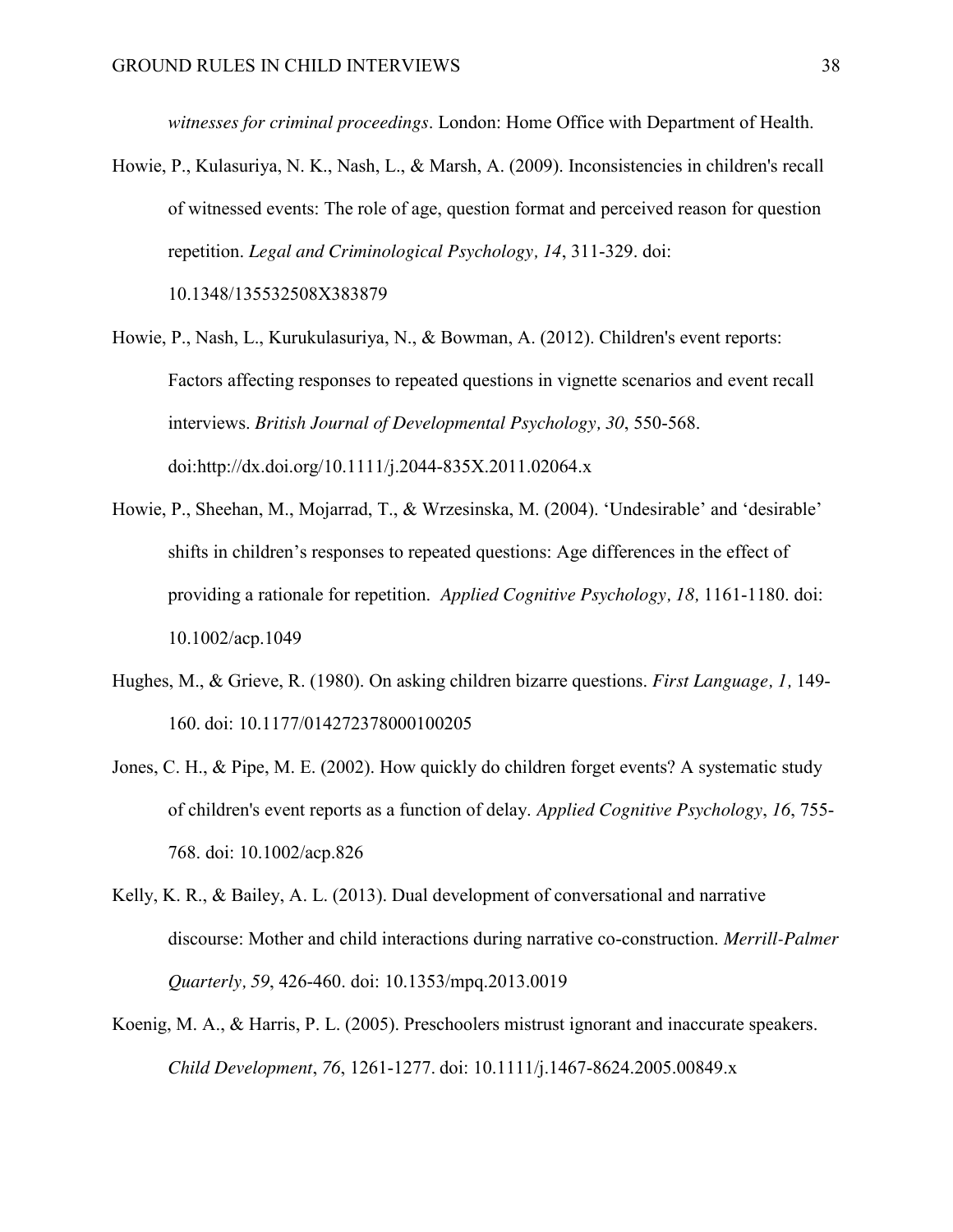- Koriat, A., Goldsmith, M., Schneider, W., & Nakash-Dura, M. (2001). The credibility of children's testimony: Can children control the accuracy of their memory reports? *Journal of Experimental Child Psychology, 79*, 405-437. doi: 10.1006/jecp.2000.2612
- Korkman, J., Santtila, P., Drzewiecki, T., & Sandnabba, N. K. (2008). Failing to keep it simple: Language use in child sexual abuse interviews with 3-8-year-old children. *Psychology, Crime,& Law, 14*, 41-60. doi 10.1080/10683160701368438
- Krackow, E., & Lynn, S. J. (2010). Event Report Training: An examination of the efficacy of a new intervention to improve children's eyewitness reports. *Applied Cognitive Psychology, 24,* 868-884. doi: 10.1002/acp.1594
- Lamb, M. E. (1995). The investigation of child sexual abuse: An interdisciplinary consensus statement. *Journal of Child Sexual Abuse*, *3*, 93-106. doi: 10.1111/j.1468- 2397.1994.tb00077.x
- Lamb, M. E., & Brown, D. A. (2006). Conversational apprentices: Helping children become competent informants about their own experiences. *British Journal of Developmental Psychology, 24,* 215-234. doi: 10.1348/026151005X57657
- Lamb, M. E., & Fauchier, A. (2001). The effects of question type on self-contradictions by children in the course of forensic interviews. *Applied Cognitive Psychology*, *15*, 483-491. doi: 10.1002/acp.726
- Lamb, M. E., Hershkowitz, I., & Lyon, T. D. (2013). Interviewing victims and suspected victims who are reluctant to talk. *APSAC (American Professional Society on the Abuse of Children) Advisor, 25,* 16-19.
- Lamb, M. E., Orbach, Y., Hershkowitz, I., Esplin, P. W., & Horowitz, D. (2007). A structured forensic interview protocol improves the quality and informativeness of investigative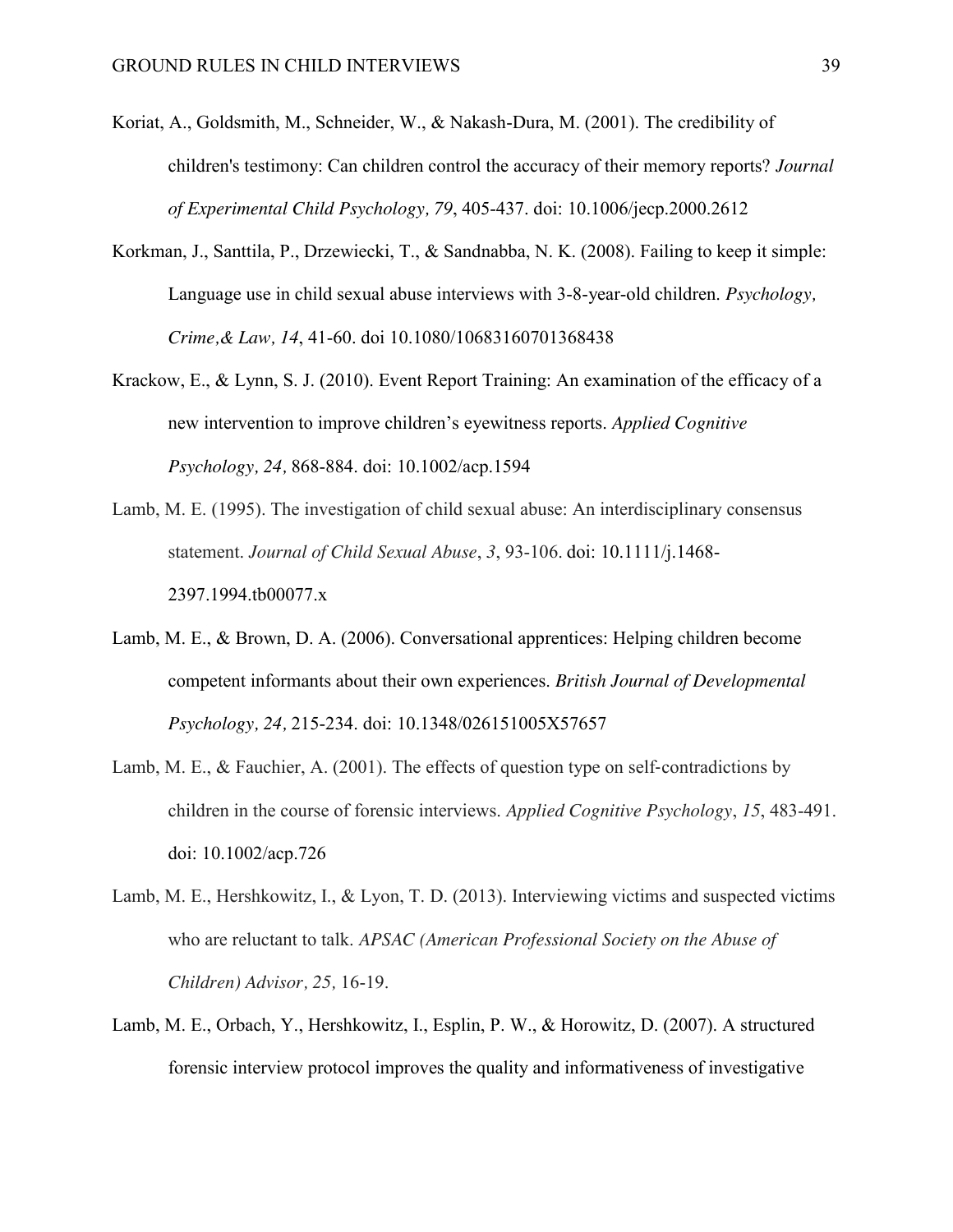interviews with children: A review of research using the NICHD investigative interview protocol. *Child Abuse & Neglect, 31*, 1201-1231. doi: 10.1016/j.chiabu.2007.03.021

- La Rooy, D., Brown, D., & Lamb, M. E. (2013). Suggestibility and witness interviewing using the cognitive interview and NICHD protocol. In A. M. Ridley, F. Gabbert, & D. J. La Rooy (Eds.), *Suggestibility in legal contexts: Psychological research and forensic implications* (pp. 197-216)*.* Chichester, UK: Wiley-Blackwell.
- La Rooy, D., & Lamb, M. E. (2011). What happens when interviewers ask repeated questions in forensic interviews with children alleging abuse? *Journal of Police and Criminal Psychology*, *26*, 20-25. doi: 10.1007/s11896-010-9069-4
- Lindsay, D. S., Gonzales, V., & Eso, K. (1995). Aware and unaware uses of memories of postevent suggestions. In M. S. Zaragoza, J. R. Graham, G. C. N. Hall, R. Hirschman, & Y. S. Ben-Parath (Eds.), *Memory and testimony in the child witness*  (Vol. 1, pp. 86 - 108). Thousand Oaks, CA: Sage.
- London, K., Bruck, M., Poole, D. A., & Melnyk, L. (2011). The development of metasuggestibility in children. *Applied Cognitive Psychology, 25,* 146-155. doi: 10.1002/acp.1653
- Lyon, T. D. (2011). Assessing the competency of child witnesses: Best practice informed by psychology and law. In M. E. Lamb, D. La Rooy, L. C. Malloy, & C. Katz (Eds.), *Children's testimony: A handbook of psychological research and forensic practice (pp.*  69-85). Sussex, UK: Wiley-Blackwell.
- Lyon, T. D., & Saywitz, K. J. (1999). Young maltreated children's competence to take the oath. *Applied Developmental Science, 3,* 16-27. doi: 10.1207/s1532480xads0301\_3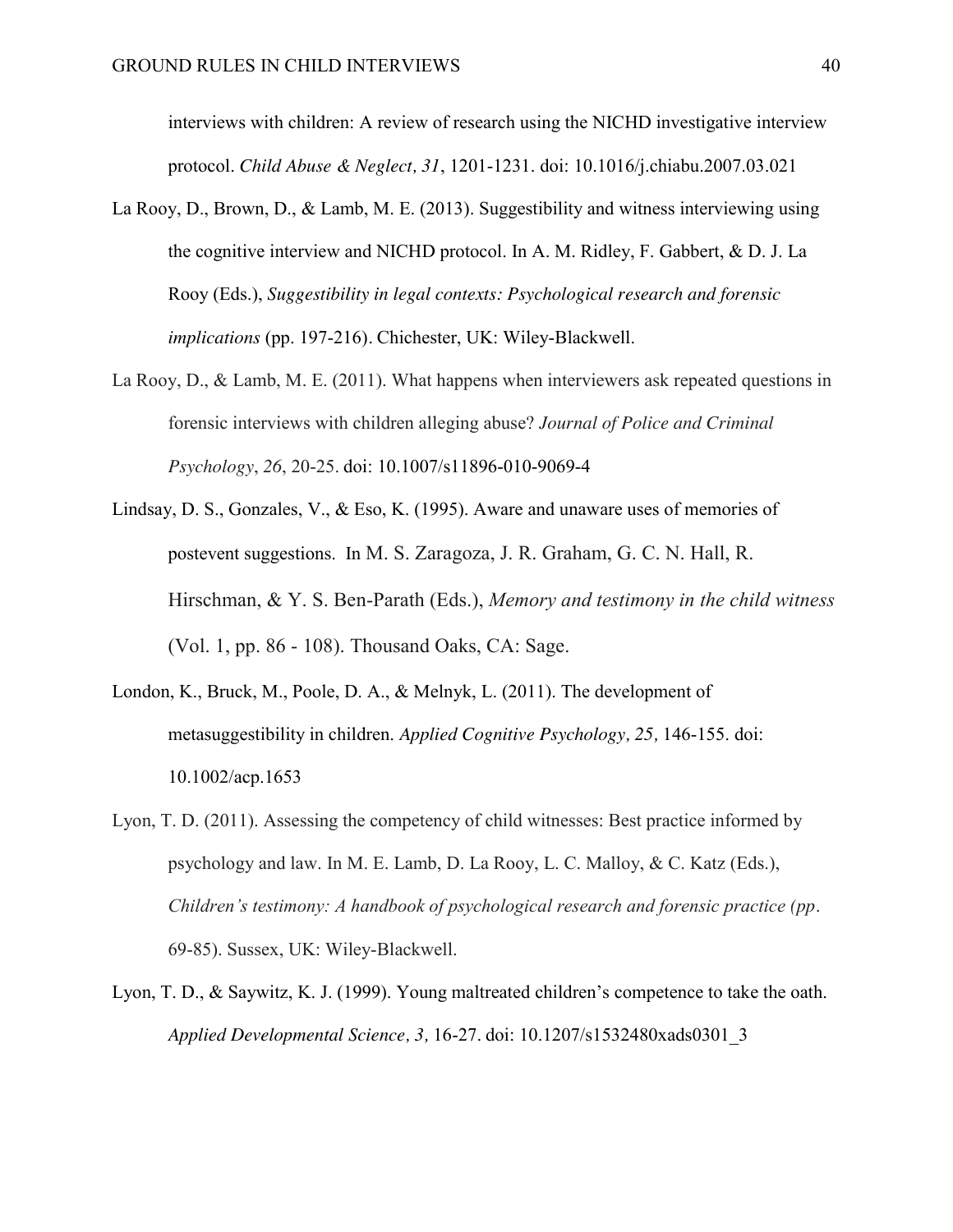- Malpass, R. S., Tredoux, C. G., Compo, N. S., McQuiston-Surrett, D., Maclin, O. H., Zimmerman, L. A., & Topp, L. D. (2008). Study space analysis for policy development. *Applied Cognitive Psychology*, *22*, 789-801. doi: 10.1002/acp.1483
- Markman, E. M. (1979). Realizing that you don't understand: Elementary school children's awareness of inconsistencies. *Child Development, 50*, 643-655. doi:10.2307/1128929
- Memon, A., Meissner, C. A., & Fraser, J. (2010). The cognitive interview: A meta-analytic review and study space analysis of the past 25 years. *Psychology, Public Policy, and Law, 16*, 340-372. doi: 10.1037/a0020518
- Memon, A. & Vartoukian, R. (1996). The effects of repeated questioning on young children's eyewitness testimony. *British Journal of Psychology, 87,* 403-415. doi: 10.1111/j.2044- 8295.1996.tb02598.x
- Ministry of Justice (2011). *Achieving best evidence in criminal proceedings: Guidance on interviewing victims and witnesses, and guidance on using special measures*. Retrieved from http://www.justice.gov.uk/downloads/victims-and-witnesses/vulnerablewitnesses/achieving-best-evidence-criminal-proceedings.pdf
- Moston, S. (1987). The suggestibility of children in interview studies. *First Language, 7,* 67-78. doi: 10.1177/014272378700701904
- Mulder, M. R., & Vrij, A. (1996). Explaining conversation rules to children: An intervention study to facilitate children's accurate responses. *Child Abuse & Neglect, 20,* 623-631. doi: 10.1016/0145-2134(96)00050-6
- Nelson, K., & Fivush, R. (2000). Socialization of memory. In E. Tulving, & F. I. M Craik (Eds.), *The Oxford handbook of memory* (pp. 283-295). New York, NY: Oxford University Press.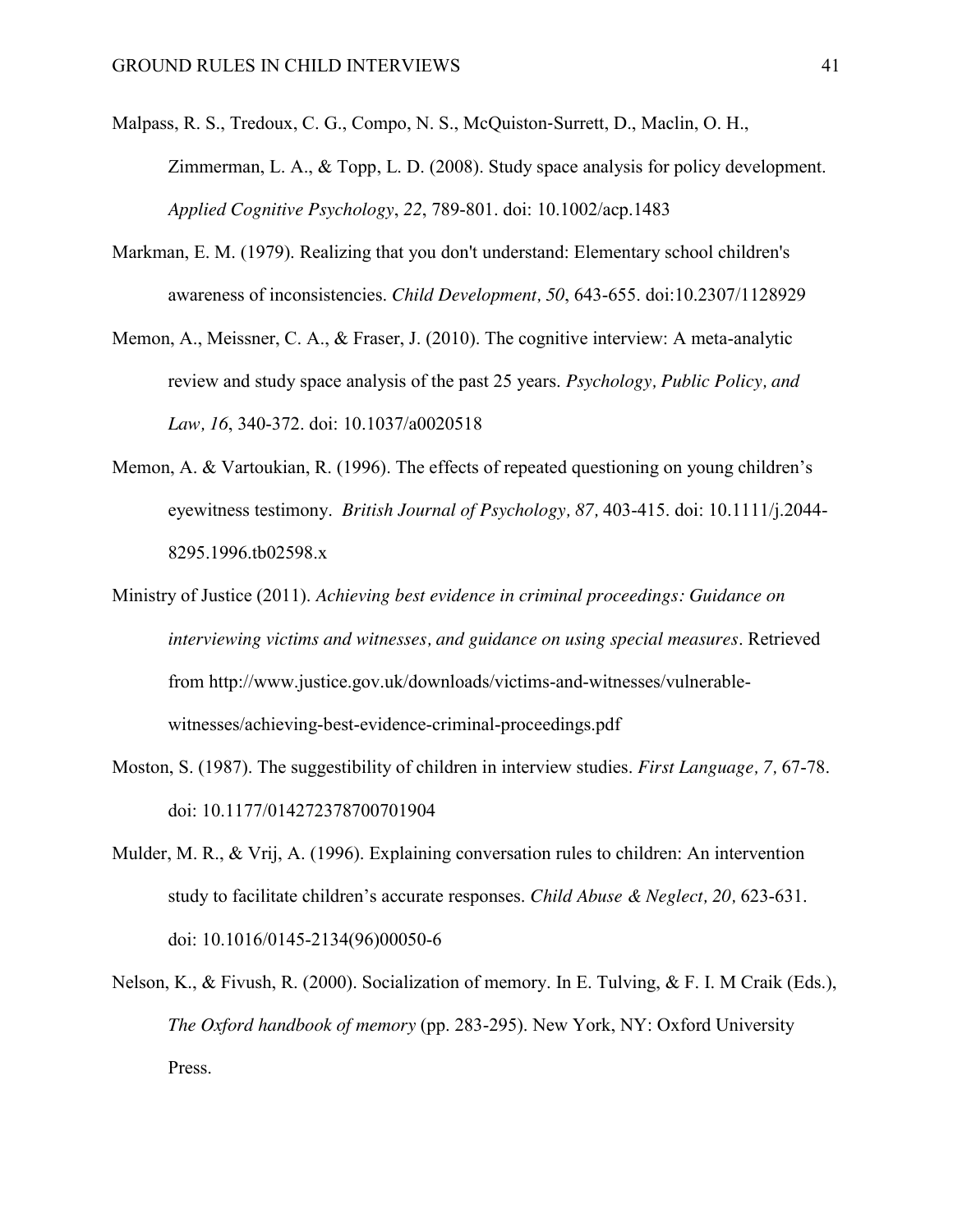- Nesbitt, M., & Markham, R. (1999). Improving young children's accuracy of recall for an eyewitness event. *Journal of Applied Developmental Psychology*, 20, 449-459. doi: 10.1016/S0193-3973(99)00027-1
- Orbach, Y., Hershkowitz, I., Lamb, M. E., Esplin, P. W., & Horowitz, D. (2000). Assessing the value of structured protocols for forensic interviews of alleged child abuse victims. *Child Abuse & Neglect, 24*, 733-752. doi: 10.1016/S0145-2134(00)00137-X
- Peters, W. W., & Nunez, N. (1999). Complex language and comprehension monitoring: Teaching child witnesses to recognize linguistic confusion. *Journal of Applied Psychology*, *84*, 661. doi: 10.1037/0021-9010.84.5.661
- Peterson, C., & Grant, M. (2001). Forced-choice: Are forensic interviewers asking the right questions? *Canadian Journal of Behavioural Science, 33,* 118-127. doi: 10.1037/h0087134
- Peterson, C. C., Wellman, H. M., & Slaughter, V. (2012). The mind behind the message: Advancing theory-of-mind scales for typically developing children, and those with deafness, autism, or Asperger syndrome. *Child Development, 83*, 469-485. doi: 10.1111/j.1467-8624.2011.01728.x
- Poole, D. A., & Lamb, M. E. (1998). *Investigative interviews of children: A guide for helping professionals*. Washington, DC: American Psychological Association. doi: 10.1037/10301-000
- Poole, D. A., & Lindsay, D. S. (2001). Children's eyewitness reports after exposure to misinformation from parents. *Journal of Experimental Psychology: Applied*, *7*, 27-50. doi: 10.1037/1076-898X.7.1.27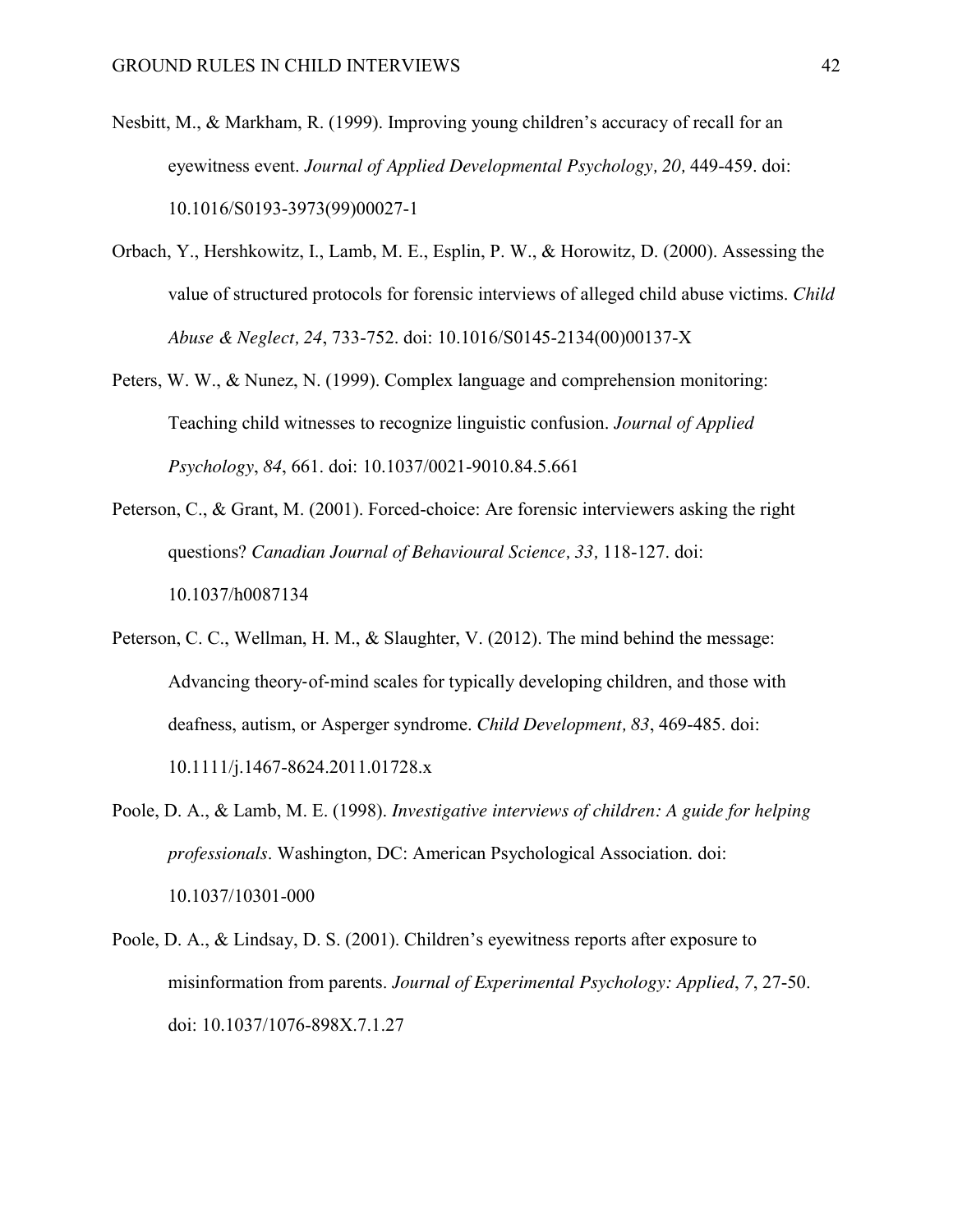- Poole, D. A., & White, L. T. (1991). Effects of question repetition on the eyewitness testimony of children and adults. *Developmental Psychology, 27*, 975-986. doi: 10.1037/0012- 1649.27.6.975
- Poole, D. A., & White, L. T. (1995). Tell me again and again: Stability and change in the repeated testimonies of children and adults (pp. 24-43). Thousand Oaks, CA: Sage.
- Powell, M. B., Hughes-Scholes, C. H., & Sharman, S. J. (2012). Skill in interviewing reduces confirmation bias. *Journal of Investigative Psychology and Offender Profiling*, *9*, 126- 134. doi: 10.1002/jip.1357
- Powell, M., & Lancaster, S. (2003). Guidelines for interviewing children during child custody evaluations. *Australian Psychologist, 38*, 46-54. doi: 10.1080/0005 0060310001707017
- Powell, M. B., Roberts, K. P., Ceci, S. J., & Hembrooke, H. (1999). The effects of repeated experience on children's suggestibility. *Developmental Psychology*, *35*, 1462-1477. doi: 10.1037/0012-1649.35.6.1462
- Powell, M. B., Roberts, K. P., & Thomson, D. M. (2000). The effect of a suggestive interview on children's memory of a repeated event: Does it matter whether suggestions are linked to a particular incident? *Psychiatry, Psychology and Law*, *7,* 182-191. doi: 10.1080/13218710009524984
- Pratt, C. (1990). On asking children—and adults—bizarre questions. *First Language, 10,* 167- 175. doi: 10.1177/014272379001002905
- Premack, D., & Woodruff, G. (1978). Does the chimpanzee have a theory of mind? *Behavioral and Brain Sciences, 4,* 515-526. doi: 10.1017/S0140525X00076512
- Principe, G. F., DiPuppo, J., & Gammel, J. (2013). Effects of mothers' conversation style and receipt of misinformation on children's event reports. *Cognitive Development*, *28*, 260-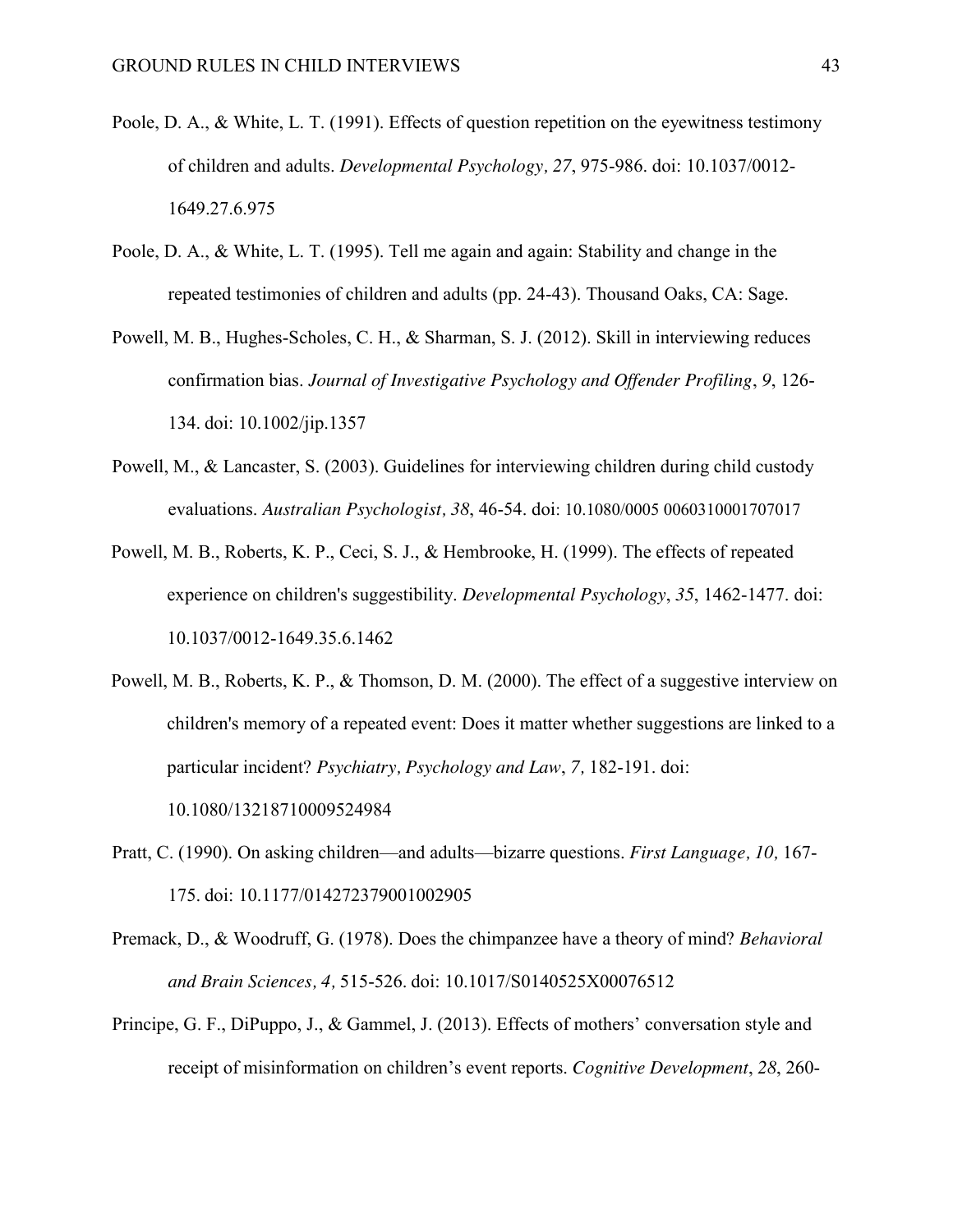271. doi: 10.1016/j.cogdev.2013.01.012

- Roberts, K. P.,Brubacher, S. P., Powell, M. B., & Price, H. L. (2011). Practice narratives. In M.E. Lamb, D. La Rooy, L. Malloy, & C. Katz (Eds.). *Children's testimony: A handbook of psychological research and forensic practice* (2<sup>nd</sup> ed., pp. 129–146). Chichester, UK: Wiley.
- Roberts, K. P., & Lamb, M. E. (1999). Children's responses when interviewers distort details during investigative interviews. *Legal and Criminological Psychology*, *4*, 23-31. doi: 10.1348/135532599167752
- Roebers, C. M., & Fernandez, O. (2002). The effects of accuracy motivation and children's and adults' event recall, suggestibility, and their answers to unanswerable questions. *Journal of Cognition and Development, 3*, 415-443. doi: 10.1207/S15327647JCD3,4-03
- Roebers, C. M., Moga, N., & Schneider, W. (2001). The role of accuracy motivation on children and adults' event recall. *Journal of Experimental Child Psychology, 78,* 313-329. doi: 10.1006/jecp.2000.2577
- Roebers, C. M., & Schneider, W. (2005). The strategic regulation of children's memory performance and suggestibility. *Journal of Experimental Child Psychology, 91,* 24-44. doi: 10.1016/j.jecp.2005.01.001
- Rohwer, M., Kloo, D., & Perner, J. (2012). Escape from metaignorance: How children develop an understanding of their own lack of knowledge. *Child Development, 83,* 1869-1883. doi: 10.1111/j.1467-8624.2012.01830.x
- Russell, A. (2006). Best practices in child forensic interviews: Interview instructions and truthlie discussions. *Hamline Journal of Public Law & Policy, 28,* 99-129.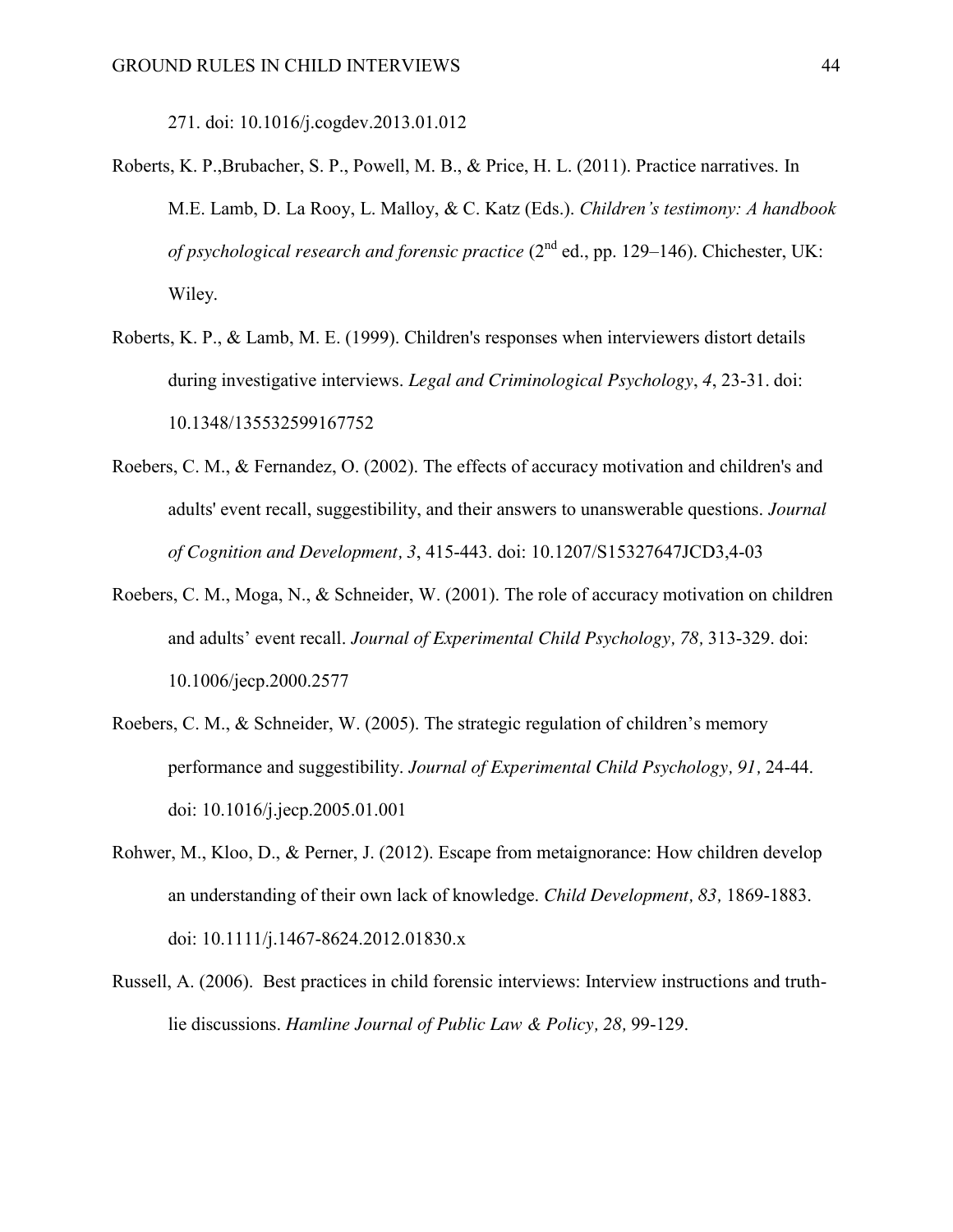- Saywitz, K. J. (1995). Improving children's testimony: The question, the answer, and the environment. In M. S. Zaragoza, J. R. Graham, G. C. N. Hall, R. Hirschman, & Y. S. Ben-Parath (Eds.), *Memory and testimony in the child witness* (Vol. 1, pp. 113- 140). Thousand Oaks, CA: Sage.
- Saywitz, K. J., & Camparo, L. B. (2014). *Evidence-based child forensic interviewing: The Developmental Narrative Elaboration Interview*. Oxford, UK: Oxford University Press.
- Saywitz, K., Jaenicke, C., & Camparo, L. (1990). Children's knowledge of legal terminology. *Law and Human Behavior, 14*, 523-535. doi: apa.org/?uid=1991-15022-001
- Saywitz, K. J., & Moan-Hardie, S. (1994). Reducing the potential for distortion of childhood memories. *Consciousness and Cognition, 3,* 408-425. doi: 10.1006/ccog.1994.1023
- Saywitz, K. J., Snyder, L., & Nathanson, R. (1999). Facilitating the communicative competence of the child witness. *Applied Developmental Science, 3,* 58-68. doi: 10.1207/s1532480xads0301\_7
- Schneider, W., & Lockl, K. (2002). The development of metacognitive knowledge in children and adolescents. In T. J. Perfect & B. L. Schwartz (Eds.), *Applied metacognition* (pp. 224-257). Cambridge, UK: Cambridge University Press.
- Schneider, W., & Lockl, K. (2008). Procedural metacognition in children: Evidence for developmental trends. In J. Dunlosky & R. A. Bjork (Eds.), *Handbook of metamemory and memory* (pp. 391-409). New York, NY: Psychology Press.
- Scoboria, A., & Fisico, S. (2013). Encouraging and clarifying "don't know" responses enhances interview quality. *Journal of Experimental Psychology: Applied, 19, 78-82. doi:* 10.1037/a0032067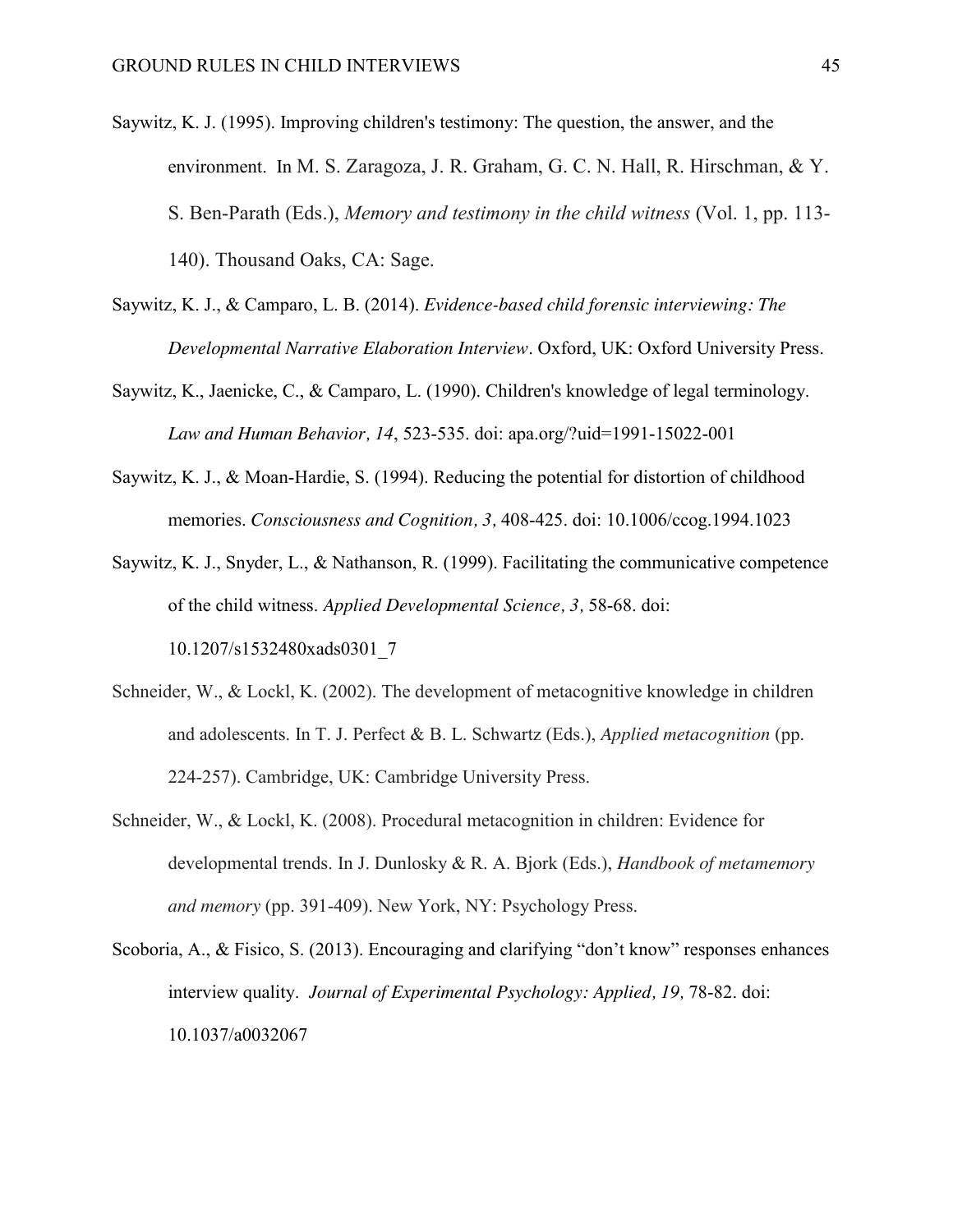- Sharman, S. J., & Powell, M. B. (2012). A comparison of adult witnesses' suggestibility across various types of leading questions. *Applied Cognitive Psychology, 26*, 48-53. doi: 10.1002/acp.1793
- Shing, Y. L., Lindenberger, U., Diamond, A., Li, S.-C., & Davidson, M. C. (2010). Memory maintenance and inhibitory control differentiate from early childhood to adolescence. *Developmental Neuropsychology*, *35*, 679-697. doi:10.1080/87565641.2010.508546
- Sodian, B., Thoermer, C., Kristen, S., & Perst, H. (2012). Metacognition in infants and young children. In M. J. Beran, J. Brandl, J. Perner, & J. Proust (Eds.), *Foundations of metacognition* (pp. 119-133). Oxford, UK: Oxford University Press.
- State of Michigan Governor's Task Force on Children's Justice and Department of Human Services. (1998). *Forensic interviewing protocol*. Lansing, MI: Author.
- State of Michigan Governor's Task Force on Child Abuse and Neglect and Department of Human Services. (2011). *Forensic interviewing protocol*. Lansing, MI: Author. Retrieved from http://www.michiganprosecutor.org/materials/502.pdf
- Talwar, V., & Crossman, A. M. (2012). Children's lies and their detection: Implications for child witness testimony. *Developmental Review, 32*, 337-359. doi: 10.1016/j.dr.2012.06.004
- Talwar, V., Lee, K., Bala, N., & Lindsay, R. C. L. (2002). Children's conceptual knowledge of lying and its relation to their actual behaviors: Implications for court competence examinations. *Law & Human Behavior, 26,* 395-415. doi: 10.1023/A:1016379104959
- Teoh, Y.-S., & Lamb, M. E. (2010). Preparing children for investigative interviews: Rapportbuilding, instruction, and evaluation. *Applied Developmental Science, 14,* 154-163. doi: 10.1080/10888691.2010.494463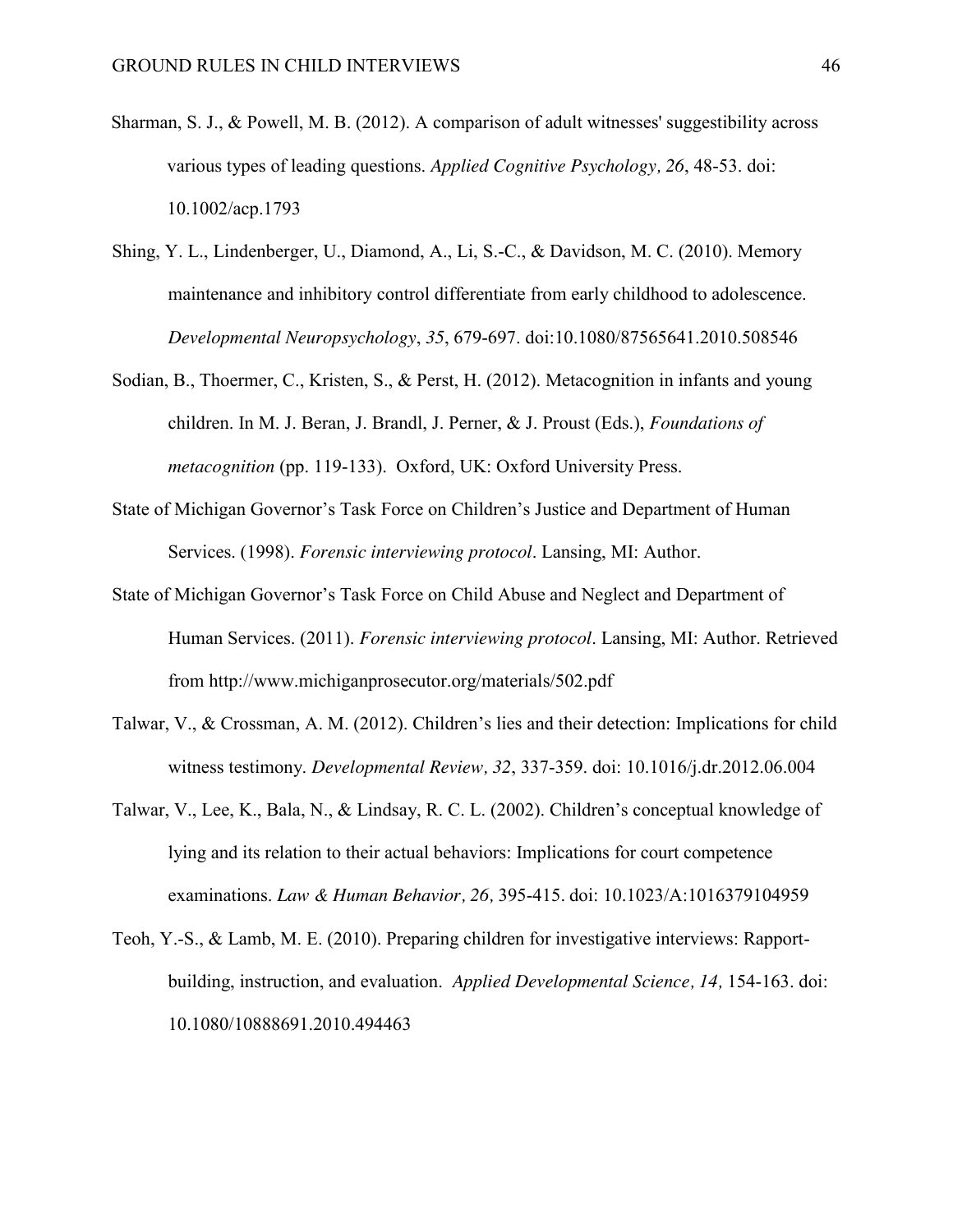- Toglia, M. P., Ross, D. F., Ceci, S. K., & Hembrooke, H. (1992). The suggestibility of children's memory: A social-psychological and cognitive interpretation. In M. L. Howe, C. J. Brainerd, & V. F. Reyna (Eds.), *Development of long-term retention* (pp. 217-241). New York: NY: Springer-Verlag.
- Warren, A. R., Hulse-Trotter, K., & Tubbs, E. (1991). Inducing resistance to suggestibility in children. *Law and Human Behavior, 15,* 273-285. doi: 10.1007/BF01061713
- Warren, A. R., & McGough, L. S. (1996). Research on children's suggestibility: Implications for the investigative interview. *Criminal Justice and Behavior, 23,* 269-303. doi: 10.1177/0093854896023002003
- Waterman, A. H. & Blades, M. (2011). Helping children correctly say "I don't know" to unanswerable questions. *Journal of Experimental Psychology: Applied, 17, 396-405. doi:* 10.1037/a0026150
- Waterman, A. H., & Blades, M. (2012). The effect of delay and individual differences on children's tendency to guess. *Developmental Psychology, 49, 215-226.* doi: 10.1037/a0028354
- Waterman, A. H., Blades, M., & Spencer, C.(2000). Do children try to answer nonsensical questions? *The British Journal of Developmental Psychology, 18,* 211-225. doi: 10.1348/026151000165652
- Waterman, A. H., Blades, M., & Spencer, C. (2001). Interviewing children and adults: The effect of question format on the tendency to speculate. *Applied Cognitive Psychology, 15,* 521- 531. doi: 10.1002/acp.741
- Waterman, A. H., Blades, M., & Spencer, C. (2004). Indicating when you do not know the answer: The effect of question format and interviewer knowledge on children's 'don't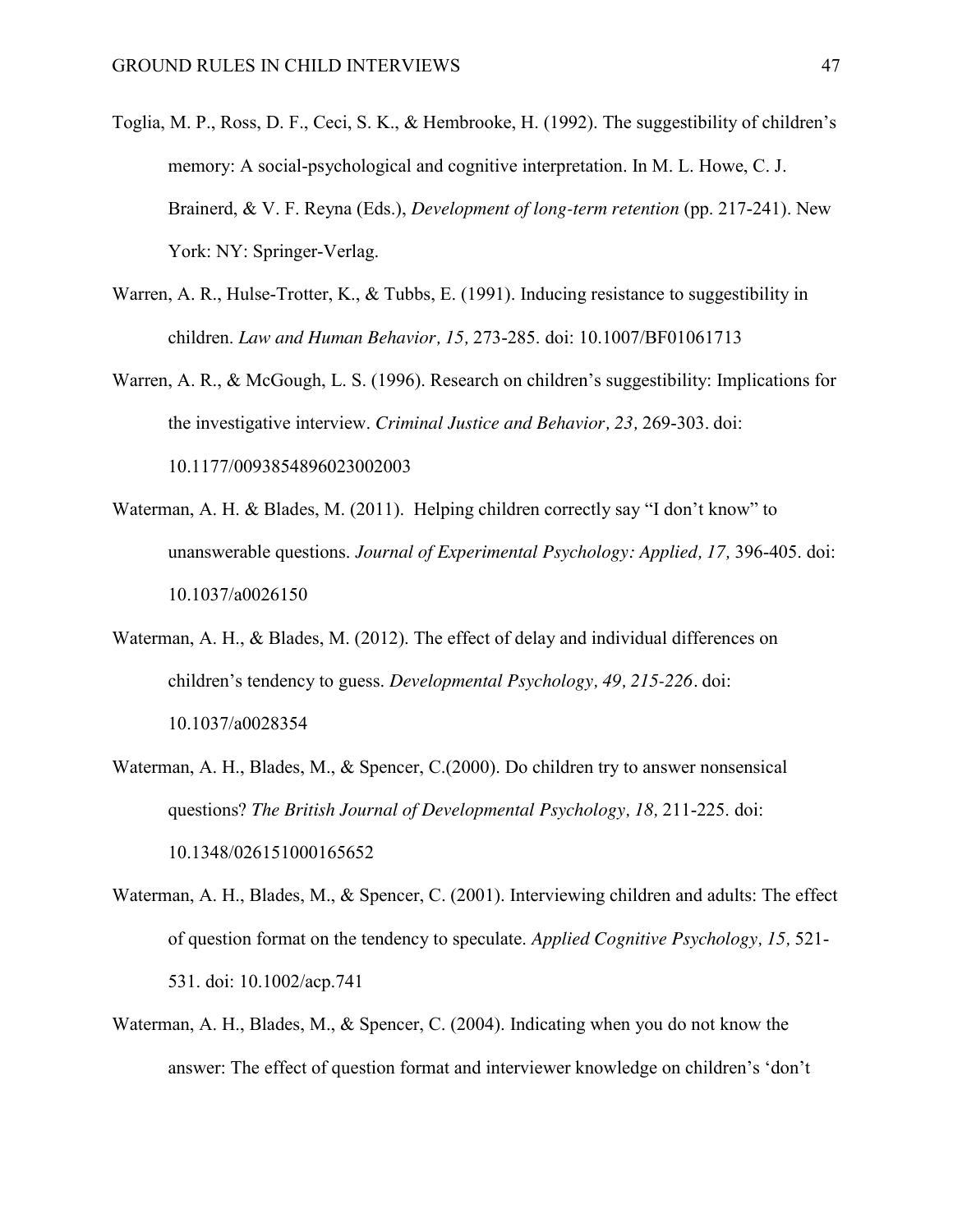know' responses. *British Journal of Developmental Psychology, 22,* 335-348. doi: 10.1348/0261510041552710

- Welch-Ross, M. K. (1999). Interviewer knowledge and preschoolers' reasoning about knowledge states moderate suggestibility. *Cognitive Development*, *14*, 423-442. doi:10.1016/S0885- 2014(99)00013-1
- Wellman, H. M., & Liu, D. (2004). Scaling of theory-of-mind tasks. *Child Development, 75*, 523-541. doi: 10.1111/j.1467-8624.2004.00691.x
- Yuille, J.C., Cooper, B.S., & Hervé H.F. (2009). The step-wise guidelines for child interviews: The new generation. In M. Casonato & F. Pfafflin (Eds.), *Pedoparafile: Psychological perspectives, forensic psychiatric* (published in Italian). Italy: Franco Angeli.
- Yuille, J. C., Hunter, R., Joffe, R., & Zaparniuk, J. (1993). Interviewing children in sexual abuse cases. In G. S. Goodman & B. L. Bottoms (Eds.), *Child victims, child witnesses: Understanding and improving testimony* (pp. 95-115). New York, NY: Guilford Press.
- Zajac, R., O'Neill, S., & Hayne, H. (2012). Disorder in the courtroom? Child witnesses under cross-examination. *Developmental Review*, *32*, 181-204. doi: 10.1016/j.dr.2012.06.006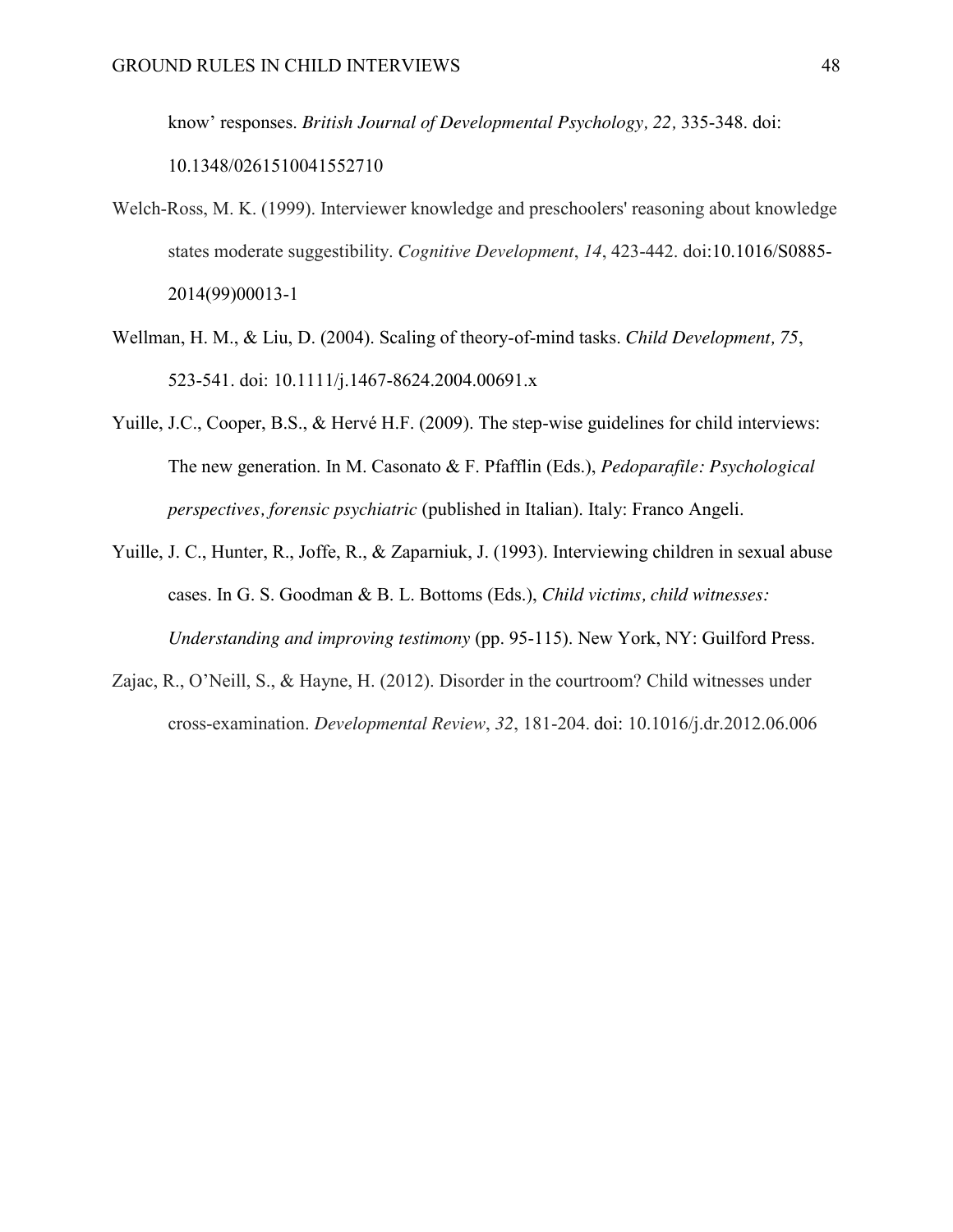# **Table**

# GROUND RULES IN CHILD INTERVIEWS 49

# Table 1

# *Experiments Testing the Efficacy of Ground Rules*

| <b>Study</b>                 | Age           | Delay (days)   | Live <sup>a</sup> | Practice <sup>b</sup> | <b>Naïve</b>     | <b>Correct</b>   | Repeat <sup>c</sup> $DUd$ | DK <sup>e</sup> |
|------------------------------|---------------|----------------|-------------------|-----------------------|------------------|------------------|---------------------------|-----------------|
| Beuscher & Roebers (2005)    | 6, 8, 10      | $\overline{7}$ | N                 | $\overline{N}$        | $\overline{X}$   |                  |                           |                 |
| Cordón et al. (2005)         | $3 - 6$       | <1, 16, 34     | $\mathbf Y$       | Y                     | $\boldsymbol{X}$ |                  |                           | $\mathbf X$     |
| Ellis et al. $(2003)$        | $4 - 5$       | 8, 15, & 22    | $\mathbf Y$       | N                     |                  | $\mathbf X$      |                           | $\mathbf X$     |
| Endres et al. (1999) Study 1 | $4 - 7$       | $\leq$ 1       | ${\bf N}$         | N                     |                  |                  |                           | X               |
| Endres et al. (1999) Study 2 | $5 - 6$       | $\leq$ 1       | ${\bf N}$         | $\mathbf N$           |                  |                  |                           | $\mathbf X$     |
| Geddie et al. (2001)         | $3 - 6$       | $8 - 12$       | $\mathbf Y$       | Y                     | $\mathbf X$      | X                | X                         | X               |
| Gee et al. (1999) Study 1    | $9-10, 11-13$ | $5 - 8$        | $\mathbf Y$       | $\mathbf Y$           |                  | $\boldsymbol{X}$ |                           | $\mathbf X$     |
| Gee et al. (1999) Study 2    | $9 - 11$      | $4 - 7$        | $\mathbf Y$       | Y                     |                  | X                |                           | X               |
| Krackow & Lynn (2010)        | $4-5, 7-8$    | $12 - 21$      | $\mathbf Y$       | $\mathbf Y$           | $\mathbf X$      | X                |                           |                 |
| Memon & Vartoukian (1996)    | 5, 7          | $\leq$ 1       | $\mathbf Y$       | N                     |                  |                  | X                         |                 |
| <b>Moston</b> (1987)         | 6, 8, 10      | $\leq$ 1       | $\mathbf Y$       | N                     |                  |                  |                           | X               |
| Mulder & Vrij $(1996)$       | $4-5, 8-10$   | $\leq$ 1       | Y                 | $\mathbf Y$           | $\mathbf X$      |                  |                           | $\mathbf X$     |
| Nesbitt & Markham (1999)     | $3 - 5$       | $\leq$ 1       | N                 | N                     |                  |                  |                           | $\mathbf X$     |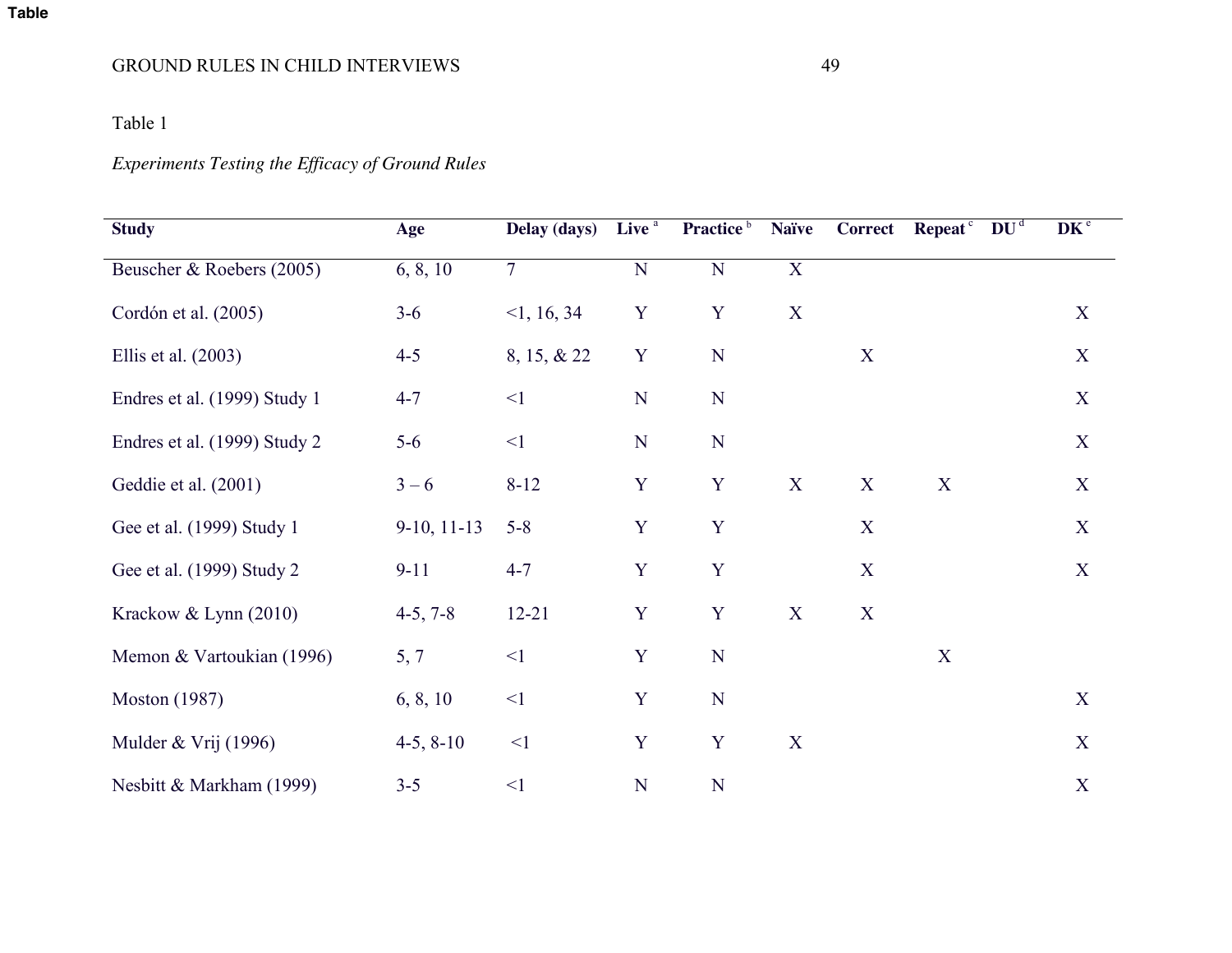## GROUND RULES IN CHILD INTERVIEWS 50

| Peters & Nunez (1999)        | $4, 5-6, 7-8$     | $\leq$ 1         | ${\bf N}$ | Y           |                           |   | X |   |
|------------------------------|-------------------|------------------|-----------|-------------|---------------------------|---|---|---|
| Peterson & Grant (2001)      | $3 - 5$           | $\boldsymbol{7}$ | Y         | ${\bf N}$   |                           |   |   | X |
| Roebers et al. (2001)        | 6, 7, 8, adult 21 |                  | ${\bf N}$ | $\mathbf f$ |                           |   |   | X |
| Roebers & Fernandez (2002)   | 6, 7, 8, adult 21 |                  | ${\bf N}$ | $\mathbf f$ |                           |   |   | X |
| Saywitz & Moan-Hardie (1994) |                   |                  |           |             |                           |   |   |   |
| Study 1                      | $\overline{7}$    | 14               | Y         | Y           | $\boldsymbol{\mathrm{X}}$ | X |   | X |
| Saywitz & Moan-Hardie (1994) |                   |                  |           |             |                           |   |   |   |
| Study 2                      | $\tau$            | 14               | Y         | Y           | X                         | X |   | X |
| Saywitz et al., 1999         | 6, 8              | 16               | Y         | Y           |                           |   | X |   |
| Waterman & Blades (2011)     |                   |                  |           |             |                           |   |   |   |
| Study 1                      | $5-6, 7-8$        | $\mathbf{1}$     | Y         | N           | X                         |   |   |   |

*Note*: X indicates the presence of the rule in the study instructions. <sup>a</sup> Live refers to whether or not the to-be-remembered event was experienced live.  $\frac{b}{c}$  Practice refers to whether or not children explicitly practiced the rule.  $\frac{c}{c}$  Repeat = a warning that some questions may be repeated.  $d$  DU = the "don't understand" rule.  $e$  DK = the "don't know" rule.  $f$  The Roebers studies include feedback (and thus reinforcement) after each response and thus were not categorized according to practice.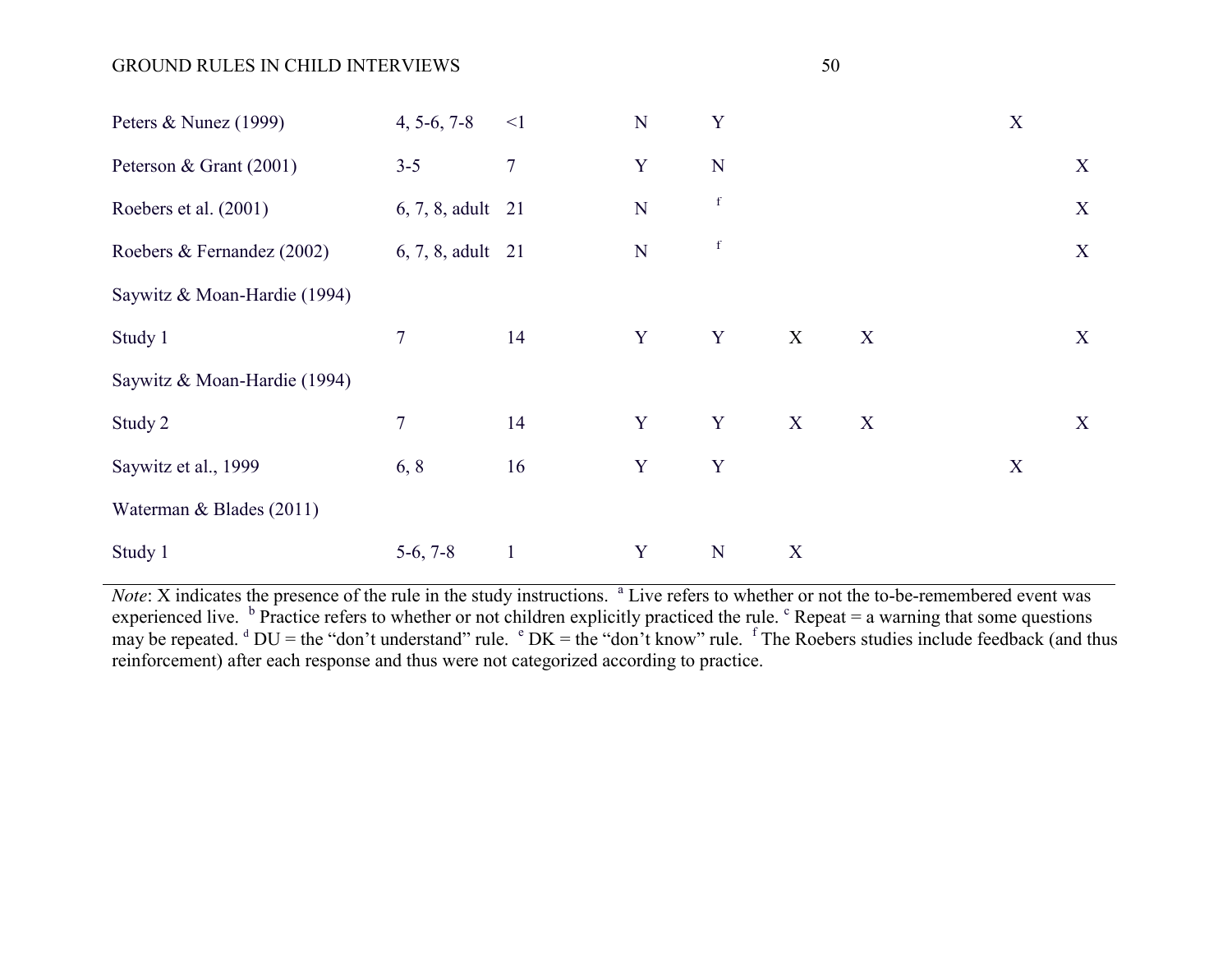# Table 2

# *Study Space Analysis Including All Ground Rules Across 21 Experiments*

|              |           |       | <b>Naïve</b>     | <b>Correct</b>          | Repeat <sup>a</sup> | $DU^b$                  | DK <sup>c</sup>         |
|--------------|-----------|-------|------------------|-------------------------|---------------------|-------------------------|-------------------------|
|              |           | Total | (8)              | (7)                     | (2)                 | (2)                     | (15)                    |
| Age          | $3 - 4$   | (9)   | $\overline{4}$   | $\overline{\mathbf{3}}$ | $\overline{1}$      | $\overline{\mathbf{1}}$ | $\overline{7}$          |
|              |           |       | (19%)            | (14%)                   | (5%)                | (5%)                    | (33%)                   |
|              | $5-6$     | (17)  | 6                | $\mathbf{3}$            | $\overline{2}$      | $\boldsymbol{2}$        | 11                      |
|              |           |       | (29%)            | (14%)                   | $(10\%)$            | $(10\%)$                | (52%)                   |
|              | $7 - 8$   | (13)  | 6                | $\mathbf{3}$            | $\mathbf{1}$        | $\overline{2}$          | $\boldsymbol{7}$        |
|              |           |       | (29%)            | (14%)                   | (5%)                | $(10\%)$                | (33%)                   |
|              | $9 - 10$  | (5)   | $\overline{2}$   | $\boldsymbol{2}$        | $\boldsymbol{0}$    | $\boldsymbol{0}$        | $\overline{4}$          |
|              |           |       | $(10\%)$         | $(10\%)$                | $(0\%)$             | $(0\%)$                 | (19%)                   |
|              | $11 - 13$ | (2)   | $\bf{0}$         | $\overline{2}$          | $\boldsymbol{0}$    | $\boldsymbol{0}$        | $\overline{\mathbf{2}}$ |
|              |           |       | $(0\%)$          | $(10\%)$                | $(0\%)$             | $(0\%)$                 | $(10\%)$                |
| <b>Delay</b> | $<\!\!1$  | (8)   | $\overline{2}$   | $\bf{0}$                | $\overline{1}$      | $\mathbf{1}$            | 6                       |
| (days)       |           |       | $(10\%)$         | $(0\%)$                 | (5%)                | (5%)                    | (29%)                   |
|              | $1 - 7$   | (5)   | $\boldsymbol{2}$ | $\overline{2}$          | $\bf{0}$            | $\bf{0}$                | $\mathbf{3}$            |
|              |           |       | $(10\%)$         | $(10\%)$                | $(0\%)$             | $(0\%)$                 | (14%)                   |
|              | $8 - 27$  | (9)   | 5                | 6                       | $\mathbf{1}$        | $\mathbf{1}$            | $\overline{7}$          |
|              |           |       | (24%)            | (29%)                   | (5%)                | (5%)                    | (33%)                   |
|              | 28-35     | (1)   | $\mathbf{1}$     | $\boldsymbol{0}$        | $\boldsymbol{0}$    | $\boldsymbol{0}$        | $\mathbf{1}$            |
|              |           |       | (5%)             | $(0\%)$                 | $(0\%)$             | $(0\%)$                 | (5%)                    |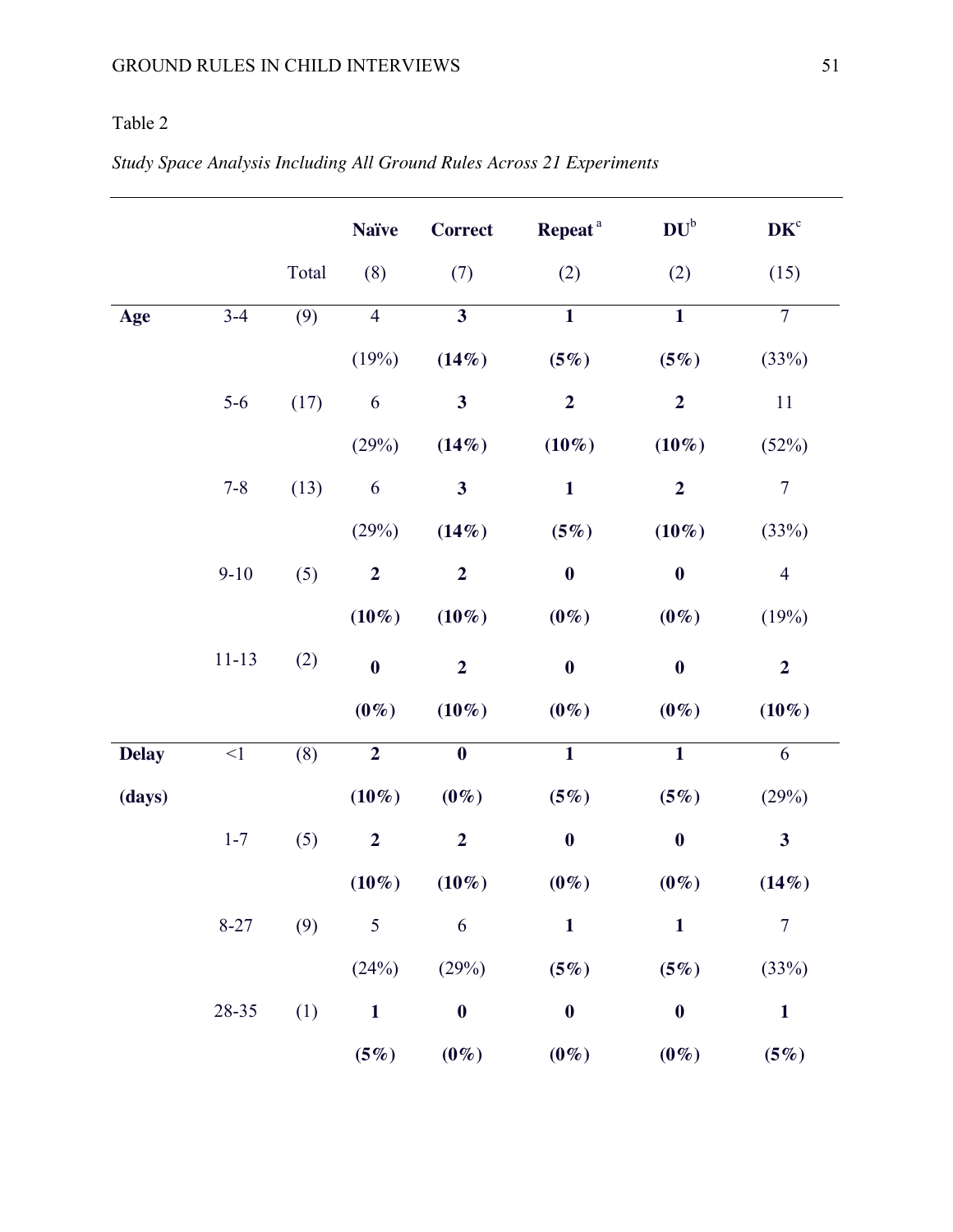|                     | $> 35$         | (0)  | $\boldsymbol{0}$ | $\boldsymbol{0}$ | $\boldsymbol{0}$ | $\boldsymbol{0}$ | $\boldsymbol{0}$ |
|---------------------|----------------|------|------------------|------------------|------------------|------------------|------------------|
|                     |                |      | $(0\%)$          | $(0\%)$          | $(0\%)$          | $(0\%)$          | $(0\%)$          |
| Live <sup>d</sup>   | Yes            | (14) | $\overline{7}$   | $\overline{7}$   | $\overline{2}$   | $\mathbf{1}$     | 10               |
|                     |                |      | (33%)            | (33%)            | $(10\%)$         | (5%)             | (48%)            |
|                     | N <sub>0</sub> | (7)  | $\mathbf{1}$     | $\boldsymbol{0}$ | $\boldsymbol{0}$ | $\mathbf{1}$     | 5                |
|                     |                |      | (5%)             | $(0\%)$          | $(0\%)$          | (5%)             | (24%)            |
| <b>Practice</b>     | Yes            | (10) | 6                | 6                | $\mathbf{1}$     | $\boldsymbol{2}$ | $\overline{7}$   |
| $(19)$ <sup>e</sup> |                |      | (32%)            | (32%)            | (5%)             | (11%)            | (37%)            |
|                     | N <sub>o</sub> | (9)  | $\overline{2}$   | $\mathbf{1}$     | $\mathbf{1}$     | $\boldsymbol{0}$ | 6                |
|                     |                |      | $(11\%)$         | (5%)             | (5%)             | $(0\%)$          | (32%)            |

*Note*: The percentages of experiments representing each cell in the panel appear in parentheses; values less than 15% are bolded.  $a$  Repeat = a warning that some questions may be repeated.  $b$  $DU =$  the "don't understand" rule.  $\text{c}$  DK = the "don't know" rule.  $\text{d}$  Live refers to whether or not the to-be-remembered event was experienced live. *e* Practice refers to whether or not children explicitly practiced the rule. The denominator for this section of the table was 19 because the two Roebers studies include feedback (and thus reinforcement) after each response and thus were not categorized according to practice.